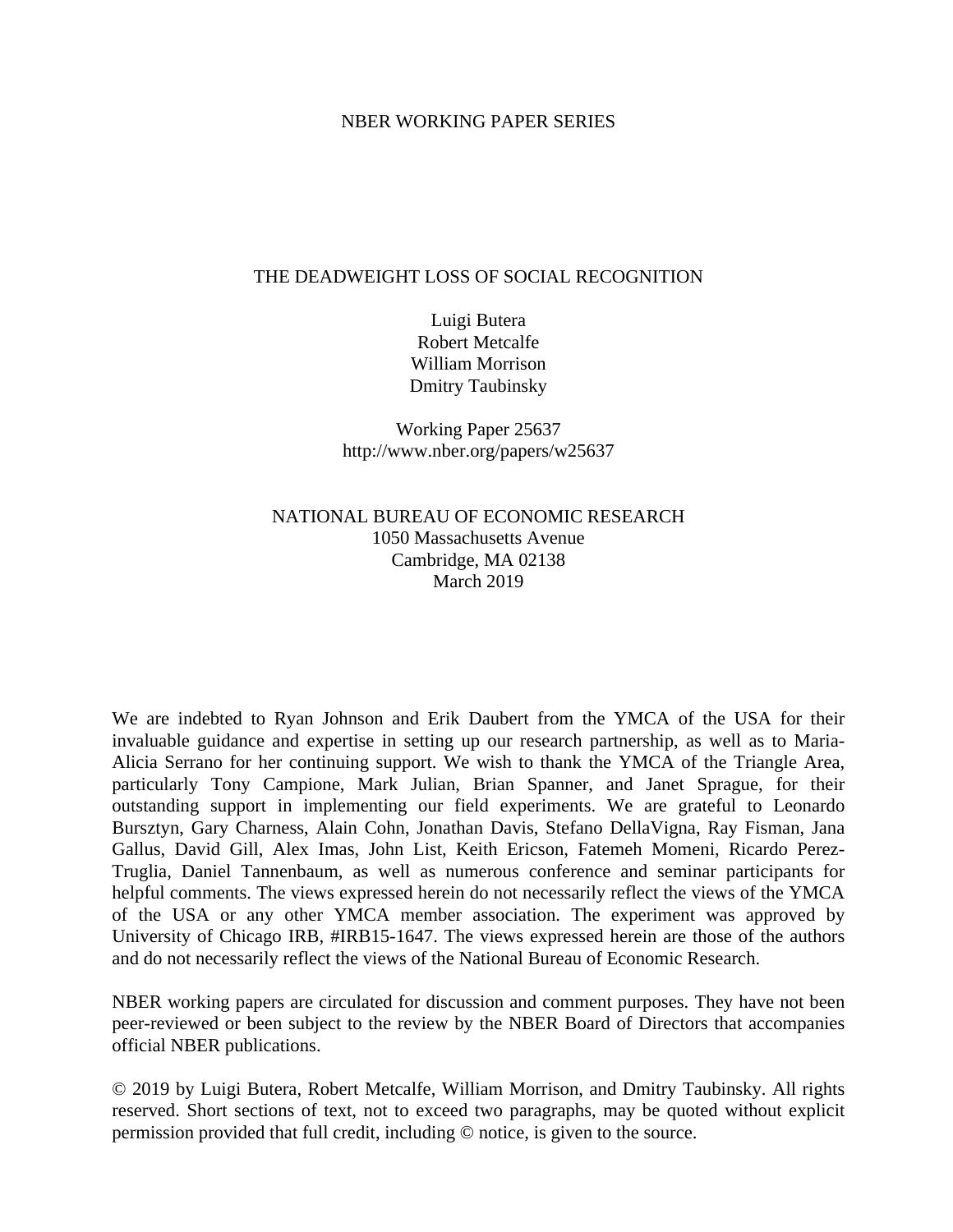The Deadweight Loss of Social Recognition Luigi Butera, Robert Metcalfe, William Morrison, and Dmitry Taubinsky NBER Working Paper No. 25637 March 2019 JEL No. D8,D9,H0,I0

## **ABSTRACT**

A growing body of empirical work shows that social recognition of individuals' behavior can meaningfully influence individuals' choices. This paper studies whether social recognition is a socially efficient lever for influencing individuals' choices. Because social recognition generates utility from esteem to some but disutility from shame to others, it can be either positive-sum, zero-sum, or negative-sum. This depends on whether the social recognition utility function is convex, linear, or concave, respectively. We develop a new revealed preferences methodology to investigate this question, which we deploy in a field experiment on promoting attendance to the YMCA of the Triangle Area. We find that social recognition increases YMCA attendance by 17-23% over a one-month period in our experiment, and our estimated structural models predict that it would increase attendance by 19-23% if it were applied to the whole YMCA of the Triangle Area population. However, we find that the social recognition utility function is significantly concave and thus generates deadweight loss. If our social recognition intervention were applied to the whole YMCA of the Triangle Area population, we estimate that it would generate deadweight loss of \$1.23-\$2.15 per dollar of behaviorally-equivalent financial incentives.

Luigi Butera Department of Economics Copenhagen Business School Denmark lbutera2@gmail.com

Robert Metcalfe Boston University rdmetc@gmail.com

William Morrison University of California, Berkeley 530 Evans Hall MC #3880 Berkeley, CA 94720 wmorrison@berkeley.edu

Dmitry Taubinsky University of California, Berkeley Department of Economics 530 Evans Hall #3880 Berkeley, CA 94720-3880 and NBER dmitry.taubinsky@berkeley.edu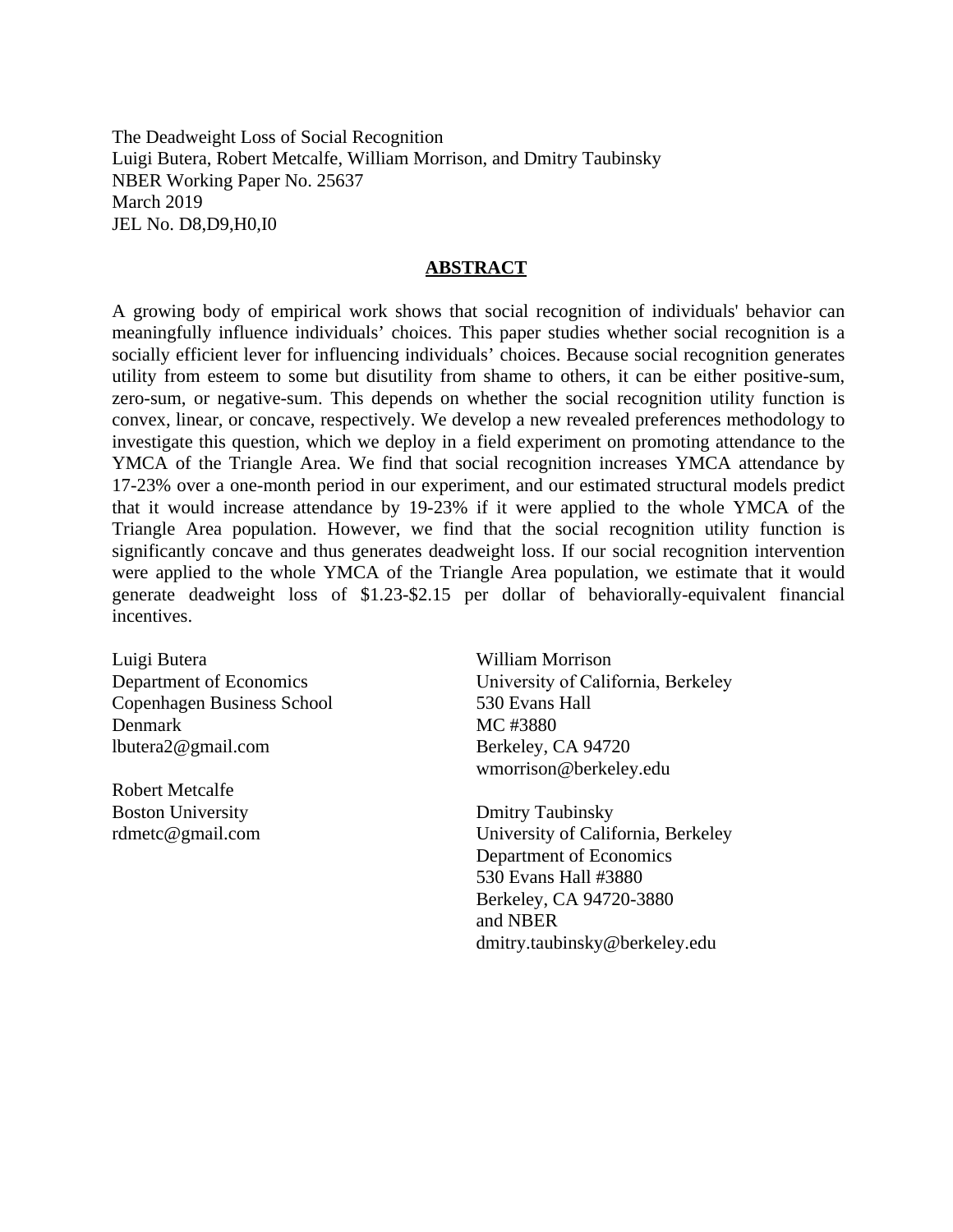# <span id="page-2-0"></span>1 Introduction

The human desire for social recognition is a powerful motivator. Many organizations around the world leverage this to affect a variety of economically important behaviors [\(Loewenstein et al.,](#page-31-0) [2014;](#page-31-0) [Bursztyn and Jensen,](#page-29-0) [2017\)](#page-29-0). For instance, 89% of businesses use some form of social recognition programs [\(WorldatWork,](#page-31-1) [2017\)](#page-31-1), including examples like "employee of the month" [\(Kosfeld and](#page-31-2) [Neckermann,](#page-31-2) [2011\)](#page-31-2). [Bloom and Van Reenen](#page-29-1) [\(2007\)](#page-29-1) find that 60% of manufacturing companies publicly reveal and compare employees' performance data. Governments also use social recognition programs to motivate citizens to pay their taxes [\(Bø et al.,](#page-29-2) [2015;](#page-29-2) [Perez-Truglia and Troiano,](#page-31-3) [2018\)](#page-31-3), to motivate bureaucrats to do a better job [\(Gauri et al.,](#page-30-0) [2018\)](#page-30-0), and to encourage teachers, doctors, and managers in schools and hospitals to improve their performance. Charities often utilize social recognition in the form of giving circles [\(Karlan and McConnell,](#page-31-4) [2014\)](#page-31-4).

Recent field experiments confirm that public recognition of individuals' behavior does, indeed, have substantial effects on behavior in a number of economically important domains. Examples include increasing charitable and political donations [\(Perez-Truglia and Cruces,](#page-31-5) [2017\)](#page-31-5) by recognizing the donors; increasing tax compliance by publicizing it to neighbors [\(Perez-Truglia and](#page-31-3) [Troiano,](#page-31-3) [2018\)](#page-31-3); affecting education and career choices by manipulating the observability to one's peers [\(Bursztyn and Jensen,](#page-29-3) [2015;](#page-29-3) [Bursztyn et al.,](#page-30-1) [2017b,](#page-30-1) [2019\)](#page-30-2); increasing employee productivity by publicizing ranks [\(Barankay,](#page-29-4) [2011;](#page-29-4) [Ashraf et al.,](#page-29-5) [2014;](#page-29-5) [Bradler et al.,](#page-29-6) [2016\)](#page-29-6); increasing voter turnout by publicizing voting records to neighbors [\(Gerber et al.,](#page-30-3) [2008\)](#page-30-3); increasing childhood immunization by publicizing progress through the bracelets given to children [\(Karing,](#page-31-6) [2019\)](#page-31-6); increasing the sign up rates for energy conservation programs [\(Yoeli et al.,](#page-31-7) [2013\)](#page-31-7); and increasing the take-up of credit cards by making them a status signal [\(Bursztyn et al.,](#page-30-4) [2017a\)](#page-30-4).

Yet social recognition is an emblematic example of why it is crucial to carefully quantify the costs and benefits generated by non-financial levers. It is a positional good: not everyone can be at the top, and so greater visibility brings esteems to some but shame to others. The total sum of the gains from esteem and the losses from shame determines the economic efficiency of utilizing social recognition to affect behavior.

In this paper, we develop a novel approach to analyzing the welfare effects of changing behavior using social recognition. Although it is often assumed that one's social recognition utility is linear in the audience's inferences about one's type (e.g., Bénabou and Tirole 2006, [2011;](#page-29-8) Ali and Bénabou [2016\)](#page-28-0), we show that this assumption is far from innocuous for questions about the efficiency of social recognition interventions. Deviations from linearity can generate *deadweight loss from social* recognition—the extent to which surplus would be higher if behavior change was instead achieved by revenue-neutral financial incentives. Any intervention that leverages social recognition—whether fully or partially revealing—will generate deadweight loss if the social recognition utility function is concave. This result is a consequence of Jensen's inequality. Intuitively, the gains from esteem for the above-average types will be less intense than the losses from shame for the below-average types. Conversely, the intervention will generate additional social surplus if the social recognition utility function is convex.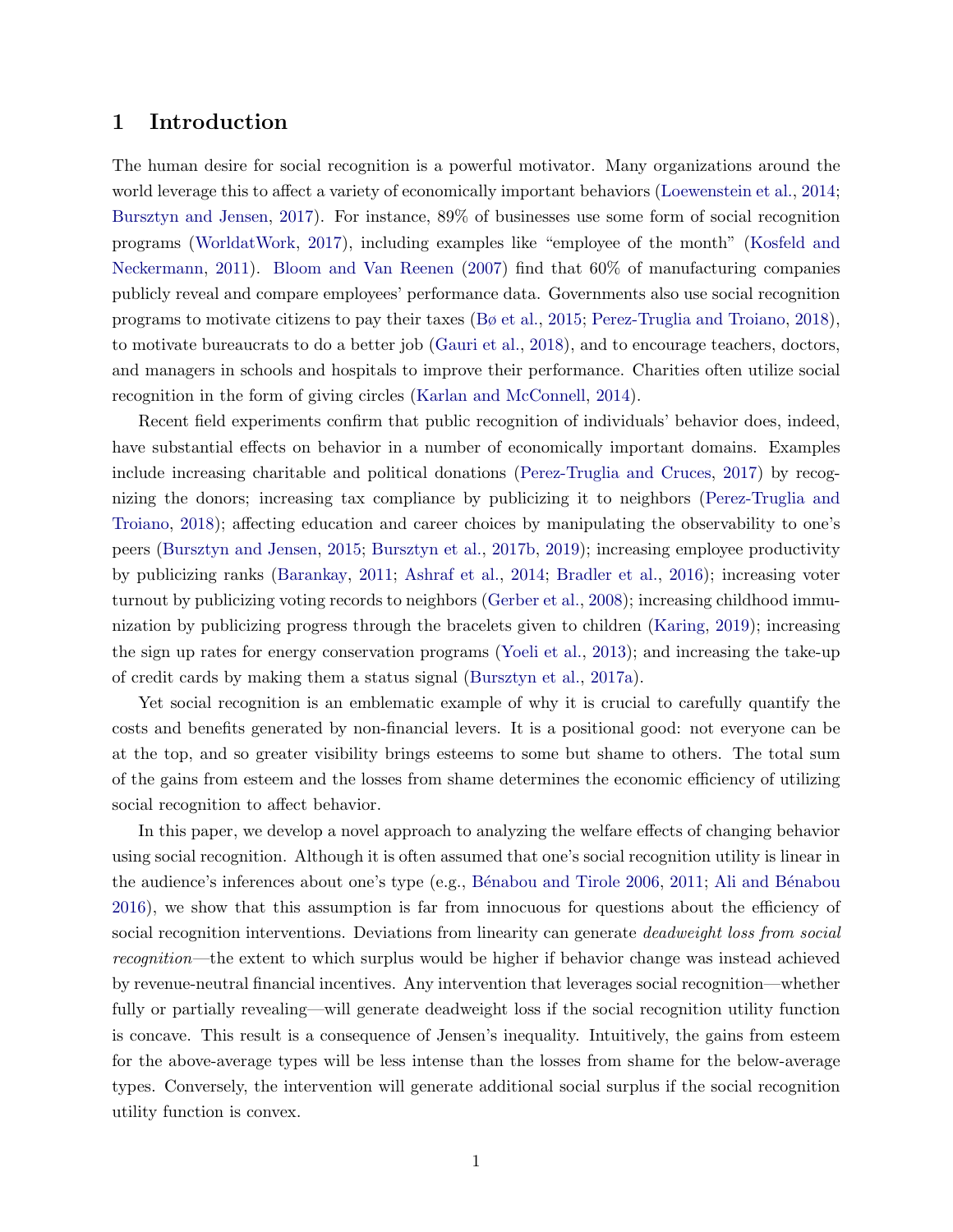We then develop a revealed preferences methodology for estimating the curvature of the social recognition utility function. We do this by eliciting people's (possibly negative) willingness to pay for social recognition conditional on different possible realized future behaviors. This method is robust to forecasting biases that would otherwise invalidate a revealed preferences welfare analysis of non-price levers such as ours.

We implement our approach in a field experiment conducted in partnership with the YMCA of the USA<sup>[1](#page--1-0)</sup> and the YMCA of the Triangle Area (YOTA) in Raleigh, North Carolina.<sup>[2](#page--1-0)</sup> We invited all members of YOTA to participate in a newly designed one-month program called "Grow & Thrive". This program encouraged members to attend their local YMCA more often by having an anonymous donor give \$2 to the local YMCA for each day that an individual attended the YMCA. Participants could also be randomly assigned to an additional treatment group, the "social recognition program," (SRP) which would reveal each participant's attendance and donations raised to all other participants in SRP.

To directly estimate a money-metric measure of consumer surplus from social recognition, we elicited willingness to pay (WTP) for social recognition as follows: Prior to the start of the monthlong period during which incentives for attendance were provided, participants in our experiment were asked to provide their WTP (possibly negative) for being in the social recognition group, for each possible realization of their attendances during Grow & Thrive. To make this incentive compatible, WTP was elicited using the Becker-DeGroot-Marschak (BDM) mechanism.[3](#page--1-0) But to generate random assignment, as well as to minimize any negative inferences that could be drawn about participants who are not in the social recognition group, we guaranteed that the BDM responses would be used to determine assignment only with 10% chance. With 90% chance participants would be randomly assigned to be in the social recognition group or not, independent of their BDM decisions. This information was common knowledge among participants. Prior to making their WTP decisions, individuals were also informed about the average YOTA attendance in the prior month.

Our findings are threefold. First, we document that social recognition increases YMCA attendance by approximately 17-23% during the treatment month. This percent increase is roughly the same for individuals with low and high prior attendance.

Second, we provide a direct, non-parametric quantification of social recognition utility, and confirm the key monotonicity assumption of all models of social recognition. We find that individuals' WTP for social recognition, conditional on the number of times they might attend the YMCA during Grow & Thrive, is strictly increasing in this potential future attendance: it ranges from a -\$1.70 for zero attendances to \$2.61 for twenty-three or more attendances. Perhaps most

<sup>&</sup>lt;sup>1</sup>The YMCA of the USA is a national, non-profit, charitable organization that supports local communities with a focus on youth development, healthy living, and social responsibility. Please see http://www.ymca.net/.

 $2^2$ One of the 850 member association YMCAs, YMCA of the Triangle Area primarily serves the Raleigh-Durham, North Carolina and surrounding communities.

<sup>&</sup>lt;sup>3</sup>As we argue in Section 3, WTP in this mechanism directly reflects the (forecasted) hedonic effects of social recognition, and is not affected by preferences for commitment if there are time-inconsistent individuals in the population.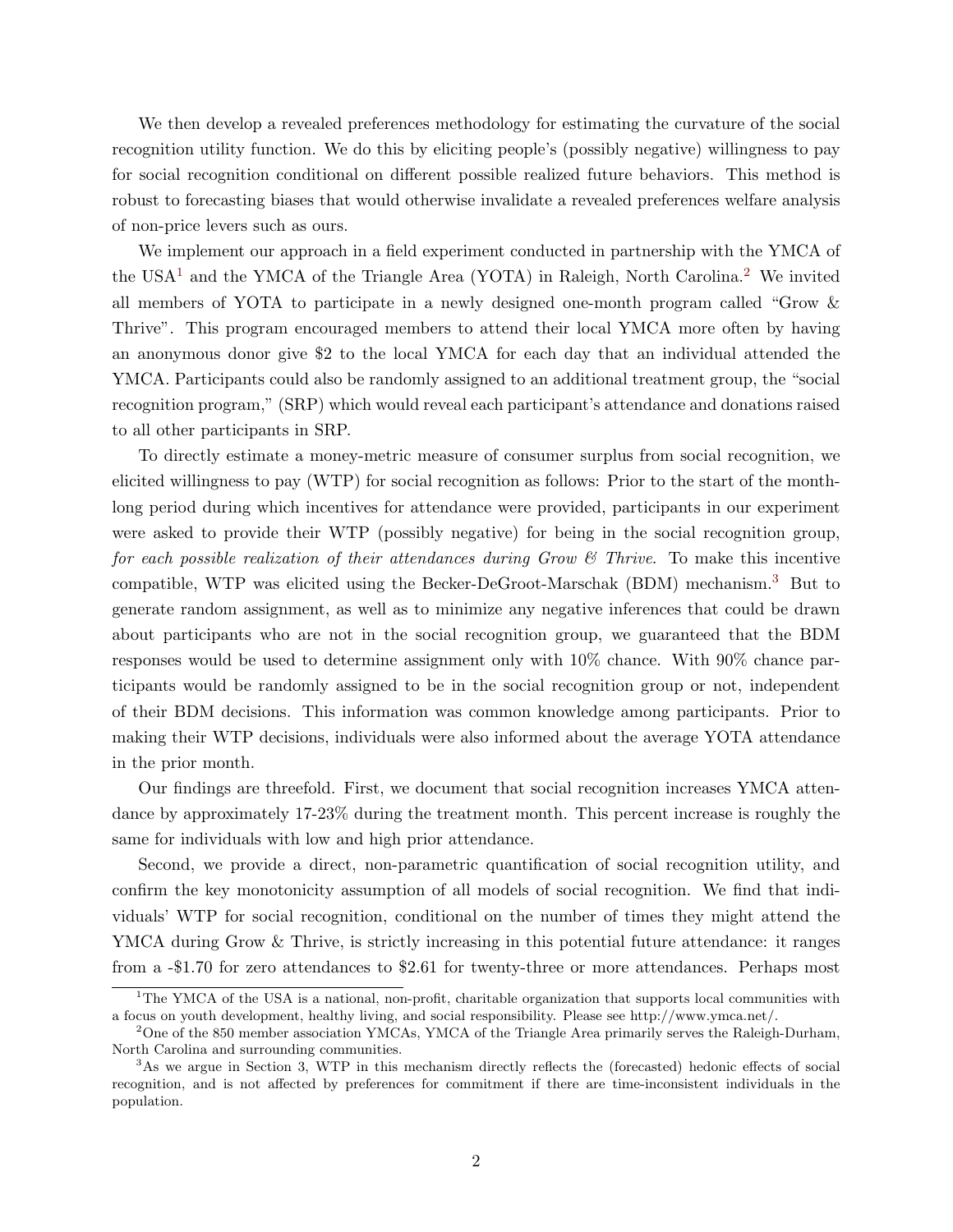importantly, these data directly reveal that social recognition produces both winners and losers.

This finding of both winners and losers sets up our core question: is social recognition positivesum, zero-sum, or negative-sum? To answer this question, we begin by documenting significant concavity in our non-parametric elicitation of social recognition utility. This implies that social recognition is negative-sum both in "action-based" models in which individuals care about how their action compares to the average (e.g., [Becker,](#page-29-9) [1991;](#page-29-9) [Besley and Coate,](#page-29-10) [1992;](#page-29-10) [Blomquist,](#page-29-11) [1993;](#page-29-11) [Lindbeck et al.,](#page-31-8) [1999\)](#page-31-8), and in "type-based" models in which individuals care about what their action reveals about their "type" (e.g., Bénabou and Tirole, [2006;](#page-29-7) [Andreoni and Bernheim,](#page-29-12) [2009;](#page-29-12) Ali and Bénabou, [2016\)](#page-28-0).

We then build on this qualitative finding by estimating structural models of social recognition utility. These structural models allow us to quantify the behavior change and deadweight loss that would be generated if our social recognition intervention were applied broadly to all members of the YMCA of the Triangle Area. Performing such an exercise requires characterizing the equilibria of our models to take into account the fact that such an intervention would shift the equilibrium, and thus the social recognition payoffs tied to any one action. For example, individuals who evaluate their behavior relative to the average would have a more demanding average to compare to, since a broadly applied social recognition intervention would increase everyone's attendance. We estimate that a social recognition intervention would change behavior by additional 0.60-0.72 attendances per month, a change that could be equivalently produced by financial incentives of \$0.27-\$0.36 per attendance. However, this change in behavior generates \$0.32-0.35 of deadweight loss, or \$1.23- \$2.15 per dollar of behaviorally-equivalent financial incentives.

The finding of significant deadweight loss not only generates considerations for policy, but also for the efficiency of the social recognition incentives used by employers and other interested organizations. In our setting, individuals are significantly over-optimistic about their future attendance, which would lead them to overvalue the benefits of being in an environment in which their attendance is socially recognized. In the last part of the paper we argue that markets may over-use social recognition incentives in lieu of financial incentives if individuals mis-forecast their future performance.

As we emphasize in the concluding section, our contributions are methodological as much they are substantive. We end by discussing a number of reasons for why caution should be taken in extrapolating too strongly from our specific results. But we hope that in future work, researchers can utilize or build on our methods to analyze not only the effects of social recognition on behavior, but also on social surplus.

Our research is related to several literatures. The most closely related is the large and growing field experimental literature studying the effects of social recognition on individual behavior. However, this literature does not ask whether social recognition is a socially efficient means of bringing about that behavior change. We build on this literature by setting it in a generally applicable welfare framework that extends the central economic concept of deadweight loss.

Our work also relates to a recent literature that evaluates the welfare effects of scalable, "nudge-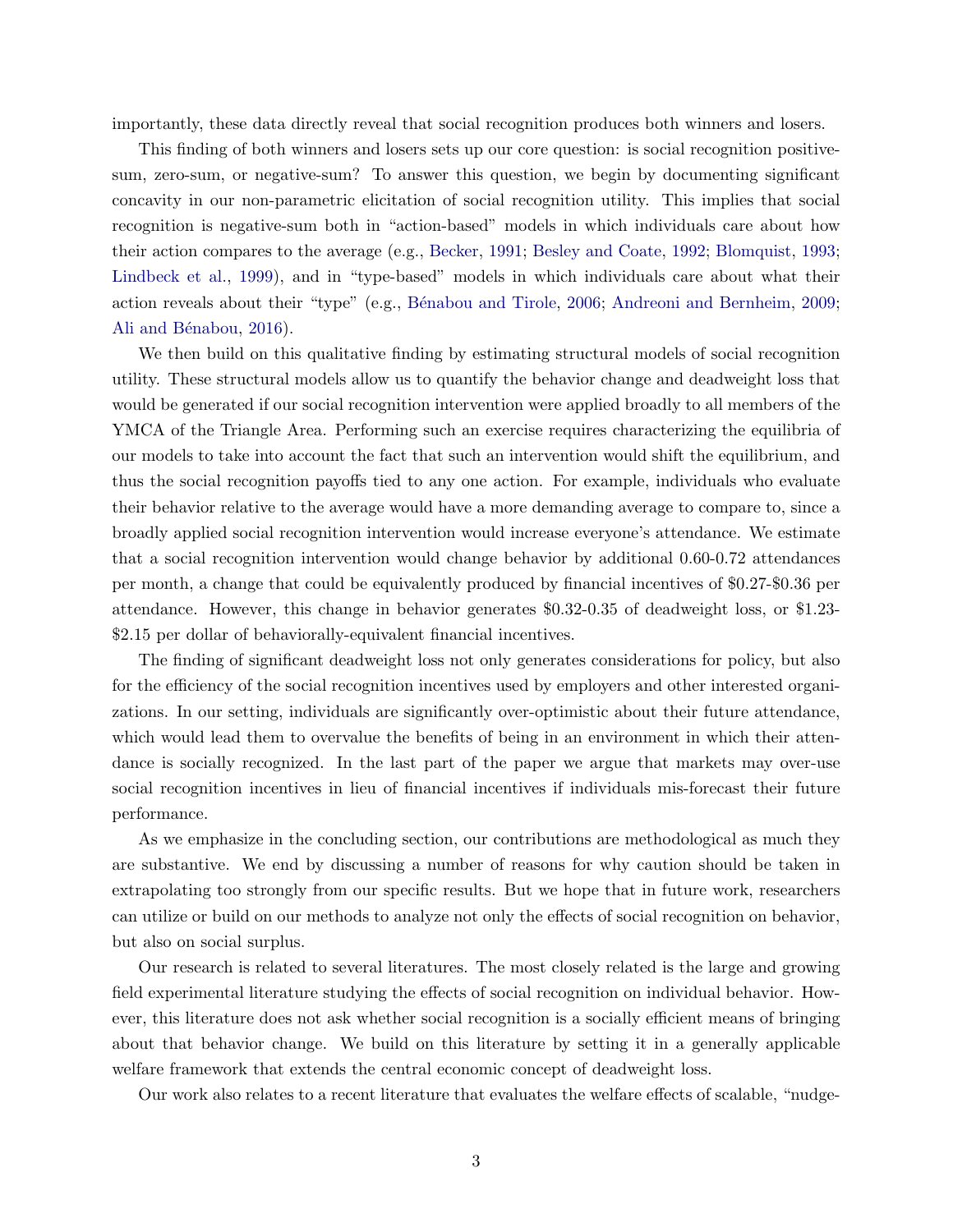style" non-price interventions such as reminders [\(Damgaard and Gravert,](#page-30-5) [2018\)](#page-30-5), energy-use social comparisons [\(Allcott and Kessler,](#page-28-1) [2019\)](#page-28-1), calorie labeling [\(Thunstrom,](#page-31-9) [2019\)](#page-31-9), and defaults [\(Carroll](#page-30-6) [et al.,](#page-30-6) [2009;](#page-30-6) [Bernheim et al.,](#page-29-13) [2015\)](#page-29-13). Beyond analyzing a different and highly popular non-price intervention, we add several technical innovations to this important literature. First, while these papers study the impact of the intervention on consumer surplus only, we extend the concept of deadweight loss to study how socially efficient the intervention is in bringing about the desired behavior change. The focus on deadweight loss makes it possible to consider the efficiency rankings of an arsenal of different possible policy levers, and to have a direct comparison to standard financial incentives. As a simple analogy, while other papers can be seen as evaluating, e.g., the welfare effects of fuel economy standards, our paper provides a framework for asking whether carbon emissions are most efficiently reduced through fuel economy standards or Pigovian taxation or some other policy.

Second, our field experiment utilizes a new design technique, grounded in "strategy method" approaches typically only used in laboratory experiments, that eliminates the need to rely on the assumption that individuals can correctly forecast their future behavior.<sup>[4](#page--1-0)</sup> We establish the need to relax this assumption in our setting, and we discuss its relevance for other studies.

Finally, our model-based design allows us to produce the first structural estimates of leading models of social recognition such as those of Bénabou and Tirole  $(2006)^5$  $(2006)^5$  $(2006)^5$ . We therefore also contribute to a recent and growing literature in structural behavioral economics (see [DellaVigna,](#page-30-7) [2018](#page-30-7) for a review). The work by [DellaVigna et al.](#page-30-8) [\(2012\)](#page-30-8) and [DellaVigna et al.](#page-30-9) [\(2017\)](#page-30-9) is closest in spirit to our paper in this literature, although they do not study the scalable lever of revealing peoples' behavior to others, nor do they estimate the leading social recognition models. These two papers quantify the cost of social pressure exerted by a solicitor to donate, and of the social pressure to tell a get-out-the-vote surveyor that one has voted, respectively.[6](#page--1-0) They do this by using structural methods to infer the cost of social pressure from the degree to which individuals avoid interaction with others. In contrast, we use conceptually different, and more direct experimental techniques that leverage the richness of our action space and allow us to directly observe the shape of utility from the social motives. We also develop structural estimation methods for making outof-sample predictions that take into account that the effects of a non-price lever may change in

<sup>&</sup>lt;sup>4</sup>See also [Bernheim and Taubinsky](#page-29-14) [\(2018\)](#page-29-14) for a more detailed discussion of the weaknesses of this assumption, as well as the "non-comparability problem" that less theory-grounded approaches such as those of [Allcott and Kessler](#page-28-1) [\(2019\)](#page-28-1) are subject to.

<sup>&</sup>lt;sup>5</sup>[Karing](#page-31-6) [\(2019\)](#page-30-2), [Bursztyn et al.](#page-30-2) (2019), [Ariely et al.](#page-29-15) [\(2009\)](#page-29-15), and [Exley](#page-30-10) [\(2018\)](#page-30-10) test comparative statics of the Bénabou and Tirole [\(2006\)](#page-29-7) model, and [Karing](#page-31-6) [\(2019\)](#page-31-6) quantifies the value of sending a positive (but not fullyrevealing) signal. These papers do not estimate the underlying social recognition utility function.

<sup>&</sup>lt;sup>6</sup>We delineate between social pressure and social recognition. Social pressure commonly refers to situations in which individuals take actions as a response to direct peers' influence or requests; an example is [DellaVigna et al.](#page-30-8) [\(2012\)](#page-30-8), where the social pressure is a force layered on top of the information already revealed by choosing to use a do-not-visit tag. Social recognition instead refers to situations in which individuals take actions to influence others' beliefs about them. In some settings both are in play; e.g., when telling a surveyor whether or not one has voted, as in [DellaVigna et al.](#page-30-9) [\(2017\)](#page-30-9). The implicit assumption of the [DellaVigna et al.](#page-30-9) [\(2017\)](#page-30-9) model that not answering the door to a pre-announced visit (an action most likely to be taken by those who did not vote) generates no disutility beyond hassle costs is more consistent with a social pressure interpretation and less consistent with leading social signaling models such as those of Bénabou and Tirole [\(2006\)](#page-29-7) and [Andreoni and Bernheim](#page-29-12) [\(2009\)](#page-29-12).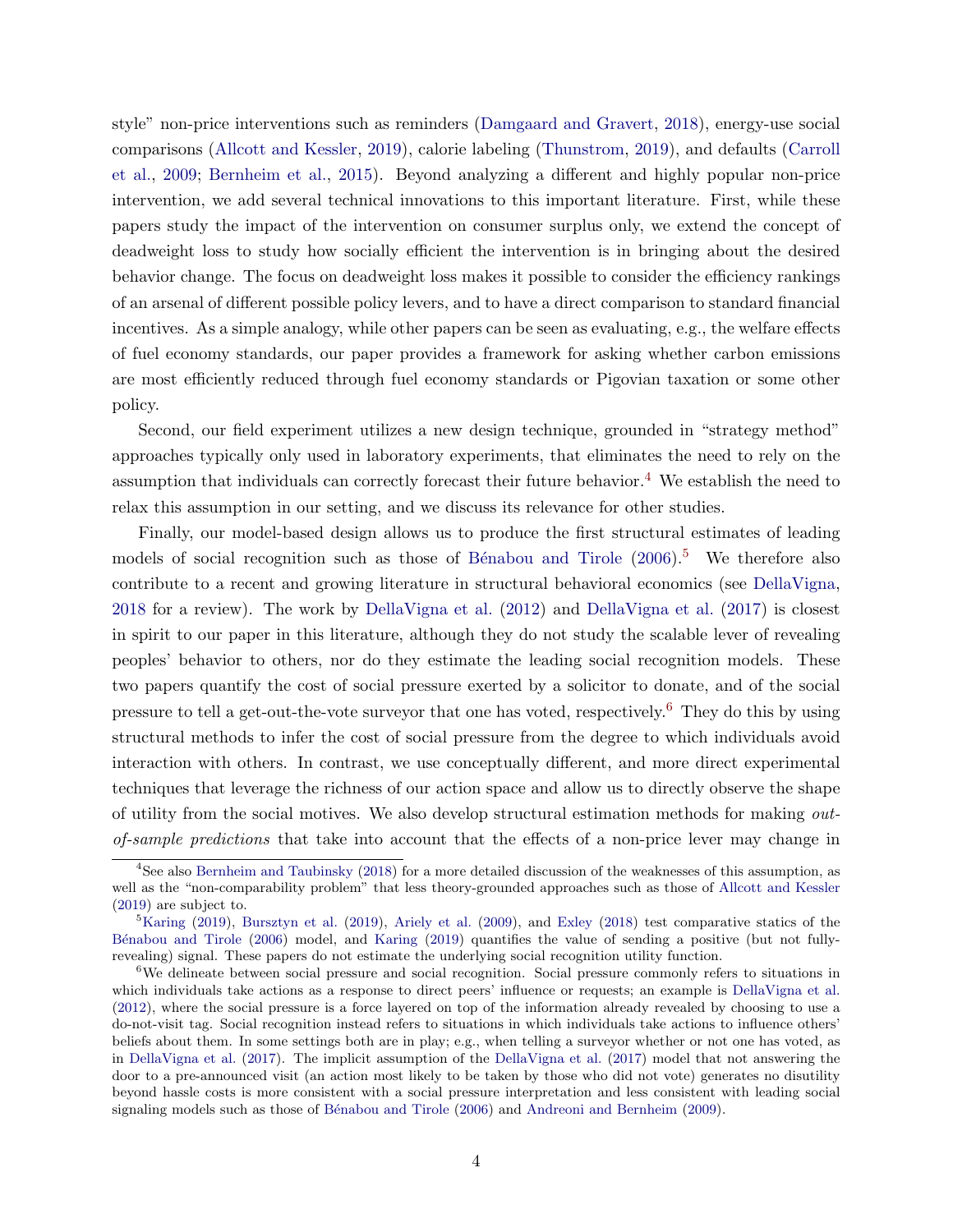equilibrium. We do this by formally working out the (somewhat different) equilibrium predictions of the microfounded models that we estimate.

The remainder of the paper is organized as follows. Section [2](#page-6-0) introduces our theoretical framework and provides our definitions of deadweight loss. Section [3](#page-11-0) lays out our experimental design. Section [4](#page-16-0) reports the reduced-form results from our experiment. Section [5](#page-19-0) presents our estimates of the structural models, and the deadweight loss that they imply. Section [7](#page-26-0) concludes by discussing limitations, robustness, and questions for future research.

# <span id="page-6-0"></span>2 Conceptual framework for analysis

In this section we begin by describing two models of preferences over social recognition. In the first model, individuals care about how their observed performance compares to the average performance. In the second model, individuals care about what the audience infers to be their "type." After presenting the models, we formally define the deadweight loss of social recognition that arise from both models. We conclude by discussing the challenges of estimating these models using experimental data.

#### 2.1 The models

We consider individuals who choose the level of intensity  $a \in \mathcal{A} \subset \mathbb{R}^+$  to engage in some activity. Choosing a generates material utility  $u(a; \theta) + y$ , where y is the individual's income and  $\theta$  is the type of the individual, distributed according to some atomless distribution  $F$  over  $\mathbb{R}$ . Assuming that utility is linear in income is a simplifying assumption that is not crucial for our theoretical exposition, but that is realistic given the relatively small financial stakes of our experimental setting. We assume that  $u(a; \theta)$  is single-peaked in a and that  $\frac{d}{da}u(a; \theta)$  is increasing in  $\theta$  and is bounded. In words, each individual has some optimal intensity level  $a^*(\theta)$ , and higher types derive more benefit from choosing higher levels of a. In addition to material utility, individuals also derive social recognition utility S, which we define below.

#### <span id="page-6-1"></span>2.1.1 Action-based social recognition

The first model that we consider posits that when an individual's action is made public, the individual cares about how his action compares to the average action of the population [\(Becker,](#page-29-9) [1991;](#page-29-9) [Besley and Coate,](#page-29-10) [1992;](#page-29-10) [Blomquist,](#page-29-11) [1993;](#page-29-11) [Lindbeck et al.,](#page-31-8) [1999,](#page-31-8) [2003\)](#page-31-10). Formally, utility is

$$
u(a; \theta) + y + \nu S(a - \bar{a}),
$$

where  $\nu$  is the visibility parameter,  $\bar{a}$  is the average action in the population, and S is increasing and satisfies  $S(0) = 0$ . The model captures the simple intuition that individuals derive "pride"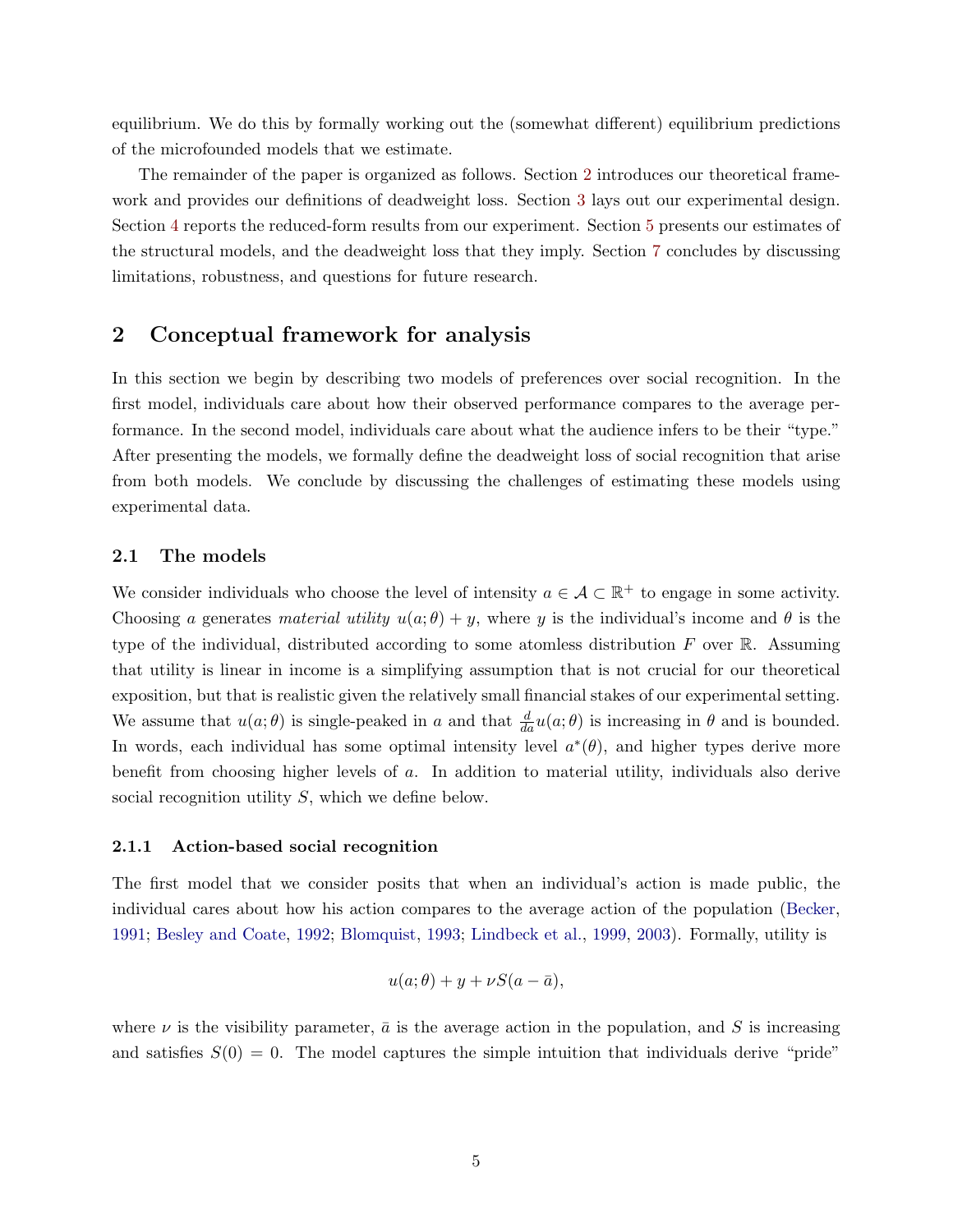from doing better than the average, and "shame" from doing less well than the average.[7](#page--1-0) We follow Ali and Bénabou [\(2016\)](#page-28-0) in defining the visibility parameter  $\nu$  to capture the degree of visibility, such as the number of observers. Reference points other than the average behavior  $\bar{a}$  are possible (e.g., the median); but as we shall show, the reference point of average behavior matches our results well.

#### <span id="page-7-2"></span>2.1.2 Type-based social recognition

The second model posits that individuals derive utility from what their action reveals about their type to the audience (e.g., [Andreoni and Bernheim,](#page-29-12) [2009;](#page-29-12) Bénabou and Tirole, [2006;](#page-29-7) [Ali and](#page-28-0) Bénabou, [2016\)](#page-28-0). Formally, utility is

$$
u(a; \theta) + y + \nu S(E[\theta|a]; \bar{\theta})
$$

where  $\nu$  is the visibility parameter,  $E[\theta|a]$  is the audience's inference about  $\theta$  given observed action a,  $\bar{\theta}$  is the average type in the population, and S is increasing in  $E[\theta|a]$  and satisfies  $S(\bar{\theta}, \bar{\theta}) = 0$ . The last assumption that  $S(\bar{\theta}, \bar{\theta}) = 0$  simply says that no matter how large the audience, if no information is revealed about a person's type then the utility from social recognition is zero. Our formulation is identical to that of Ali and Bénabou  $(2016)$ , with the single but crucial difference that we do not assume that  $S$  is linear.

#### 2.2 The deadweight loss of social recognition

In both models, individuals who are recognized as being below average incur utility losses, while individuals who are recognized as above average enjoy utility gains. Whether social recognition is positive-sum, zero-sum, or negative-sum in either model depends on the curvature of the social recognition utility function S. For example, if S is (strictly) concave, and if  $E_{\theta}$  denotes the expectation with respect to types  $\theta$  who choose actions  $a(\theta)$ , then Jensen's Inequality implies

<span id="page-7-1"></span>
$$
E_{\theta}[S(a(\theta) - \bar{a})] < S(E[a(\theta) - \bar{a}]) = S(0) = 0 \tag{1}
$$

in the action-based model<sup>[8](#page--1-0)</sup> and

<span id="page-7-0"></span>
$$
E_{\theta}[S(E[\theta|a(\theta)];\bar{\theta})] < S(E_{\theta}[E[\theta|a(\theta)]];\bar{\theta}) = S(\bar{\theta},\bar{\theta}) = 0 \tag{2}
$$

in the type-based model. That is, concavity of  $S$  makes social recognition negative-sum. Conversely, identical arguments show that convexity of  $S$  makes social recognition positive-sum, and linearity

<sup>&</sup>lt;sup>7</sup>Although this class of models is typically formulated for deterministic economic environments such as ours, in which actions are perfectly observed, the model is easily extended to allow for imperfect observability. Given audiences beliefs  $H(\cdot|s)$  about the action a given some signal  $\sigma$  about the action, expected social recognition utility can be defined as  $\int S(a - \bar{a}) dH(a|\sigma)$ .

<sup>&</sup>lt;sup>8</sup>In a more general version of this model in which actions may be imperfectly observed, defined in footnote [7,](#page-6-1) the average payoffs from social recognition are similarly given by  $E_{\theta}[E[S(a - \bar{a})|\sigma(\theta)]] < S(E_{\theta}[E[a(\theta) - \bar{a}|\sigma(\theta)]])$  $S(0) = 0.$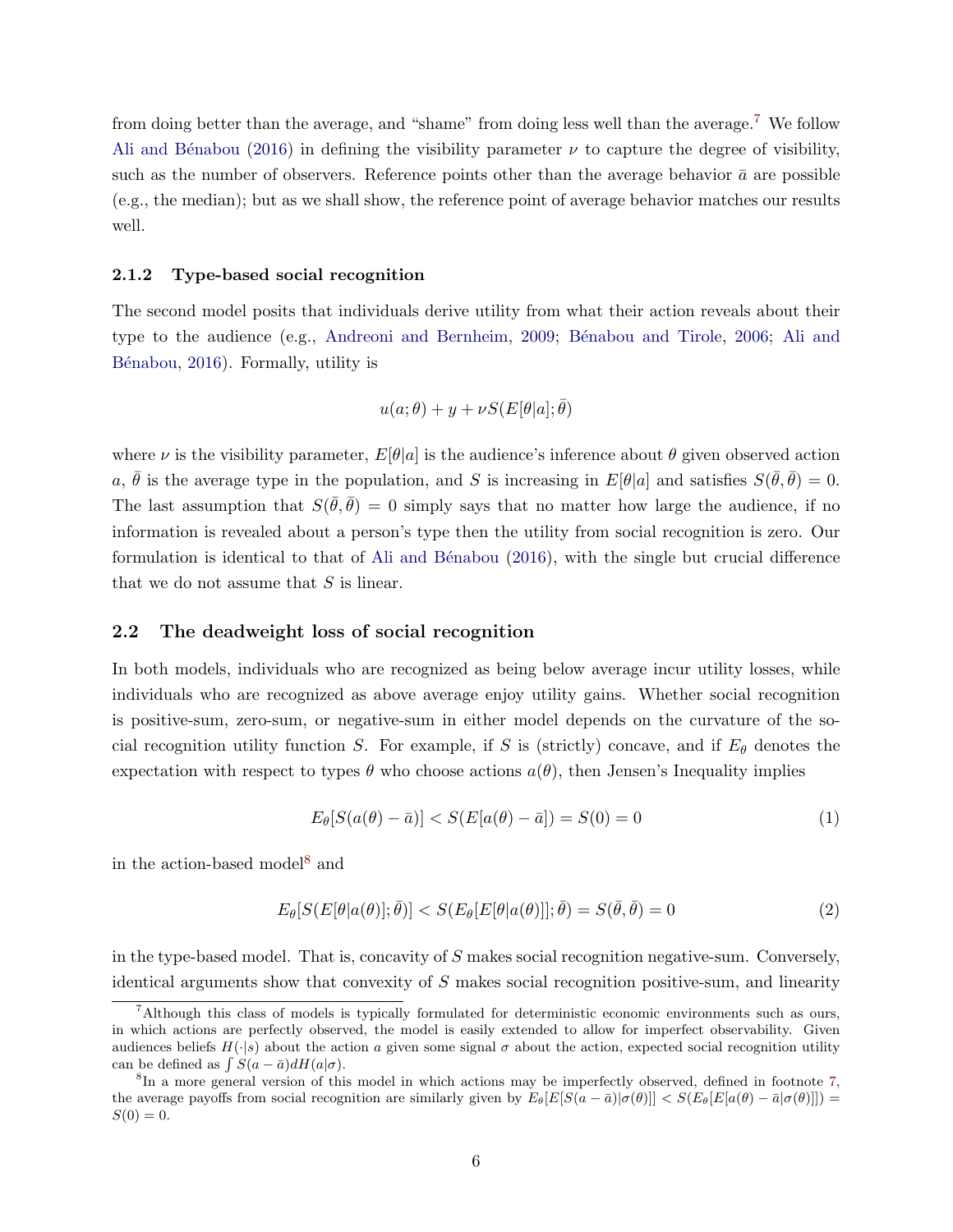makes it zero-sum.<sup>[9](#page--1-0)</sup> Despite its strong implications for social welfare, linearity is a commonly made assumption in papers that study the broader policy implications of social recognition, such as Bénabou and Tirole  $(2011)$ , Ali and Bénabou  $(2016)$  and others.

These implications of curvature hold for any kind of public recognition scheme, not just one that reveals individuals' actions perfectly. This includes, for example, two-tier social recognition schemes that publicize only the behavior of the top performers. In the type-based model, suppose that instead of observing an action, the audience observes some signal  $\sigma$  about a person's type (which can be affected by the actions undertaken). Replacing  $a(\theta)$  with  $\sigma(\theta)$  in equation [\(2\)](#page-7-0) generates the identical inequality. The same holds for the action-based model, as worked out in footnote [8.](#page-7-1) Intuitively, this is because not being recognized as a top performer is a signal about one's actions and type. Those individuals would prefer to be seen as "average" among everyone, rather than "average" among all but the top.

Intuitively, the question we seek to answer is the extent to which social recognition is positivesum, zero-sum, or negative-sum; that is, what is the value of  $E[S]$ ? We formalize this by extending the economic concept of deadweight loss to apply to social recognition. Recall that the deadweight loss of a distortionary tax is the amount by which consumer surplus would be higher if the same tax revenue were instead raised through a lump-sum tax instead; that is, it is the impact on consumer surplus relative to the benchmark of a lump-sum transfer. To define the deadweight loss of social recognition, the benchmark we adopt is revenue-neutral financial incentives that achieve the same change in behavior—for each type  $\theta$ —that social recognition does.

<span id="page-8-0"></span>**Definition 1.** The deadweight loss of social recognition is the amount by which consumer surplus would be higher if the same behavior (by type) change were instead produced by revenue-neutral financial incentives.

Appendix [A](#page-40-0) provides a formal definition of deadweight loss that follows the deadweight loss of taxation definition in [Auerbach](#page-29-16) [\(1985\)](#page-29-16), and that is applicable to utility functions that are not quasilinear in income. But for the quasilinear case, the deadweight loss definition is equivalent to simply taking the average of the realized values of  $S$  in the population. An immediate implication of equations [\(1\)](#page-7-1) and [\(2\)](#page-7-0), therefore, is that when  $S$  is concave, social recognition produces positive deadweight loss. Conversely, when  $S$  is convex, social recognition produces negative deadweight loss; i.e., social surplus. Finally, when S is linear, social recognition produces zero deadweight loss.

Quantitatively, these effects are magnified by higher visibility  $\nu$ . These effects may also be affected by nature of the social recognition scheme: publicizing everyone's behavior rather than just those of the top performers will lead to both different effects on behavior and to different deadweight loss estimates (but will not change the sign of the deadweight loss estimates, as we argued above).

These considerations imply that the deadweight loss statistic in Definition 1 does not make clear

 $9$ There is also a possibility that the curvature of S changes signs as the attendance changes. For example, we could in theory have a convex S for  $\theta < \bar{\theta}$  and concave S for  $\theta \geq \bar{\theta}$ . We show in Section [4.3](#page-17-0) that the reduced form S in our setting is well approximated by a quadratic function with global curvature.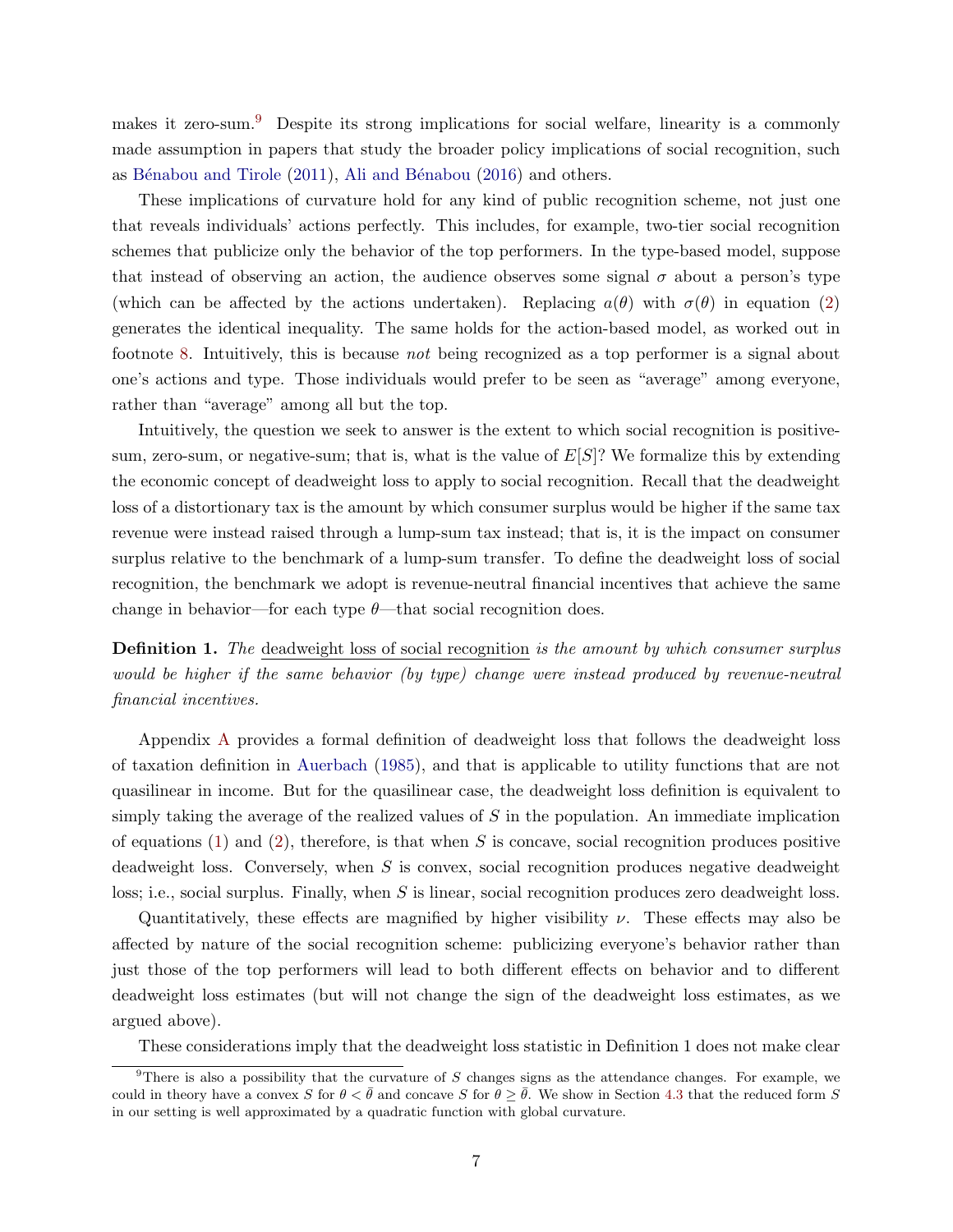in a general sense how inefficient (or efficient) social recognition is relative to financial incentive schemes. In particular, note that both deadweight loss and the change in behavior are increasing in  $\nu$ , and thus deadweight loss might be small either because the visibility is low or because S exhibits little curvature. It is thus more appropriate to consider a normalized, unitless measure of deadweight loss, that is not tied directly to  $\nu$ .

To do so, we define  $p_{\nu}(\theta)$  to be the linear piece-rate incentive that would have to be given to each type  $\theta$  to induce the same change in behavior as the change created by increasing visibility from 0 to v. We call  $\bar{p}_{\nu} = Ep_{\nu}(\theta)$  the equivalent price metric (EPM) of the social recognition intervention.<sup>[10](#page--1-0)</sup> We use this to construct the following unitless measure:

# Definition 2. The deadweight loss per dollar of behaviorally-equivalent financial incentives is the deadweight loss per unit change in behavior, divided by the equivalent price metric.

Note that simply dividing deadweight loss by its total impact on behavior generates a measure that is in units of dollars per unit of action, and is thus inconveniently tied to the units in which behavior change is measured. Direct comparisons of deadweight loss across different contexts would thus not be possible with such a measure. The unitless measure in Definition 2, however, enables such direct comparisons.

As with the analysis of the deadweight loss of taxation, we separate the question of deadweight loss from questions about the aggregate benefits of the policy. In the same way that questions about deadweight loss of taxation do not touch on how the tax revenue will be used, questions about deadweight loss of social recognition do not touch on the benefits of behavior change itself. Instead, our question is about the efficacy of social recognition, compared to to standard financial incentives, in producing the desired behavior change. Just as fuel economy standards can improve social welfare but are second-best to Pigouvian taxes, social recognition has the capacity to increase welfare while simultaneously creating deadweight loss relative to behaviorally-equivalent financial incentives. The goal of the deadweight loss concept is to facilitate such economic efficiency comparisons.

#### <span id="page-9-0"></span>2.3 Measuring deadweight loss using experiments

Often, the economic questions of interest are about the effects of utilizing social recognition on a whole population, not just the experimental sample. Answering this question requires an additional step of analysis, because the equilibrium response of an individual in an experiment can be very different from equilibrium response of that same individual when social recognition is scaled up to the broader population.

To formalize, call  $R : \mathcal{A} \to \mathbb{R}$  the reduced-form social recognition function which assigns, for each value a, a social recognition payoff. Let  $R_{exp}$  denote the function elicited for the experimental population during the experiment, and let  $R_{pop}$  denote the reduced-form social recognition function that would result if social recognition was applied to the whole population of interest. These two

<sup>&</sup>lt;sup>10</sup>For types  $\theta$  who do not change their behavior because their optimal choice of action is at a corner,  $p_{\nu}(\theta)$  is undefined. The average  $\bar{p}_{\nu}$  averages only over types for which the  $p_{\nu}$  is defined.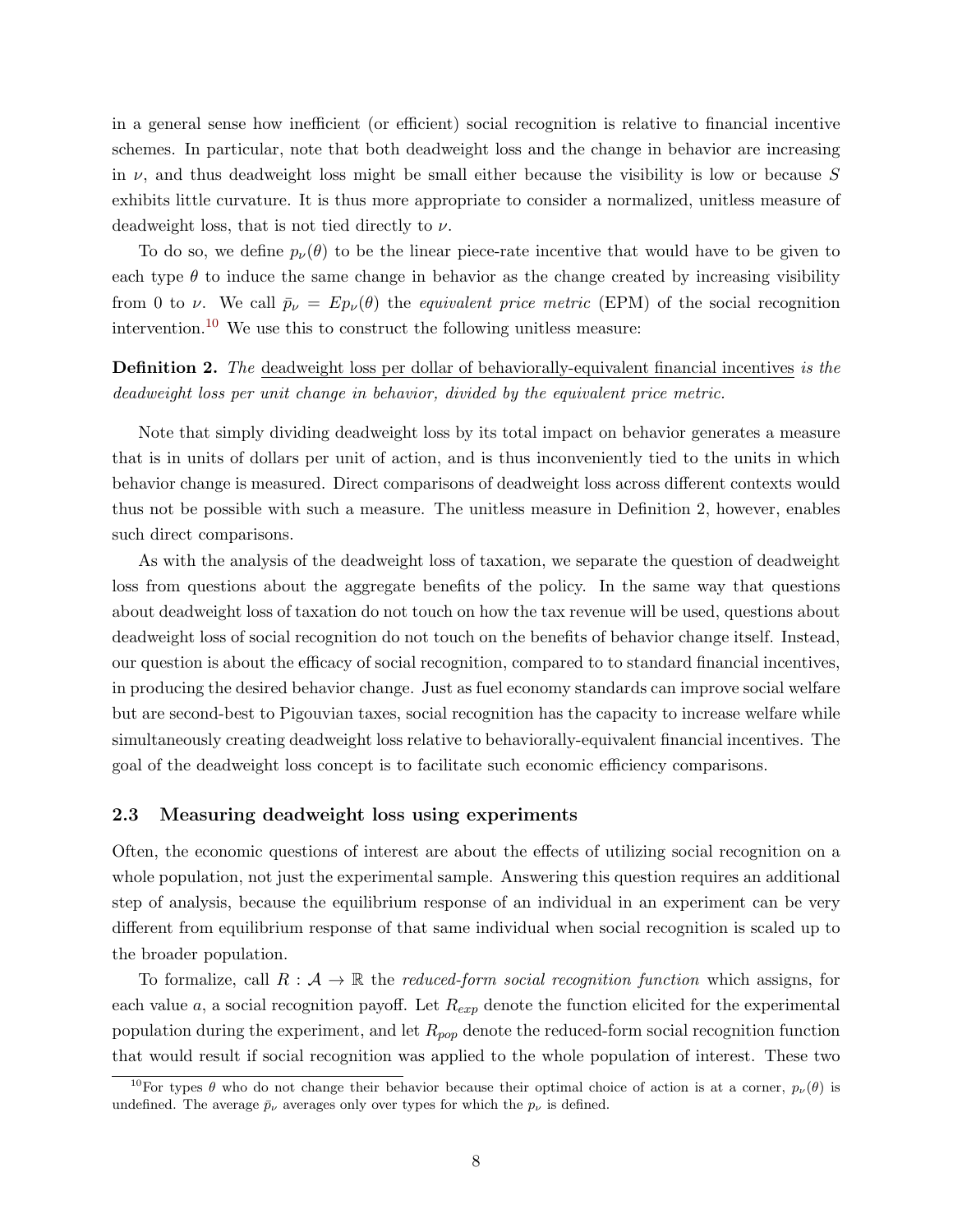objects can be meaningfully different: when the social recognition lever is applied to the whole population, population behavior changes, and thus the benchmark for what is considered relatively good behavior changes as well.

As a simple example, suppose that in our YMCA setting, an individual is observed to have attended the YMCA four times during the month of the experiment, and that average population attendance is 3.5 attendances. In the context of the experiment, an individual attending four times would thus receive positive social recognition payoffs under the action-based social recognition model. However, suppose that after applying the social recognition intervention to the whole population, average attendance would increase to 4.5 attendances. Then an attendance of four would actually generate negative social recognition utility.

Building on this insight, it is apparent that even if the experimental population was perfectly representative of the full population, average social recognition utility could be positive in the experiment, despite S being concave and social recognition being negative-sum in reality. Thus, the inference based on  $R_{exp}$  might generate misleading conclusions about deadweight loss.

An important element of our analysis will be to utilize microfounded models of social recognition to extrapolate S from  $R_{exp}$ , and consequently to obtain  $R_{pop}$ . Our reading of existing literature studying social comparisons and social pressure is that it stops at  $R_{exp}.$ <sup>[11](#page--1-0)</sup>

The questions about equilibrium responses are separable from other concerns about external validity, such as the possible non-representativeness of the experimental sample. For example, in our experiment we do not find any interaction between social recognition utility and observable characteristics, but we cannot rule out selection on unobservables that are correlated with social recognition utility functions. These other questions about external validity (for a review, see [Duflo](#page-30-11) [et al.,](#page-30-11) [2007;](#page-30-11) [Al-Ubaydli et al.,](#page-28-2) [2017;](#page-28-2) [Banerjee et al.,](#page-29-17) [2017;](#page-29-17) [Davis et al.,](#page-30-12) [2017\)](#page-30-12) are important questions for assessing any kind of field experiment. Our point about equilibrium, however, is intrinsically connected to the formal microfoundations of the intervention being tested. While signaling models are, intrinsically, equilibrium models, there are many "nudge-style" interventions, such as salient information disclosure, where the treatment effects are not determined in equilibrium.

 $11$ For example, suppose that individuals' utility in the [Allcott and Kessler](#page-28-1) [\(2019\)](#page-28-1) is a decreasing function of the difference between their energy use and the energy use of the neighbors they are shown. Then the utility that they receive from the information mailer depends on whether the mailer goes out to their neighbors as well. However, since not everyone received the mailer in the experiment, the reduced-form effects that they estimate cannot be used to directly evaluate the policy of sending out mailers to all households. To perform such an evaluation, it would be necessary to take a stand on the structural utility function for social comparisons, to estimate it using the experimental results, and to estimate the counterfactual equilibrium of sending the mailers to everyone in the population.

As another example, consider evaluating individuals' utility from encountering a surveyor who asks about voting behavior. [DellaVigna et al.](#page-30-9) [\(2017\)](#page-30-9) estimate the utility of doing so after the votes have already been cast. But to evaluate the equilibrium impact of increasing the visibility of one's voting behavior, it is necessary to account for the fact that visibility also changes voting behavior, which changes the payoffs one receives from telling a surveyor if one has voted or not. Evaluating the equilibrium outcomes would thus require one to estimate the structural microfoundations of why individuals like to tell others that they voted.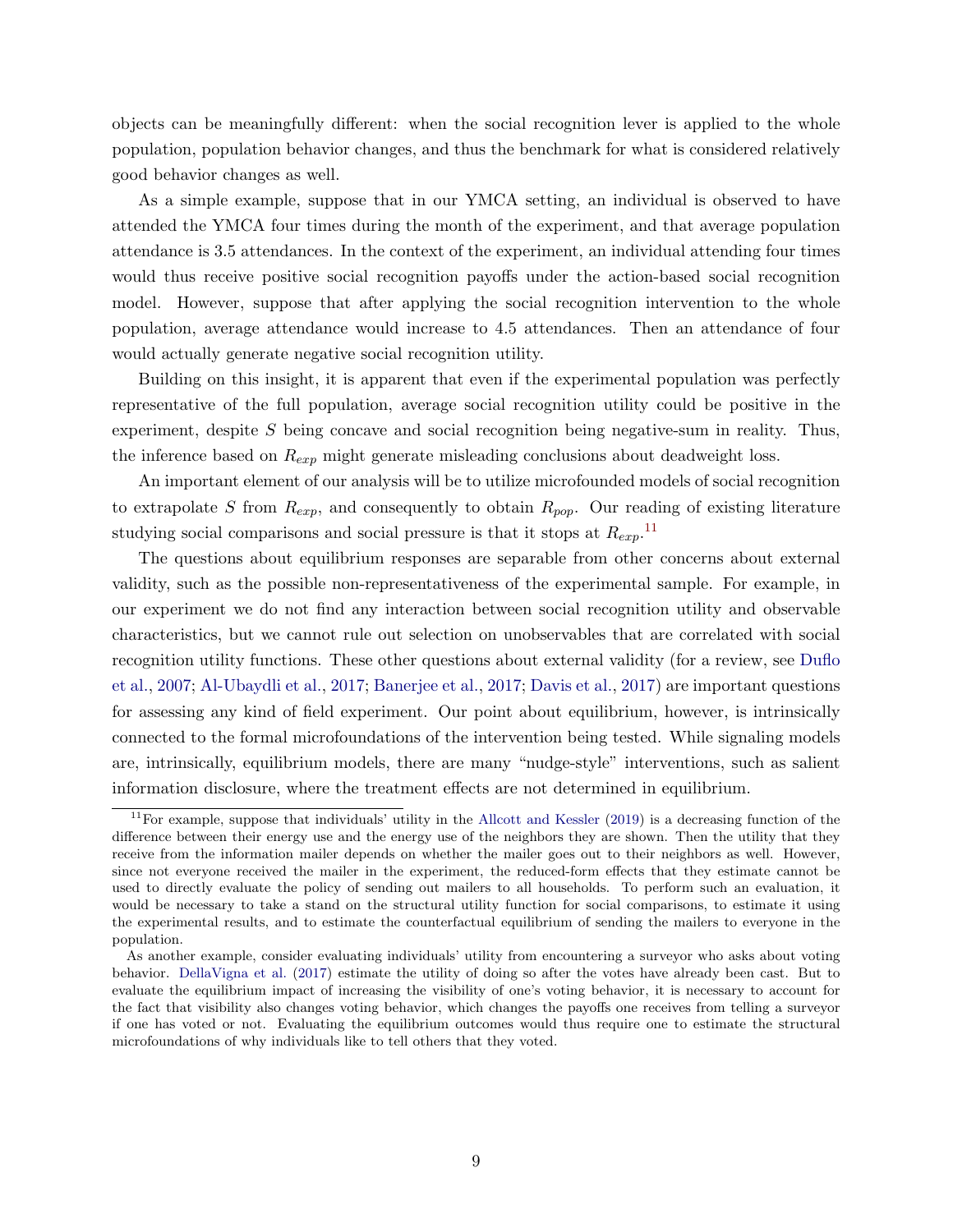# <span id="page-11-0"></span>3 Experimental design

#### <span id="page-11-2"></span>3.1 Overview

The field experiment was conducted in collaboration with the YMCA of USA and the YMCA of the Triangle Area in North Carolina (YOTA), and was publicly called "Grow & Thrive". YMCA members of two large YMCA facilities from YOTA were invited via email to sign up to this program by completing a survey. They were informed that for every day that they attended the YMCA during the program month, an anonymous donor would make a \$2 donation to their YMCA branch.<sup>[12](#page--1-0)</sup> The survey also informed participants that they could become part of a second program—the "social recognition program" (SRP). Anyone enrolled in SRP would receive an email at the end of Grow & Thrive revealing the attendance, and thus money generated, of every participant of SRP. Figure [1](#page-32-0) provides a screenshot of the what this social recognition email entailed. Key screenshots of instructions and communications are in Appendix [C.](#page-42-0)

#### 3.2 Recruitment

The Grow & Thrive program ran from June 15, 2017 to July 15, 2017. On June 1, 2017, the 15,382 members of the two YOTA branches received an email from their local YMCA announcing the launch of a new pilot program aimed at helping YMCA members to stay active and support their community at the same time.<sup>[13](#page--1-0)</sup> The initial email informed participants about the Grow  $\&$  Thrive program. The email included a link to an online survey. YMCA members were told that they could sign up for the program by completing the survey and agreeing to participate. Importantly, participants were told that by agreeing to participate in Grow & Thrive they would be giving their consent to be potentially randomized into the social recognition program.

#### <span id="page-11-1"></span>3.3 Online decisions

The online experiment consisted of three parts. Part one of the experiment began by explaining the nature of the incentives during the program. Participants were told that an anonymous benefactor with an interest in promoting healthy living and supporting the broader community provided funds to incentivize YOTA members to attend their local YMCA more frequently. During the month of the Grow & Thrive program, a \$2 donation was made on participants' behalf for each day a participant visited the YMCA, up to a total donation of \$60 per person (e.g., 30 visits).

In part two, participants were told that they might also be randomly selected to participate in SRP. We explained that if a participant was selected into this additional program, he/she would receive an email at the end of Grow & Thrive, which would: (1) list the names of everyone in SRP; (2) list their attendance during Grow & Thrive; and (3) list the total donations generated by them

 $12$ Previous research has shown that people are motivated to undertake actions if there are benefits to charity or the public good (e.g., [Ariely et al.,](#page-29-15) [2009;](#page-29-15) [Ashraf et al.,](#page-29-5) [2014;](#page-29-5) [Imas,](#page-31-11) [2014;](#page-31-11) [Gosnell et al.,](#page-30-13) [2016\)](#page-30-13).

 $^{13}$ Figure [C.1](#page-42-1) provides a snapshot of the template email received by the YMCA members.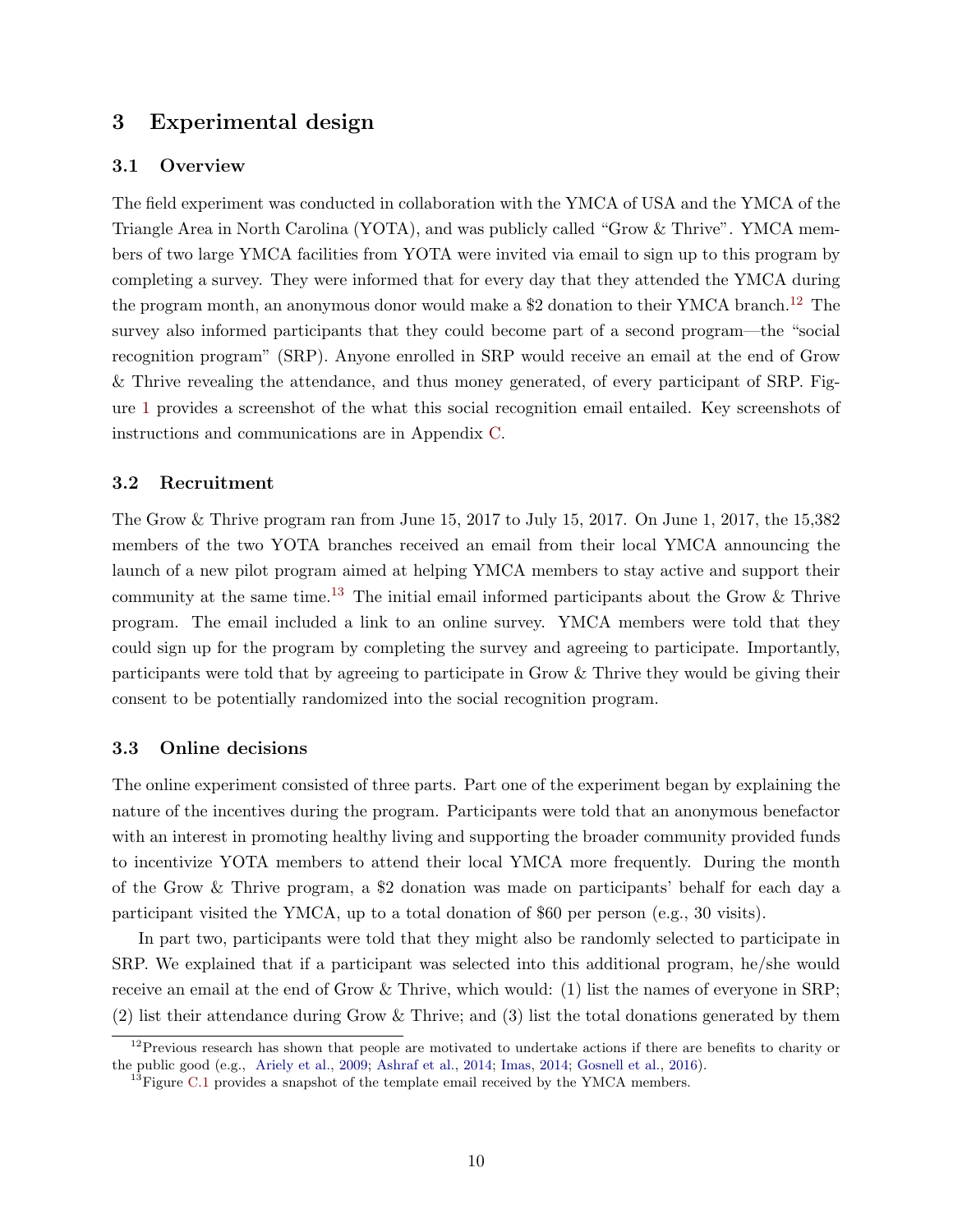during Grow & Thrive. We explained that only participants in SRP would receive and be listed in the email.

We then elicited people's willingness to pay for receiving (or avoiding) social recognition (e.g., being part or not of the recognition program) using a combination of the *strategy method* and the Becker-DeGroot-Marschak elicitation method (BDM). The strategy-proof method contained 11 questions asking participants to state whether at the end of the program they wanted to participate in the social recognition program for different numbers of realized attendances during Grow & Thrive, and then eliciting for each question how much they were willing to pay (between \$0 and \$8) to guarantee that their choice was implemented (the BDM component). The categories of possible visits were the following: 0 visits, 1 visits, 2 visits, 3 visits, 4 visits, 5 or 6 visits, 7 or 8 visits, 9 to 12 visits, 13 to 17 visits, 18 to 22 visits, and 23 or more visits.<sup>[14](#page--1-0)</sup>

Each of the eleven questions had the following structure: "If I go X times to the YMCA during Grow  $\mathscr{C}$  Thrive I would prefer to participate (NOT participate) in the personal recognition program". Participants were then asked to state, for each of the 11 levels of possible attendance, how much of the experimental budget of \$8 they would be willing to give up to guarantee that their decision about social recognition was implemented. The wording was "You said you would rather be part (NOT be part) of the personal recognition program if you go X times to the YMCA. How much of the \$8 reward would you give up to guarantee that you will indeed be part (NOT be part) of the personal recognition program? " Although the procedure was involved, we told participants that, first and foremost, it was in their best interest to answer truthfully. The details were then explained in simple and plain language. Figure [C.2](#page-43-0) provides a screenshot from the survey of one of the pairs of questions.

To preserve random assignment, as well as to minimize any negative inferences that could be drawn about those not in the social recognition group, we guaranteed that the BDM responses would be used to determine assignment only with 10% chance. We explained to participants that they would have a 10% chance of receiving an additional \$8 reward in the form of an Amazon gift card, the contents of which would be used to "pay" to implement their choices. If they were selected to be in that 10%, at the end of the experiment a computer would check how many times they actually attended the YMCA. The computer would then randomly choose a number between \$0 and \$8. If the computer chose a value smaller or equal to the amount they would give up to receive (or avoid) social recognition for the level of their actual attendance during the experiment, then their favorite decision about the SRP would be implemented. In this case, their extra reward would either be equal to \$8 with 50% chance, or equal to \$8 minus the amount chosen by the computer with 50% chance. If instead the computer chose a value larger than the amount that they would give up to receive/avoid social recognition, then their favorite decision would be implemented with only 50% probability and they would receive a reward of \$8.[15](#page--1-0)

From subjects' perspective, this procedure is equivalent to a second price sealed-bid auction

 $14$ We believed that asking more than eleven outcomes would be overly burdensome and increase attrition.

<sup>&</sup>lt;sup>15</sup>Participants were also told that each draw for each participant is independent.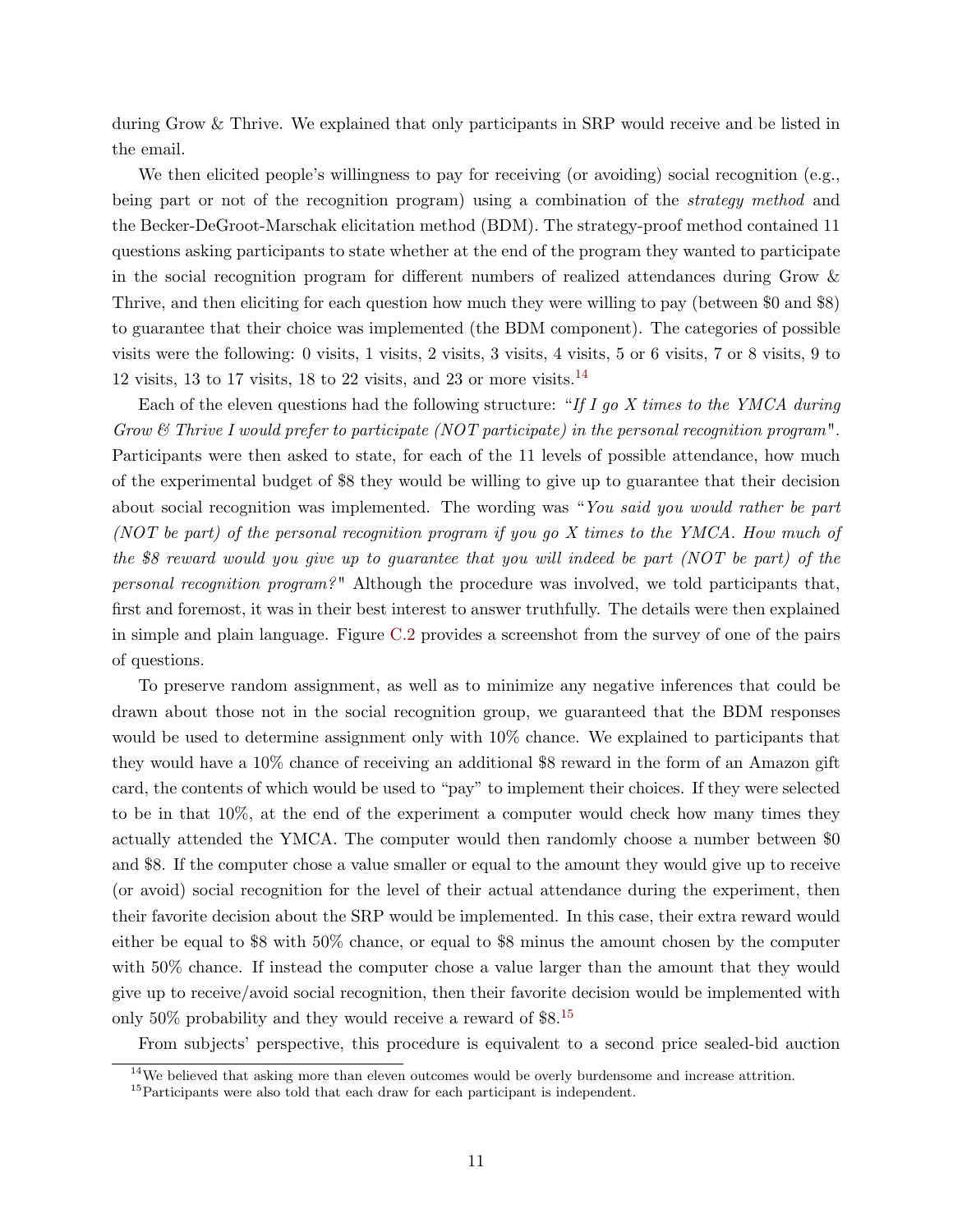against an unknown bidder. Note that providing a 50-50 chance to receive the desired option whenever random draws are above participants' bids was necessary, as otherwise participants would have had an incentive to misrepresent their true preferences in the first part of the "yes/no" elicitation and then simply bid zero.<sup>[16](#page--1-0)</sup> In essence, participants were able to pay to deviate from a 50% chance of receiving their least favorite option.

Because others' behavior plays a crucial role in social recognition payoffs in the models summarized in Section [2,](#page-6-0) it was important to ensure that participants had accurate beliefs about others' behavior. Prior to making their decisions about being part of the SRP, participants were therefore informed about the average attendance to their local YMCA during the prior month.<sup>[17](#page--1-0)</sup>

Part three elicited participants' beliefs about their future attendance during Grow & Thrive. We asked how many times they believed they would attend during the month of the experiment if: (1) they happened to be randomly selected to participate in the social recognition program; (2) they happened not to be selected to  $\text{SRP};$  (3) if they happened not to be part of Grow & Thrive (and consequently of SRP). Finally, we reminded participants that a computer would randomly determine whether they would be part of SRP, and we asked them to explicitly agree to participate in Grow & Thrive.

#### 3.4 Randomization and balance procedures

We randomized our 428 participants into the social recognition group by blocking and balancing over WTP survey responses and attendance in the thirteen months preceding the experiment. 192 participants were randomly assigned to participate in Grow & Thrive but not in the social recognition program, 193 participants were randomly assigned to participate in both Grow & Thrive and the social recognition program. 43 participants were randomly assigned to participate in Grow & Thrive, receiving the extra \$8 reward for themselves, and to be part or not of the social recognition program based on their survey answers and their attendance. All participants were notified by the YMCA of the Triangle via email about their treatment assignment the morning of the first day of Grow & Thrive. The 43 participants for whom the participation in the social recognition program is endogenous are excluded from our empirical analysis.

<sup>&</sup>lt;sup>16</sup>In a standard BDM procedure, participants bid to acquire a given good or service, which they do not receive if their bid is lower than the random draw. In our context, this approach is unfeasible because people may derive positive utility from not receiving the good (e.g., social recognition). Such standard formulation of a BDM would therefore not be incentive compatible because participants could report wanting their least favorite option and set the WTP for this undesirable option to zero, effectively securing their desired outcome with 100% probability. Our novel extension of the BDM procedure ensures that it is, in fact, incentive compatible for subjects to indicate their preferred option honestly and to bid their true WTP to have their preferences implemented.

 $17$ In principle, the desired information is actually attendance during the treatment month. In practice, we could not provide this information, nor is that attendance very different from attendance in the month before. Note also that we argue in Section [5](#page-19-0) that the relevant information is about the attendance of all YMCA participants, not just those who happened to be in the treatment arm.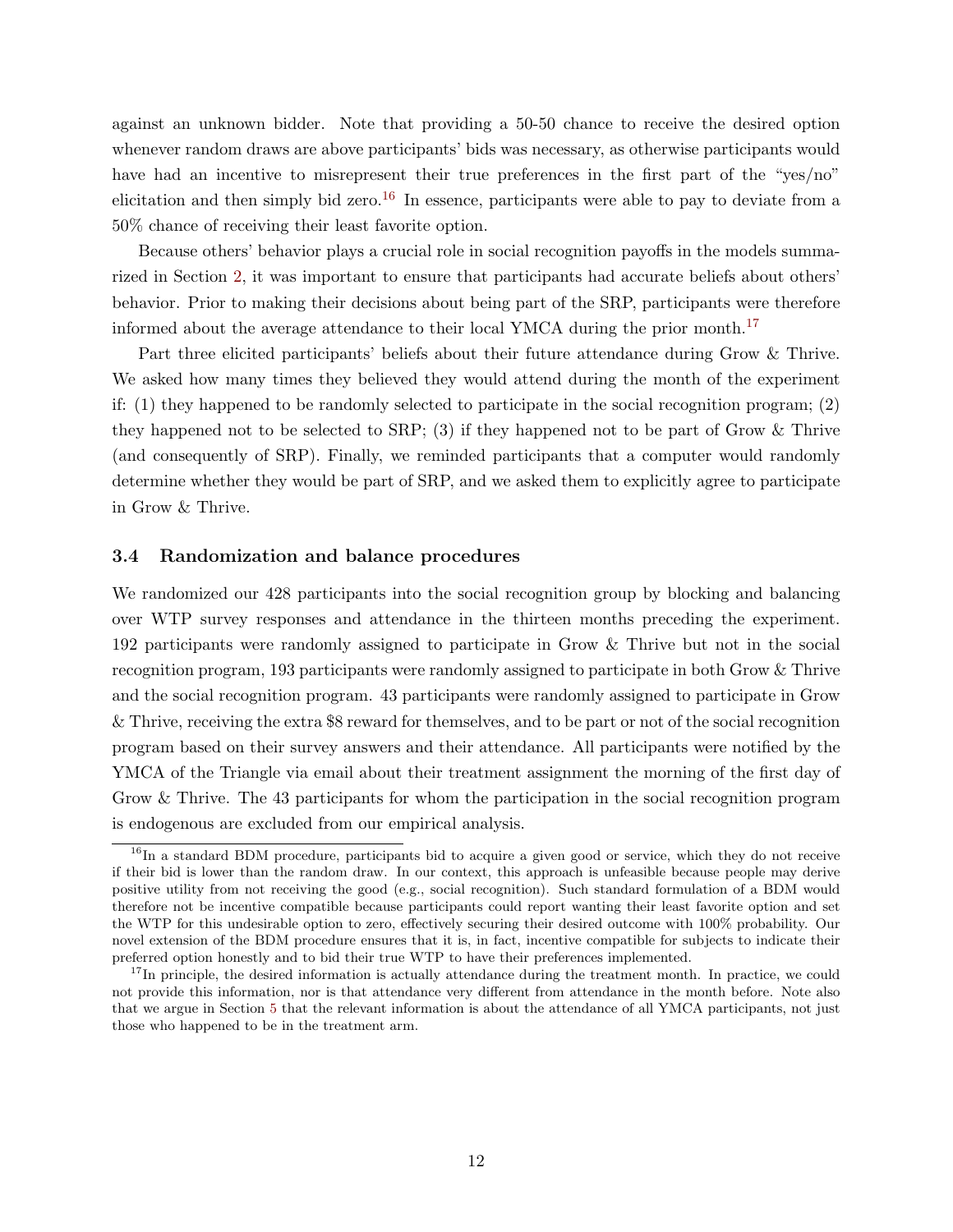#### 3.5 Communications

All communications with YMCA members took place via email. We prepared a FAQ document covering common questions YMCA members might have about the program.[18](#page--1-0) To guarantee the consistency of the responses, and to minimize the burden on YMCA employees, we instructed employees working at the front desk to encourage members to address their questions via email to a specific contact person at the YMCA; the contact person would then use the answers provided in the FAQ to respond.[19](#page--1-0)

As mentioned, all participants were notified via email about their treatment assignment before the beginning of Grow & Thrive. As Figure [1](#page-32-0) shows, participants assigned to the social recognition treatment received a reminder summary of the social recognition treatment when they were notified of their assignment.

#### 3.6 Administrative attendance data

The YMCA of the Triangle Area provided us with administrative attendance data for both of the branches with which we conducted the experiment. Members access the YMCA facilities by swiping their personal YMCA card on a turnstile, and front desk employees check that the access cards belong to the users. We used the recorded access timestamp as our outcome variable.<sup>[20](#page--1-0)</sup> This data includes all members of the YOTA branches, not just those in the experiment. We utilize attendance data for non-experimental participants in the out-of-sample predictions in Section [5.](#page-19-0)

#### 3.7 Discussion of the design

#### Connection to theory

Our simple theoretical framework posits that individuals derive social recognition utility from attending the YMCA whenever such action is visible to others. Our method allows us to directly trace the utility individuals derive from social recognition for all possible actions that they may convey to others during Grow & Thrive. That is, the experiment provides a direct estimate of  $R_{exp}$ . Our approach therefore allows us to test whether, indeed, utility from social recognition is monotonically increasing in the number of visits to the YMCA, and whether social recognition generates both winners and losers (e.g., low types deriving disutility from having their actions revealed). As we show in our analysis of structural models, our approach also allows fairly direct inference about the curvature of S, the structural social recognition utility function.

<sup>18</sup>A transcript of the FAQ can be found in Online Appendix [D.](#page-44-0)

<sup>&</sup>lt;sup>19</sup>The YMCA contact reported that only one participant contacted him, asking whether he could be added to the SRP. After the (negative) response, there were no further questions from the participant.

 $^{20}$ While YMCA members have to swipe-in to access the YMCA, they do not have to swipe-out to leave. Therefore we do not have information about how much time participants spent at the YMCA. To account for the risk of participants strategically swiping in-and-out without accessing YMCA programs and initiatives during their stay, YMCA employees were told to track any unusual activities among YMCA members. YMCA employees did not report any unusual pattern of access to the facilities during the experiment. Participants knew that multiple accesses during the same day would only count as one attendance.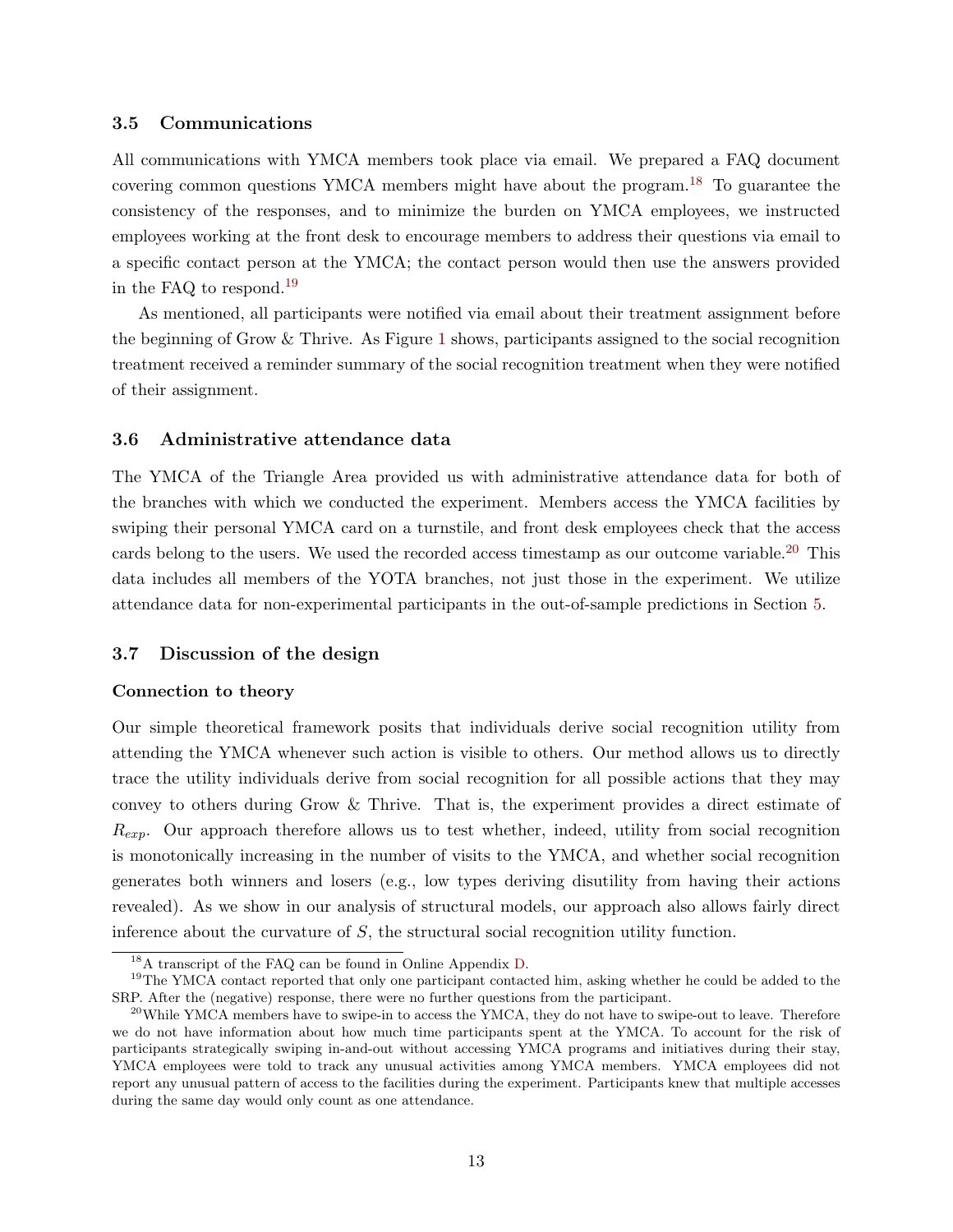#### What are individuals signaling?

Due to the nature of our setting and the wishes of the YMCA, we were not able to implement a treatment in which participants received social recognition without the Grow and Thrive incentive of raising \$2 per attendance for YOTA. As such, we cannot fully disentangle between whether YMCA members were motivated by the desire to be socially recognized for attending the YMCA, or for being charitable. However, this ambiguity is unlikely to matter for the broader implications of our findings, unless the nature of the motive has a deep interaction with the curvature of the social recognition utility function. We leave that for future empirical research.

#### Preference for signaling versus preferences for information

Note that the control group received no information about others' behavior. To the extent that individuals have an intrinsic preference for knowing about others' behavior, our design would therefore not isolate individuals' pure demand (or lack therefore) for social recognition alone. However, this would have to be a minor factor, because prior to making any decisions, all individuals in our experiment were told the average attendance of all YOTA members in the previous month. Moreover, in practice, the counterfactual to a social recognition scheme is not anonymized information provision—it is nothing at all. Our choice not to give any information to the control group thus better mirrors the reality of how such policies are implemented. Although in principle we could have included a second control group that did receive additional information, we chose not to do so because of statistical power considerations.

#### <span id="page-15-0"></span>Using social recognition as commitment

To the extent that individuals attend the YMCA to exercise rather than to participate in some other more immediately pleasurable activity, and to the extent that they are (partially) sophisticated about their self-control problems, they may wish to motivate their future selves to attend the YMCA more. We argue that features of our design make this unlikely.

To begin, consider an alternative design in which individuals state a WTP for being part of the program as a whole, irrespective of their future actions.<sup>[21](#page--1-0)</sup> In this case, individuals' WTP might reflect not only their social recognition utility, but also their desire to engage in more of the beneficial behavior their future self might undervalue. However when WTP is elicited for different possible levels of attendance, there is no direct sense in which WTP at a particular attendance level should incorporate individuals' desire for changing their future selves' behavior.

That said, there is a very nuanced method for creating a partial commitment device out of the attendance-contingent WTPs as well.<sup>[22](#page--1-0)</sup> This entails individuals lowering expected payoffs for low attendance levels so as to discourage those low attendance levels. However, an individual can decrease an expected payoff for a low attendance level either by inflating or deflating their WTP

 $21$ See [Allcott and Kessler](#page-28-1) [\(2019\)](#page-28-1) for an example of such a design applied to social comparisons.

 $^{22}$ It took the authors of this paper several weeks to figure it out. It remains an open question whether the participants in our study are far more sophisticated than us in building nuanced commitment devices.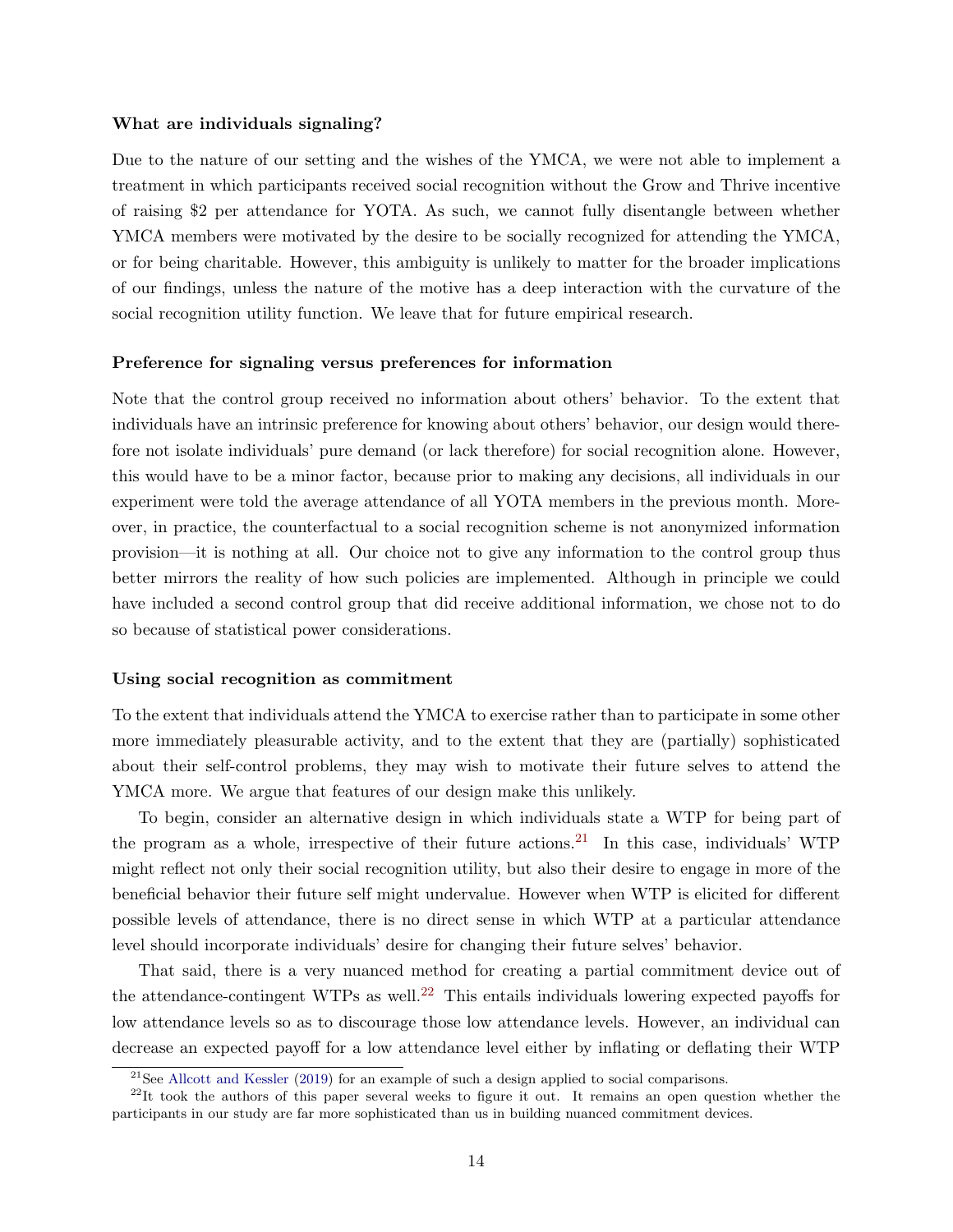for the social recognition treatment at that attendance level. Thus, the bias is unsigned, and it is reasonable to suppose that if individuals did engage in this behavior, then their deviations from truth-telling would not be systematic and simply average to zero.

However, we think it is simply psychologically unrealistic that individuals would try to manipulate their future behavior in such subtle and sophisticated ways. Moreover, [Augenblick and Rabin](#page-29-18) [\(2019\)](#page-29-18) find that individuals are almost completely naive about their future self-control problems, and that none try to utilize deviations from truth-telling (in an arguably much easier to utilize incentive structure) to create partial commitment devices.

# <span id="page-16-0"></span>4 Reduced-form results

We organize our results as follows. First, we calculate the changes in the attendance that result from randomization into the social recognition treatment. Second, we quantify participants' WTP for social recognition, which we then use to trace out the reduced-form social recognition function.

#### 4.1 The experimental sample

A total of 428 YOTA members completed the survey and agreed to participate in Grow & Thrive. From this sample, we always exclude the 43 participants whose BDM choices determined their participation in the social recognition program, and whose treatment assignment therefore endogenous—we call the remainder the "full sample." Unless otherwise noted, from the remaining 385 participants we also exclude 46 participants who gave "incoherent" answers in our elicitation of WTP for social recognition. We define a participant to be incoherent if he/she "switches" from wanting to be socially recognized to not wanting to be socially recognized as the number of atten-dances increases.<sup>[23](#page--1-0)</sup> We call these remaining participants the "coherent sample." This sample is most likely to consist of individuals who were taking our survey prompt seriously, but all of our results are robust to re-including these participants, as we show in Online Appendix [H.](#page-51-0)

Table [1](#page-36-0) shows that all pre-experiment outcomes as well as preferences elicited through our entry survey are balanced across YMCA members who participated in Grow & Thrive with or without social recognition.<sup>[24](#page--1-0)</sup> In the thirteen months preceding the experiment, participants on average attended 6.67 times each month (for our two treatments with and without social recognition, respectively 6.47 and 6.87 ( $p = 0.52$ ).<sup>[25](#page--1-0)</sup> Overall, 73% of participants were female, and the average age was 44.

<sup>&</sup>lt;sup>23</sup>While we believe these responses are due to lack of attention when filling out the survey, we do acknowledge the possibly that some individuals may have these preferences. For example, there could be modest individual(s) who do not want to be socially recognized far away from average attendance, but do not mind as much being observed closer to the mean population.

 $^{24}$ Online Appendix Table [H.1](#page-52-0) shows a balance table for the full sample, including the incoherent individuals.

<sup>&</sup>lt;sup>25</sup>Moreover, the pre-trends are very similar for both participants and non-participants, as seen in Online Appendix [E.](#page-45-0)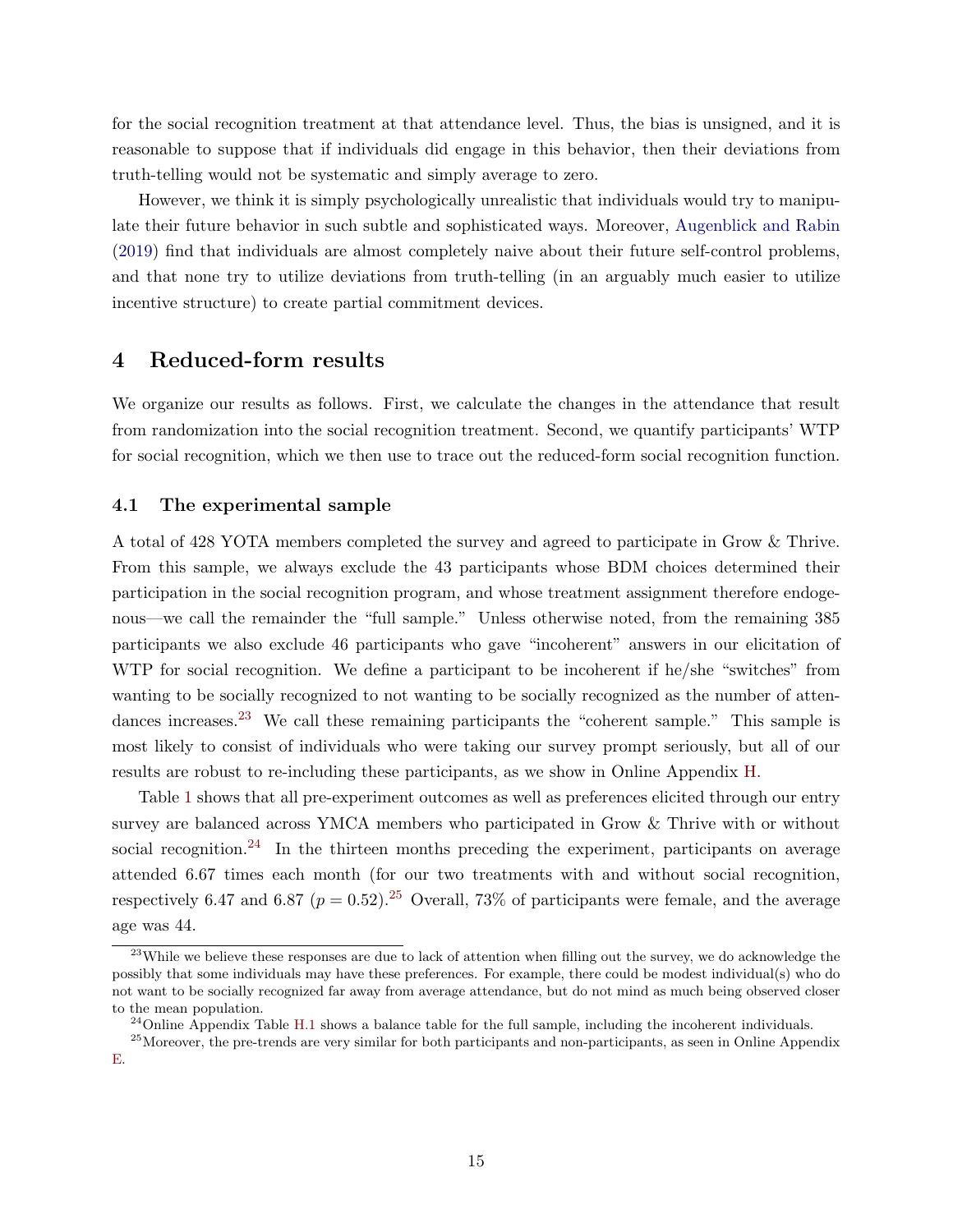#### 4.2 The effect of social recognition on behavior

Figure [2](#page-32-1) displays the cumulative distribution functions of attendance by treatment, showing that the impact of social recognition is positive across all levels of attendance. We quantify these results in Table  $2^{26}$  $2^{26}$  $2^{26}$  Column (1) of Table [2](#page-36-1) reports a simple OLS regression on whether individuals received the randomized social recognition treatment. The regression shows that social recognition increased attendance by 1.19 visits ( $p = .105$ ), which constitutes a 17% precent increase from the 6.96 attendances in the control group. In column (2) we control for past attendance, which is highly correlated with treatment month attendance ( $\rho = 0.78$ ,  $p < 0.001$ ) and thus shrinks standard errors significantly. Controlling for past attendance increases our estimate to 1.57 attendances<sup>[27](#page--1-0)</sup> ( $p =$ 0.001), which constitutes a 23% increase above control group attendance. Column (3) replicates column (2) while also controlling for individuals' beliefs about their attendance during the treatment month assuming that they would be part of the social recognition treatment.<sup>[28](#page--1-0)</sup>

Finally, in columns (4) and (5) we explore treatment effect heterogeneity. Column (4) reports a regression that interacts the treatment effect of social recognition with past attendance. The regression shows that the impact of social recognition is increasing by 0.14 attendance per past attendance  $(p = 0.067)$  and that social recognition does not have much of an impact on members with zero prior attendances. Given the tight correlation between past attendance and treatment month attendance, this suggests that the treatment effect of social recognition is mostly multiplicative. That is, social recognition increases attendance by a constant multiple of what attendance would have been in the absence of social recognition. We formally estimate and test such a model in column (5) by instrumenting the interaction between treatment and current attendance with the interaction between treatment and past attendance. We estimate that the treatment effect of social recognition is  $14\%$  ( $p = 0.048$ ) of what attendance would have been in the absence of social recognition. Overall, these results indicate that social recognition causally increased attendance at the YMCA by between 17-23%.

#### <span id="page-17-0"></span>4.3 The reduced-form social recognition function

We now estimate the utility from social recognition by analyzing individuals' WTP to receive (or avoid) social recognition. Our approach permits within-subject identification by eliciting participants' WTP for social recognition conditional on all possible number of attendances. This directly and non-parametrically identifies what we called the reduced-form social recognition function  $R_{exp}$ in Section [2.](#page-6-0)

Figure [3](#page-33-0) plots how WTP depends on the attendance level for the whole sample of coherent participants, and also for YMCA members whose attendance prior to the experiment is above or below median (5.1 visits per month). We plot the average WTP against the midpoint of the

 $^{26}\mathrm{Table}$  [H.2](#page-53-0) shows that the results are robust to using the full sample.

 $27$ Recall that the untreated group had slightly higher past attendance, and thus a slightly higher propensity to attend the YMCA during treatment month.

<sup>&</sup>lt;sup>28</sup>The results are identical when controlling for individuals' beliefs about their attendance during the treatment month assuming that they would *not* be part of the social recognition treatment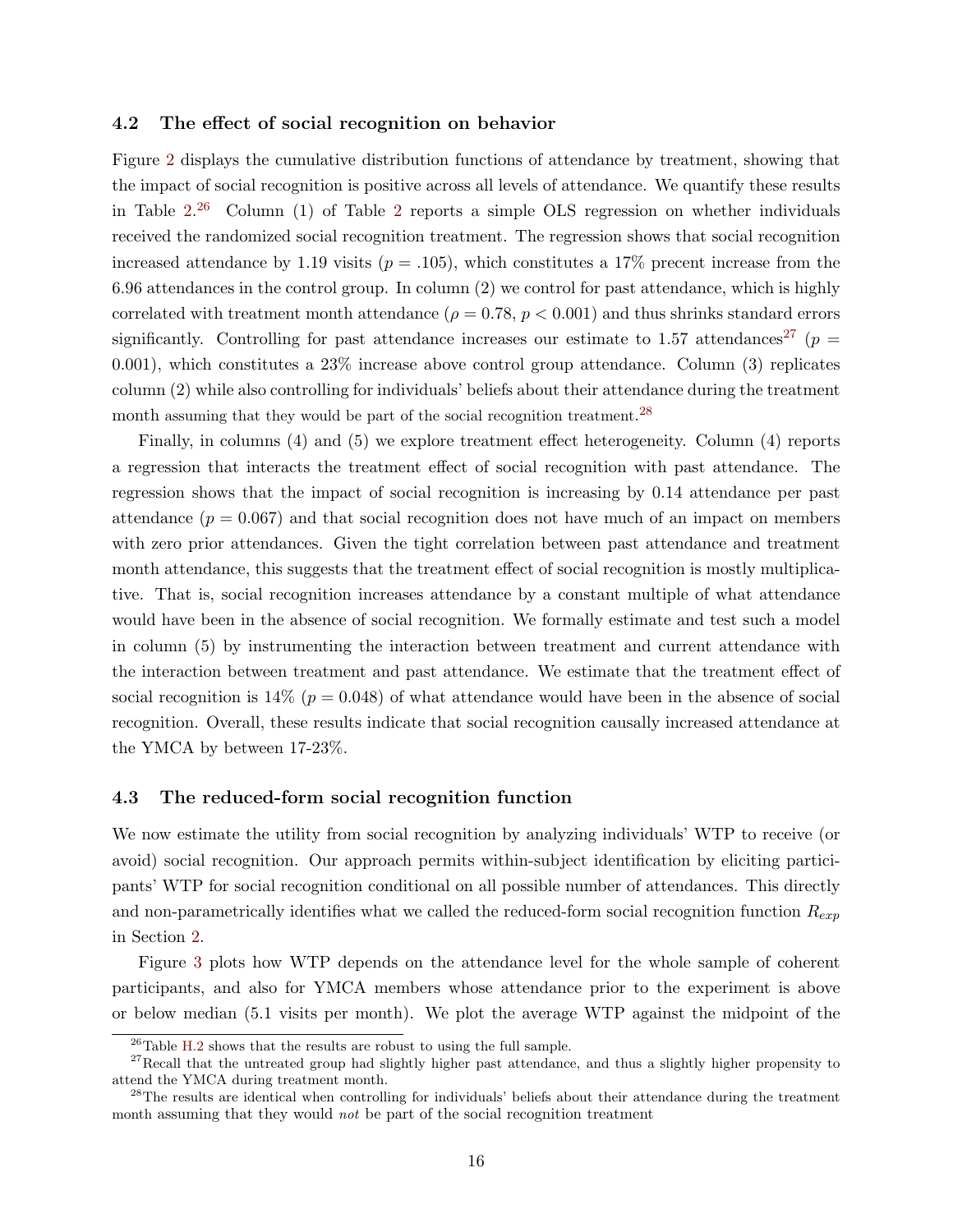attendance interval for which it was elicited.<sup>[29](#page--1-0)</sup> The figure shows that WTP for social recognition is increasing in the number of visits to the YMCA, consistent with both of the models summarized in Section [2.](#page-6-0) Utility ranges from -\$1.70 for zero attendances to \$2.61 for twenty-three or more attendances. As is apparent, these results do not depend at all on whether individuals have aboveor below-median attendance.

Figure [4](#page-34-0) plots the ex-post utility from social recognition that each individual receives, together with a quadratic fit. If an individual attended  $\alpha$  times during treatment month, and had a WTP for social recognition of  $R(a)$ , then we assign social recognition utility  $R(a)$  to this individual. This figure looks much like Figure [3,](#page-33-0) which is unsurprising given that Figure [3](#page-33-0) suggests that there is little heterogeneity in the social recognition function by one's propensity to attend the YMCA. A useful feature revealed by Figure [4,](#page-34-0) which we will utilize in our structural estimation, is that the reduced-form social recognition function is well approximated by a quadratic function.

We quantify the reduced-form social recognition function in Table [3.](#page-37-0) Columns (1) and (2) present OLS regressions of linear and quadratic fits, and show that WTP for social recognition is increasing and concave in the number of visits. Columns (3) and (4) replicate this analysis with Tobit regressions, which account for the fact that participants in our experiment could not express WTP below -\$8 or above \$8.

In Table [4](#page-38-0) we examine the degree of heterogeneity in the reduced-form social recognition function, using both OLS and Tobit regressions with linear and quadratic terms for past attendance. As visually suggested by Figure [3,](#page-33-0) columns (1) and (2) show that there is little difference in the social recognition functions of those with above versus below median past attendance. Column (3) analyzes this further by interacting past attendance with the coefficients on attendance and attendance squared. The interactions are tightly estimated zeroes, while the coefficients on attendance and attendance squared remain largely unchanged compared to column (4) of Table [3.](#page-37-0) We find very similar results for the tobit (columns 4 to 6). This provides strong evidence that the social recognition function does not vary with individuals' propensity to attend the YMCA.<sup>[30](#page--1-0)</sup> We use this fact in in our structural estimation of the impacts of applying our social recognition intervention to the whole YOTA population, which has a somewhat lower average attendance than the experimental population.[31](#page--1-0)

Finally, we observe that the reduced-form social recognition function estimated here is consistent with the action-based model. The action-based model predicts that SR utility should equal zero at the population average, which was 3.16 attendances for the YOTA population during Grow &

 $^{29}$ As noted in Section [3.3,](#page-11-1) the intervals of possible visits were the following: 0 visits, 1 visits, 2 visits, 3 visits, 4 visits, 5 or 6 visits, 7 or 8 visits, 9 to 12 visits, 13 to 17 visits, 18 to 22 visits, and 23 or more visits.

 $30<sup>30</sup>$  To be clear, we mean the social recognition function—not the social recognition utility a person ends up obtaining ex-post at the end of the treatment month.

 $31$ In Online Appendix [F](#page-46-0) we examine the relationship between social recognition functions and other demographics. Wald tests for the OLS and Tobit models suggest that there isn't much of an interaction ( $p = 0.06$  and  $p = 0.16$ , respectively), although there is some evidence that women have a less concave social recognition function. Because women are somewhat over-represented in our experiment, this would imply that our out-of-sample estimates of deadweight loss would slightly underestimate it.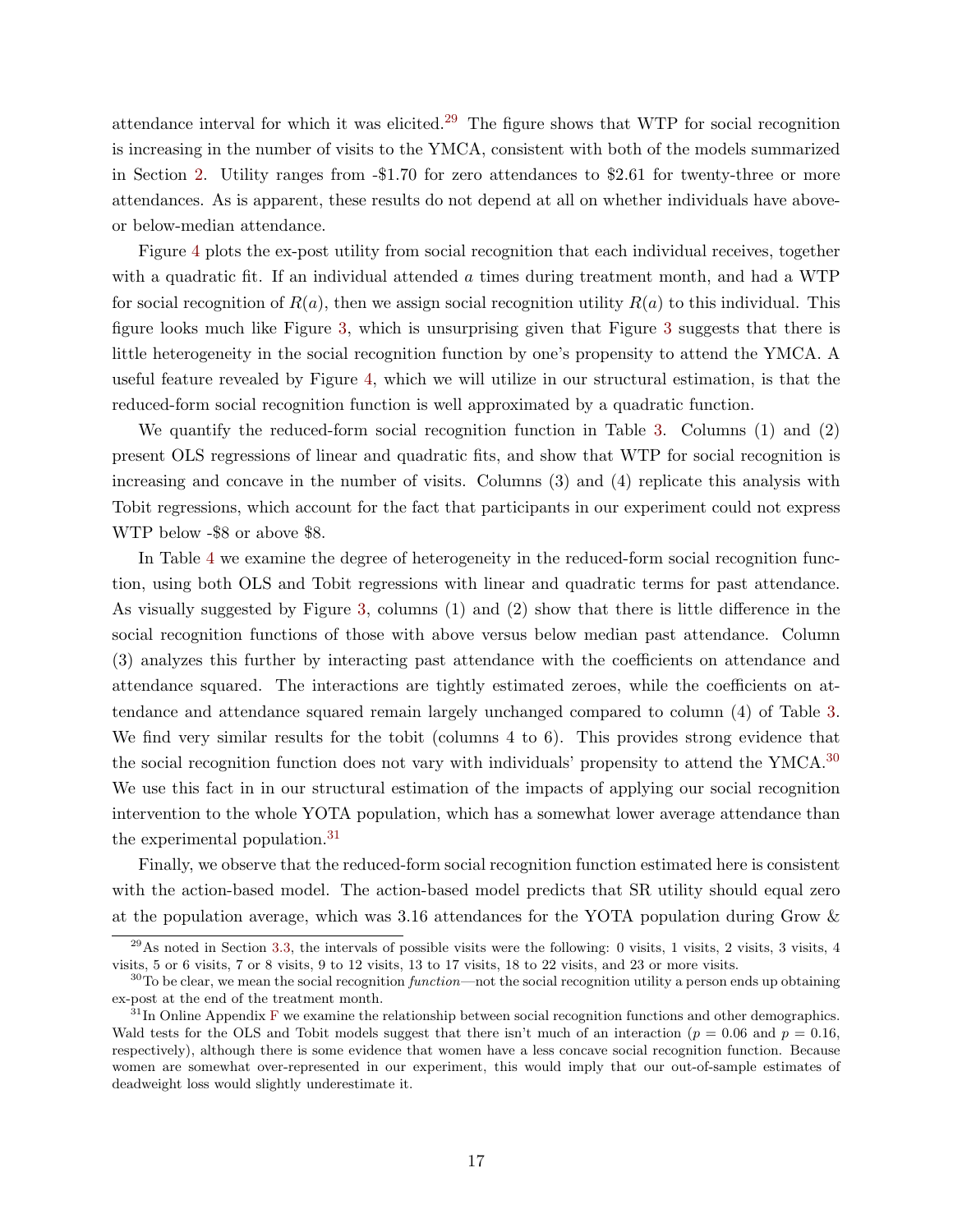Thrive.[32](#page--1-0) Figures [3](#page-33-0) and [4](#page-34-0) both show that social recognition payoffs are approximately zero at 3 attendances. Both the OLS and Tobit models estimated in Table [3](#page-37-0) cannot reject that that social recognition is indeed zero at 3.16 attendances ( $p = 0.45$  and  $p = 0.98$ , respectively).

# <span id="page-19-0"></span>5 Structural estimates of models and deadweight loss

Our results thus far provide us with a non-parametric estimate of the reduced form social recognition function  $R_{exp}$ , and provide strong evidence of concavity. This qualitative finding of concavity implies that social recognition will generate deadweight loss.

In this section, we build on this qualitative finding in two ways. First, we structurally estimate the underlying social recognition utility functions. Second, we use those estimates to quantify the degree of deadweight loss. In particular, we estimate the impact of applying our social recognition intervention to the whole population of the YMCA of the Triangle Area (YOTA).

Throughout, we make the natural assumption that individuals care about how they are seen relative to the broader YOTA population. For the action-based model, this implies the reference point is the average attendance of the YOTA population. This assumption is well supported by our reduced-form results that WTP at the average YOTA attendance is approximately zero.

For the type signaling model, note that individuals who are not socially recognized for their particular attendance level are not recognized for being part of the experiment, and thus an observer's expectation of their type can only be that it is the mean of the broader population. Thus the nature of the experimental design implies that an individual's WTP for social recognition must be the difference between the image utility of having their type revealed and the image utility of an observer simply believing that they are part of the broader population. This implies that behavior corresponding to that of the "average type" should generate the same social recognition payoffs as if nothing about that individual's behavior were observed.

Although natural, these assumptions complicate analysis because they imply that behavior in our experiment is partial equilibrium behavior. A successful social recognition intervention shifts the equilibrium, and thus the social recognition payoffs tied to any one particular action. For example, individuals who evaluate their behavior relative to the average would have a more demanding average to compare to, since a broadly applied social recognition intervention would increase everyone's behavior. Consequently, the function  $R_{exp}$  cannot be directly used to quantify what deadweight loss from social recognition would be in a full equilibrium. Our strategy is therefore to use the experimental data to estimate the structural social recognition function S, and use that to quantify the equilibrium effects of applying social recognition to the YOTA population.

The key assumption for our out-of-sample estimates to be unbiased is that conditional on past attendance, selection into our experiment is uncorrelated with social recognition utility functions. Concretely, the question we answer is thus this: given the distribution of past attendance of the full

 $32$ This was (unsurprisingly) very close to the prior average month's average of approximately 3 attendances, which we communicated to participants in our experiment.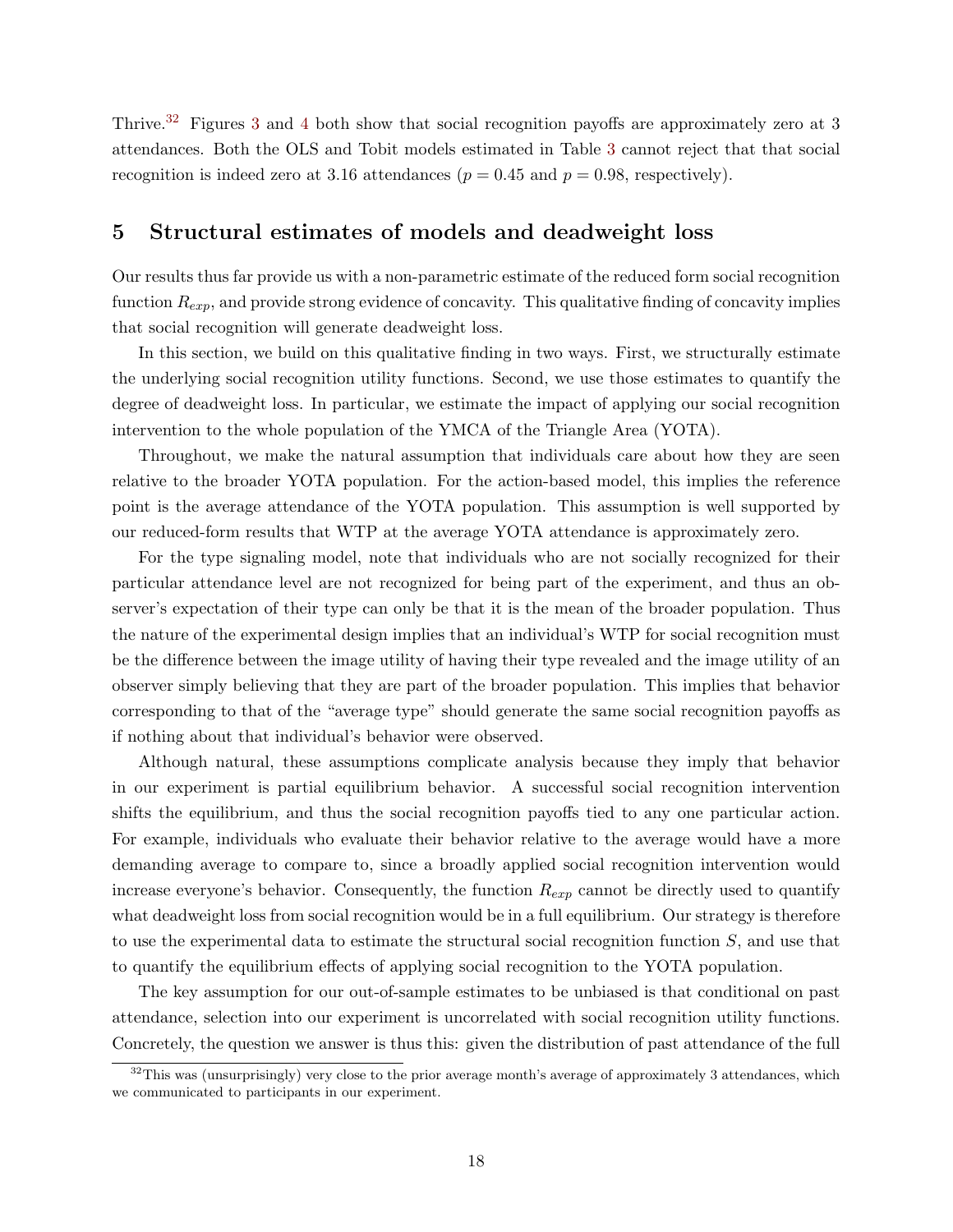YOTA population, but assuming that conditional on past attendance the experimental and the full population have the same utility functions, what would be the deadweight loss of applying social recognition to this full population. For the purpose of quantitatively interpreting our reduced-form results about concavity, we view an answer to this potentially more narrow question as informative as well. Even for this more modest out-of-sample exercise to be valid, however, we must still still rely on the assumption, strongly supported by Table [4,](#page-38-0) that social recognition utility functions do not vary by one's propensity to attend the YMCA.

#### 5.1 Assumptions and parameters for model estimation

#### Material utility

We normalize the material utility function such that an individual's choice of attendance absent social recognition or other incentives is simply his type  $\theta$ . We also assume that individuals with  $\theta = 0$  choose  $a = 0$  and are inelastic to both social recognition and financial incentives, but that the function is continuous in  $\theta > 0$ . The existence of a large mass of  $\theta = 0$  types is motivated by the empirical distribution of attendance.<sup>[33](#page--1-0)</sup> This normalization allows us to recover the distribution of types in the population non-parametrically, simply by observing the distribution of attendance in the broader YOTA population. These assumptions are satisfied by the functional form  $u(a;\theta)$  =  $a-\frac{a^2}{2a}$  $\frac{a^2}{2\theta}$ .

#### Social recognition utility

Motivated by our reduced-form results and the quadratic fit in Figure [4,](#page-34-0) we assume that the reduced-form social-recognition function  $R_{exp}$  in the experiment is quadratic. In the action-based model, this assumption implies then S is given by  $\beta_1(a-\bar{a})-\frac{\beta_2}{2}$  $\frac{\beta_2}{2}(a-\bar{a})^2$ ,  $34$  and thus  $R_{exp}$  is given by

<span id="page-20-0"></span>
$$
R_{exp}(a) = \gamma_1 a - \frac{\gamma_2}{2} a^2 - \left(\gamma_1 \bar{a}_0 - \frac{\gamma_2}{2} \bar{a}_0^2\right),\tag{3}
$$

where  $\bar{a}_0$  is the attendance of the whole YOTA population that month, and where  $\gamma_2 = \beta_2$  and  $\gamma_1 = \beta_1 + \gamma_2 \bar{a}_0$ . Notably,  $R_{exp}$  has only two free parameters:  $\gamma_1$  and  $\gamma_2$ .

To study the implications of the type-based model, recall the assumption that  $S(\bar{\theta}, \bar{\theta}) = 0$ , where  $\bar{\theta}$  is the average of the broader YOTA population. Define  $a_{exp}^*(\theta)$  as the optimal action choice of a type  $\theta$  in the experiment. When combined with our normalization assumption that individuals choose  $a = \theta$  in the absence of social recognition, this implies that  $R_{exp}$  must equal zero

 $33$ In the data,  $39-51\%$  of members attend 0 times on any given month. And conditional on not attending in the prior month and remaining a member, the likelihood of attending in the current month is only 19%.

<sup>&</sup>lt;sup>34</sup>Since we assume that S is increasing, we technically have  $S = \max(\bar{s}, \beta_1(a - \bar{a}) - \frac{\beta_2}{2}(a - \bar{a})^2)$ , where  $\bar{s} =$  $\max_{a} (\beta_1(a - \bar{a}) - \frac{\beta_2}{2}(a - \bar{a})^2)$ . This means that S is strictly increasing for all a satisfying  $\beta_1 - \beta_2(a - \bar{a}) \ge 0$  and is flat thereafter. The estimates of  $\beta_1$  and  $\beta_2$  that we obtain imply that S is, in fact, strictly increasing for all possible attendance levels  $a \leq 31$  both in the experiment and in the counterfactual equilibrium that would result if social recognition were applied to the whole population.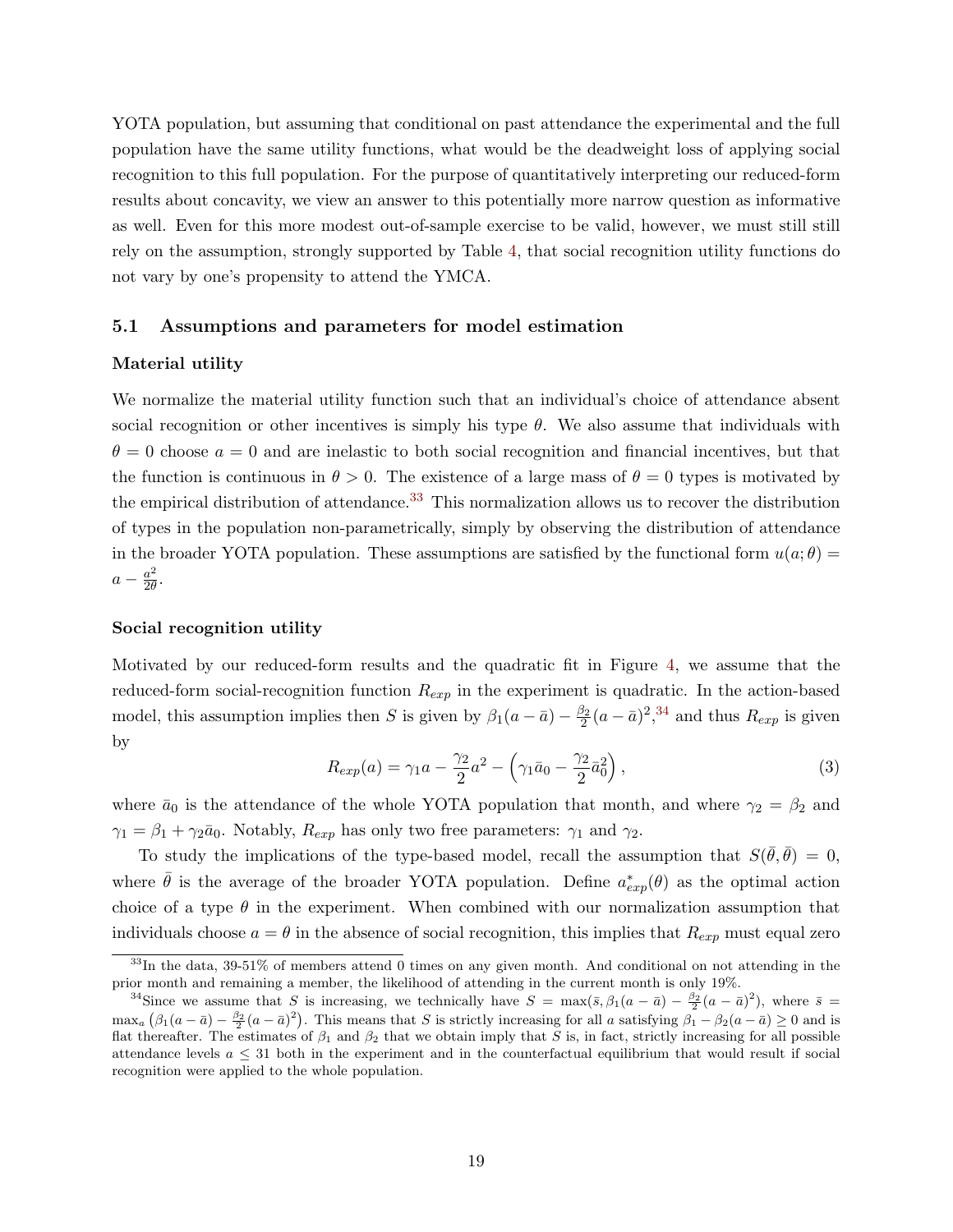at  $a^*(\bar{\theta}) = a^*(\bar{a}_0)$ . Thus  $R_{exp}$  under social recognition utility must have the form

<span id="page-21-1"></span>
$$
R_{exp}(a) = \gamma_1 a - \frac{\gamma_2}{2} a^2 - \left(\gamma_1 a^*(\bar{a}_0) - \frac{\gamma_2}{2} a^*(\bar{a}_0)^2\right).
$$
 (4)

Appendix [B](#page-41-0) provides the derivations for the structural social recognition function  $S(\theta, \bar{\theta})$  that generates the quadratic reduced-form social recognition function as above. There, we formally derive the separating equilibrium, and we show that  $S$  is concave and approximately quadratic in  $\theta$  as well.

#### The parametric form of total utility

Our normalization assumptions on total utility  $U = a - \frac{a^2}{2\theta} + R_{exp}(a)$  imply that  $R_{exp}$  is in units of "utils" rather than in units of money, as in WTP data. It will thus be convenient to write  $R_{exp}(a) = \eta \tilde{R}_{exp}(a)$ , where  $\eta$  is the marginal utility of money and  $\tilde{R}_{exp}(a)$  is the social recognition utility in units of dollars. We will define  $\tilde{R}(a) := \tilde{\gamma}_1 a - \frac{\tilde{\gamma}_2}{2}$  $\tilde{\gamma}_2^2 a^2 - \tilde{\gamma}_0$ , so that  $\gamma_1 = \eta \tilde{\gamma}_1$  and  $\gamma_2 = \eta \tilde{\gamma}_2$ . Intuitively, the parameters  $\tilde{\gamma}_1$  and  $\tilde{\gamma}_2$  are revealed by our data on WTP for social recognition at different levels of attendance, while the parameter  $\eta$  is revealed by our estimate of how much social recognition actually affects behavior, given our monetization of the social recognition utility function. To see the second point concretely, note that the attendance of a type  $\theta$  receiving social recognition in the experiment is given by

$$
a_{exp}^*(\theta) = \theta \frac{1 + \eta \tilde{\gamma}_1}{1 + \theta \eta \tilde{\gamma}_2} \tag{5}
$$

<span id="page-21-2"></span><span id="page-21-0"></span>
$$
\approx \theta (1 + \eta \tilde{\gamma}_1) \tag{6}
$$

That is, social recognition increases attendance by a fraction of approximately  $\eta\tilde{\gamma}_1$ . The approxi-mation in equation [\(6\)](#page-21-0) holds when  $\tilde{\gamma}_2$  is small relative to  $\tilde{\gamma}_1$  (and when  $\theta$  is not too large), which we will estimate to be the case. This approximation coincides with our empirical results that the effects of social recognition are approximately a constant fraction of what attendance would be in the absence of social recognition.

#### The distribution of types

The distribution of types  $\theta$  in the YOTA population is revealed non-parametrically by the distribution of their attendance. This follows directly from our normalization assumptions on the material utility function.

#### <span id="page-21-3"></span>5.2 Moment conditions for model parameters

The key parameters we must estimate are  $\tilde{\gamma}_1$ ,  $\tilde{\gamma}_2$  and  $\eta$ . We do this via generalized method of moments (GMM). Equations [\(3\)](#page-20-0) and [\(4\)](#page-21-1) for the action-based and type-based models, respectively,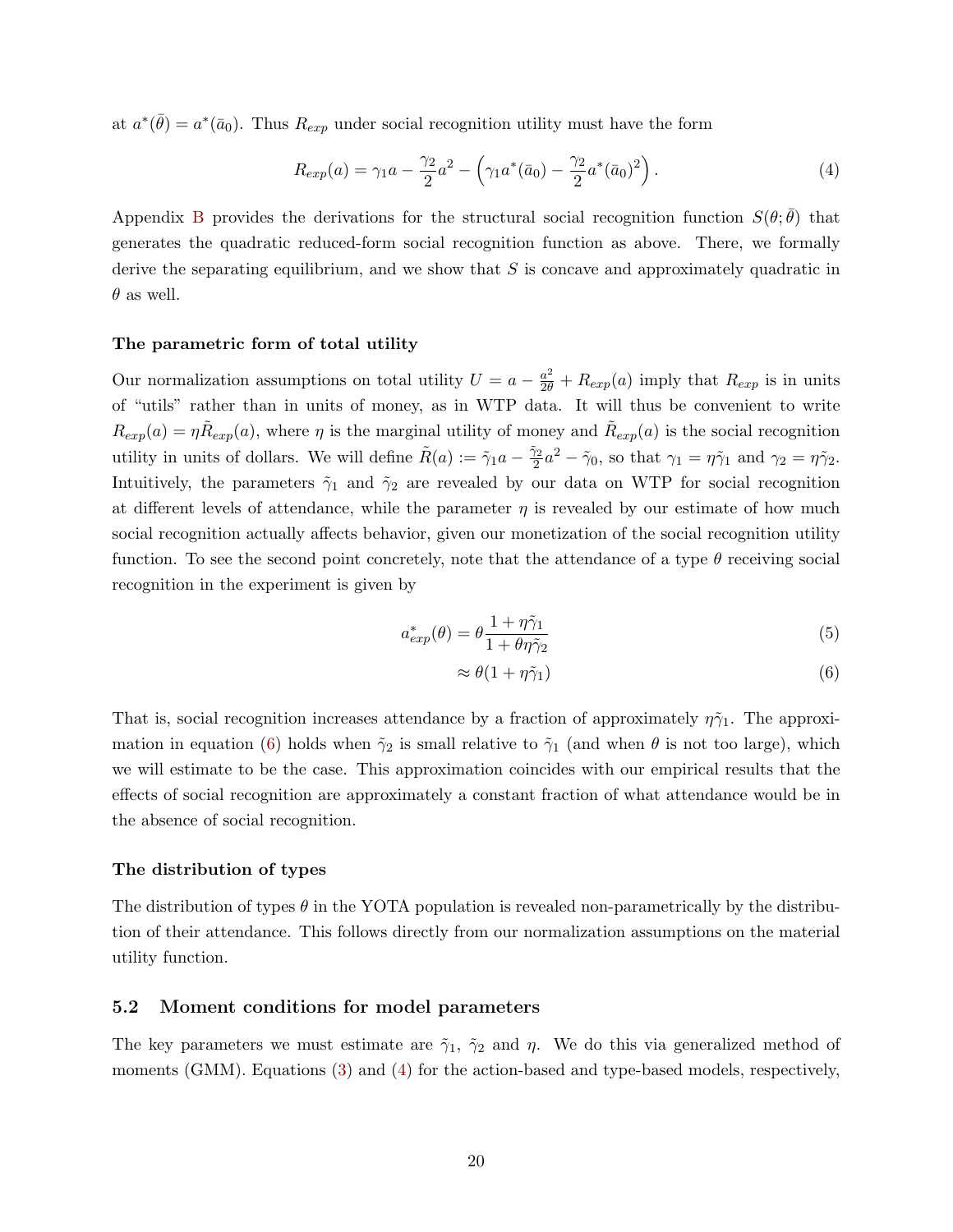lead to three moment conditions of the form

$$
E\left[\tilde{R}_{exp}(a_i) \cdot a_i^k\right] = 0
$$

for  $k = 0, 1, 2$ . Given  $\eta$  and  $\bar{a}_0$  these moments identify  $\tilde{\gamma}_1$  and  $\tilde{\gamma}_2$ , analogous to the regressions in Table [3.](#page-37-0)

Next, equation [\(5\)](#page-21-2) implies the moment condition

$$
E\left[\frac{a_i + a_i\eta\tilde{\gamma}_1}{1 + a_i\eta\tilde{\gamma}_2} - a_i|i \in \text{control}\right] = \tau_{SR}
$$

for individuals i in the control group, where  $\tau_{SR}$  is the average treatment effect of social recognition. Given  $\tau_{SR}$  and  $\tilde{\gamma}_1$  and  $\tilde{\gamma}_2$ , this moment identifies  $\eta$ . To obtain  $\tau_{SR}$  with, we set-up moment conditions corresponding to the regression in column (2) of Table [2,](#page-36-1) which controls past behavior  $a_i^{past}$  $i^{past}$ . These three moment conditions are simply

$$
E\left[a_i - \tau_{SR} - b \cdot a_i^{past} - \bar{a}_{0,exp}\right] = 0
$$

$$
E\left[\left(a_i - \tau_{SR} - b \cdot a_i^{past} - \bar{a}_{0,exp}\right)a_i^{past}\right] = 0
$$

$$
E\left[\left(a_i - \tau_{SR} - b \cdot a_i^{past} - \bar{a}_{0,exp}\right)\mathbf{1}_{SR}\right] = 0
$$

where  $\mathbf{1}_{SR}$  is an indicator for being randomized into the social recognition treatment and  $\bar{a}_{0,exp}$  is the average attendance of those in the experimental population not treated with social recognition.

Together, this yields seven moment conditions for a vector of six parameters:  $\tilde{\gamma}_1, \tilde{\gamma}_2, \eta, \tau_{SR}, b$ and  $\bar{a}_{0,exp}$ . The overidentification is a consequence of the restrictions that both the action-based and type-based models impose on the constant term in equations [\(3\)](#page-20-0) and [\(4\)](#page-21-1), which restrict it to be a function of  $\tilde{\gamma}_1$  and  $\tilde{\gamma}_2$ .

Letting  $\xi := (\tilde{\gamma}_1, \tilde{\gamma}_2, \eta, \tau_{SR}, b, \bar{a}_{0,exp})$  denote the parameters, the GMM estimator chooses the parameters  $\hat{\xi}$  that minimize  $(m(\xi) - m(\hat{\xi}))' W(m(\xi) - m(\hat{\xi}))$ , where  $m(\xi)$  are the theoretical moments,  $m(\hat{\xi})$  are the empirical moments, and W is the optimal weighting matrix given by the inverse of the variance-covariance matrix of the moment conditions. We approximate W using a two-step estimator outlined in [Hall](#page-30-14) [\(2005\)](#page-30-14). In the first step, we set W equal to the identity matrix,  $35$ and use this to solve the moment conditions for  $\hat{\xi}$ , which we denote  $\hat{\xi}_1$ . Since  $\hat{\xi}_1$  is consistent, by Slutsky's theorem the sample residuals  $\hat{u}$  will also be consistent. We then use these residuals to estimate the variance-covariance matrix of the moment conditions,  $S$ , given by  $Cov(\mathbf{z}u)$ , where  $\mathbf{z}$  are the instruments for the moment conditions. We then minimize  $(m(\xi) - m(\hat{\xi}))' \hat{W} (m(\xi) - m(\hat{\xi}))$ using  $\hat{W} = \hat{S}^{-1}$ , which gives the optimal  $\hat{\xi}$  [\(Hansen,](#page-31-12) [1982\)](#page-31-12).

<sup>&</sup>lt;sup>35</sup>One other common approach is to use  $(zz')^{-1}$  as the weighting matrix in the first-stage, where z is a vector of the instruments in the moment equations. We confirmed our standard errors and point estimates are the same under both choices.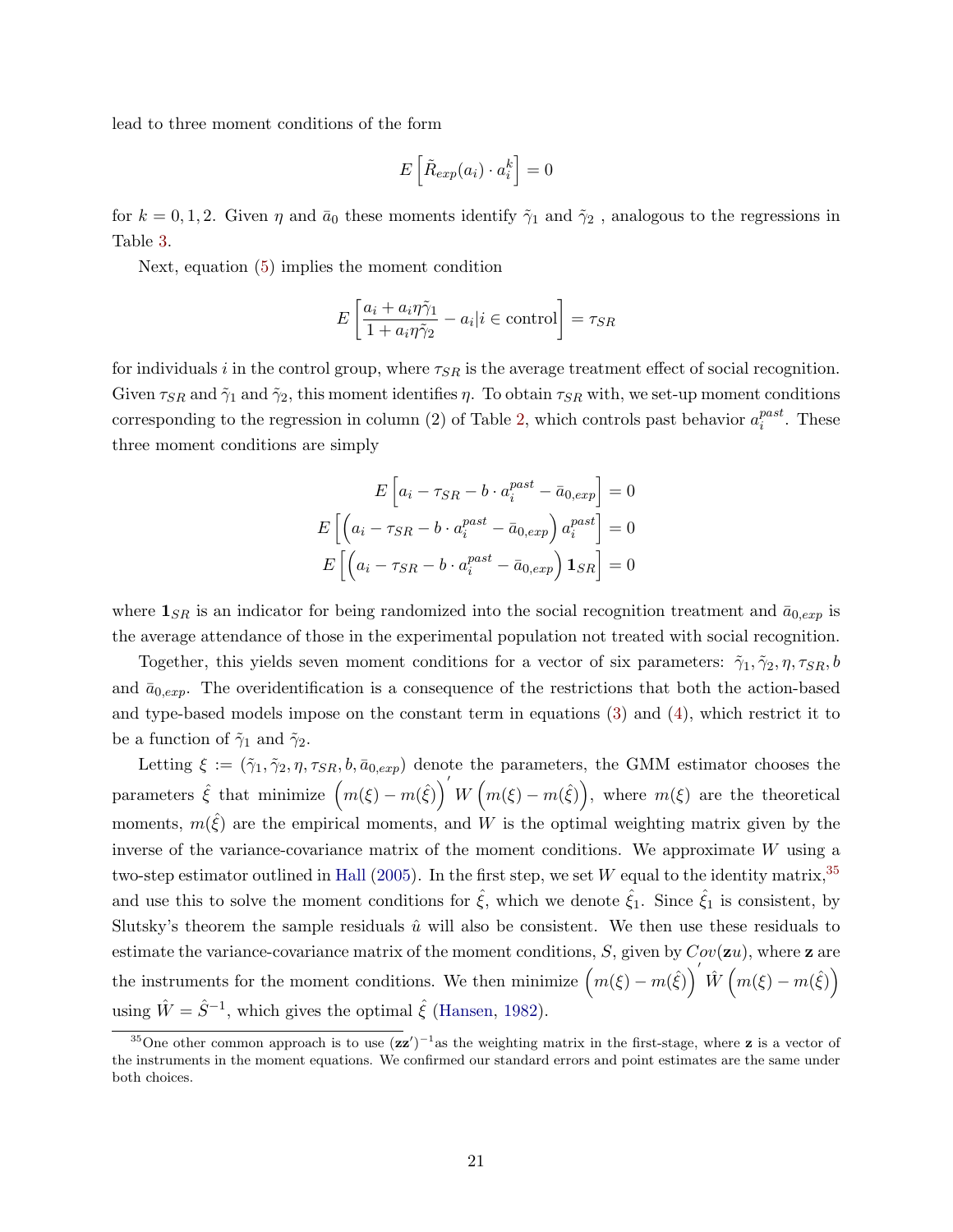#### <span id="page-23-1"></span>5.3 Equilibrium predictions

The parameters  $\gamma_1 = \eta \tilde{\gamma}_1$  and  $\gamma_2 = \eta \tilde{\gamma}_2$  allow us to compute the equilibrium effects of applying social recognition to the full population. The action-based and type-based models, however, impose different requirements for inferring equilibrium behavior and deadweight loss from  $R_{exp}$ , which we work through below.

#### Action-based model

The structural action-based model is  $S(a; \bar{a}) = \beta_1(a - \bar{a}) - \frac{\beta_2}{2}$  $\frac{\beta_2}{2}(a-\bar{a})^2$ , where the  $\beta_i$  are obtained from  $\gamma_i$  through the identities  $\beta_2 = \gamma_2$  and  $\beta_1 = \gamma_1 - \gamma_2 \bar{a}_0$ . To derive the equilibrium consequences of applying social recognition to the whole YOTA population we must therefore compute what  $\bar{a}$ , average attendance, would be in equilibrium. Applying social recognition to the whole population raises attendance and thus  $\bar{a}$ . This raises the standard for "good" attendance, which in turn increases the marginal social recognition payoffs from increasing a. Indeed,  $\frac{\partial}{\partial a}S = \beta_1 + \beta_2(\bar{a} - a)$ , which is increasing in  $\bar{a}$ .

To solve for equilibrium  $\bar{a}$ , we note that a type  $\theta$ 's optimal choice of action given  $\bar{a}$  is  $a^*(\theta)$  =  $\theta \frac{1+\beta_1+\beta_2\bar{a}}{1+A\beta_2}$  $\frac{1-\beta_1+\beta_2 a}{1+\theta_{\beta_2}}$ . Equilibrium average attendance must therefore satisfy

<span id="page-23-0"></span>
$$
\bar{a} = E \left[ \theta \frac{1 + \beta_1}{1 + \theta \beta_2} \right] + \bar{a} E \left[ \frac{\theta \beta_2}{1 + \theta \beta_2} \right]. \tag{7}
$$

Because equation [\(7\)](#page-23-0) is linear in  $\bar{a}$ , it has a unique solution, and thus the equilibrium of the action-based model must be unique. Equation [\(7\)](#page-23-0) implies that equilibrium average behavior is given by

$$
\bar{a}_E = \frac{(1+\beta_1)E\left[\frac{\theta}{1+\theta\beta_2}\right]}{1-\beta_2E\left[\frac{\theta}{1+\theta\beta_2}\right]}
$$

#### <span id="page-23-2"></span>Type-based model

In contrast to the action-based model, the type-based model implies that  $R_{exp} = R_{pop}$ . That is, the reduced-form social recognition utility function we estimate for the experimental population would be the same one that applies in an equilibrium in which social recognition is scaled up to apply to everyone in the population. This is for two reasons. First, both the experimental population and the broader population are assumed to care about how they compare to the average type  $\theta$  in the population. Unlike equilibrium average attendance  $\bar{a}$ ,  $\bar{\theta}$  is a primitive of the model that does not change.

Second, because we have an (approximately) continuous strategy space, the equilibrium in our model is a separating equilibrium, in which each type  $\theta$ 's optimal choice of action depends on the structural social recognition function S and on  $\theta$ , but not on any other moments of the distribution of  $\theta$  (see Appendix [B\)](#page-41-0). This implies that even though the types  $\theta$  that are in the experiment are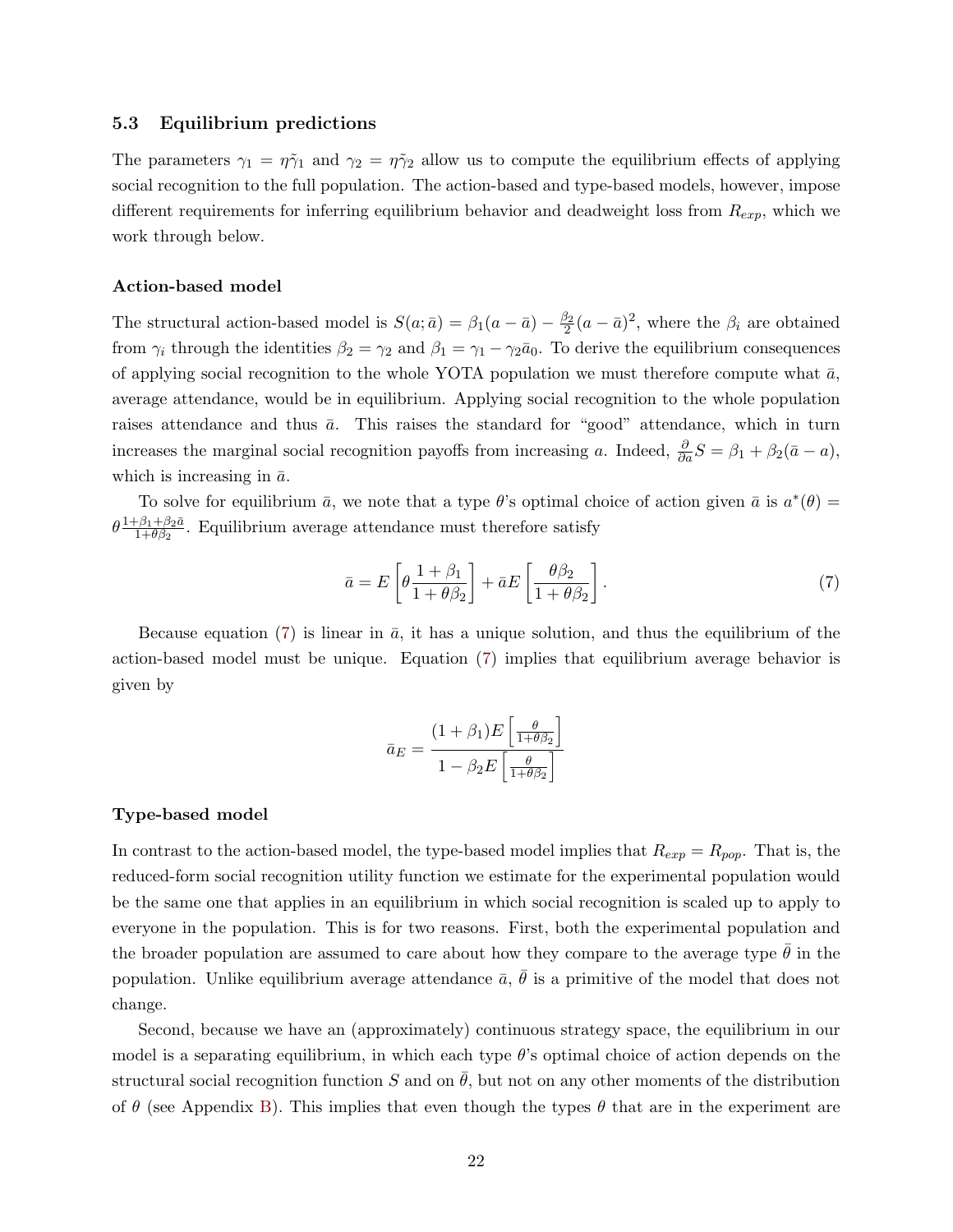not representative of those in the population, the equilibrium choice of action of any give type  $\theta$ will be the same.

The property that a type  $\theta$ 's choice of action is independent of the distribution of types (beyond  $\theta$ ) generally holds for any signaling model with a continuous action space and a utility function that satisfies the "single-crossing" property [\(Mailath,](#page-31-13) [1987\)](#page-31-13). When the action space is not continuous, however, this property generally does not hold for signaling models; see, e.g., Bénabou and Tirole [\(2006\)](#page-29-7) for insightful implications of this for the case of binary actions. Our continuous action space is thus crucial not only for making direct inferences about the shape of the social recognition function, but also for making valid out-of-sample predictions for type-based signaling models.

#### Deadweight loss

We compute un-normalized deadweight loss as  $E[\tilde{R}_{pop}(a_i^*)]$ , where  $a_i^*$  is the action chosen by individuals in equilibrium when social recognition is applied to the whole YOTA population. We also compute the equivalent price metric by computing for each individual  $i$ , the reward per attendance  $p_i$  that would induce them to choose  $a_i^*$  in the absence of social recognition. The first order condition for the optimal action in the absence of social recognition is  $a_i = \theta_i(1 + p_i)$  in the absence of social recognition.<sup>[36](#page--1-0)</sup> Since by definition this must equal individuals, attendance in the presence of of social recognition, we have

<span id="page-24-0"></span>
$$
1 + p_i = \frac{a_i^{SR}}{\theta_i} = \frac{1 + \eta \tilde{\gamma}_1}{1 + \theta \eta \tilde{\gamma}_2}
$$
\n
$$
\tag{8}
$$

where  $a_i^{SR}$  is attendance in the presence of social recognition (but no piece-rate incentives).<sup>[37](#page--1-0)</sup>

#### 5.4 Results

Table [5](#page-39-0) presents our estimates. Panel [5a](#page-39-1) presents the estimates of the main parameters  $\tilde{\gamma}_1$ ,  $\tilde{\gamma}_2$  and η. For the action-based social recognition function, the parameter estimates imply  $S = 0.45(a \bar{a}$ ) – 0.01 $(a - \bar{a})^2$ .<sup>[38](#page--1-0)</sup> For the type-based social recognition function, the results in ppendix [B](#page-41-0) give us the approximation  $S(\theta, \bar{\theta}) \approx 0.47(\theta - \bar{\theta}) - 0.02(\theta - \bar{\theta})^2$ .<sup>[39](#page--1-0)</sup> All standard errors are clustered at

$$
0 = 1 - \frac{1}{\theta}a + p
$$

$$
p = \frac{a}{\theta} - 1
$$

So to induce attendance  $a^*$ , an individual would need to be offered a price p such that  $p = \frac{a^*}{\theta} - 1 = \frac{a^*}{a} - 1$ 

 $37$ We exclude individuals with zero attendance from the average price metric, as this metric is undefined for them. <sup>38</sup> From section [5.3,](#page-23-1) we have  $S(a; \bar{a}) = \beta_1(a - \bar{a}) - \frac{\beta_2}{2}(a - \bar{a})^2$ . Using  $\beta_1 = \eta \tilde{\gamma}_1 - \eta \tilde{\gamma}_2 \bar{a}_0$  and  $\beta_2 = \eta \tilde{\gamma}_2$ , we can rewrite this as  $S(a; \bar{a}) = (\eta \tilde{\gamma}_1 - \eta \tilde{\gamma}_2 \bar{a}_0)(a - \bar{a}) - \frac{\eta \tilde{\gamma}_2}{2}(a - \bar{a})^2$ . We then substitute  $\bar{a}_0 = 3.16$  and the estimates from Table [5a,](#page-39-1)  $\eta = 1.32$ ,  $\tilde{\gamma}_1 = 0.41$ , and  $\tilde{\gamma}_2 = 0.02$ , to obtain the result.

<sup>39</sup> From equation [9,](#page-41-1) we have  $S(\theta;\bar{\theta}) \approx (\gamma_1(1+\gamma_1)-\bar{\theta}\gamma_2(1+\gamma_1)^2)(\theta-\bar{\theta}) - \frac{\gamma_2(1+\gamma_1)^2}{2}$  $\frac{+\gamma_1}{2}$  $(\theta - \bar{\theta})^2$ . The results in Appendix [B](#page-41-0) imply  $\bar{\theta}(1 + \gamma_1) = \bar{a}_0$ . Substituting this and  $\gamma_1 = \eta \tilde{\gamma}_1$ ,  $\gamma_2 = \eta \tilde{\gamma}_2$  into S yields  $S(\theta; \bar{\theta}) \approx$ 

<sup>&</sup>lt;sup>36</sup>Specifically, let  $p_i(\theta)$  denote the per-attendance price given to consumer i that lets them achieve the same level of attendance  $a^*$  as in social recognition. Then (suppressing  $\theta$  for convenience) each individual's utility is given by  $U(\theta) = a - \frac{1}{2\theta}a^2 + pa$ . We can then use this to explicitly solve for p as a function of  $a^*$  (and hence of  $\theta$ ). By taking the FOC with respect to a: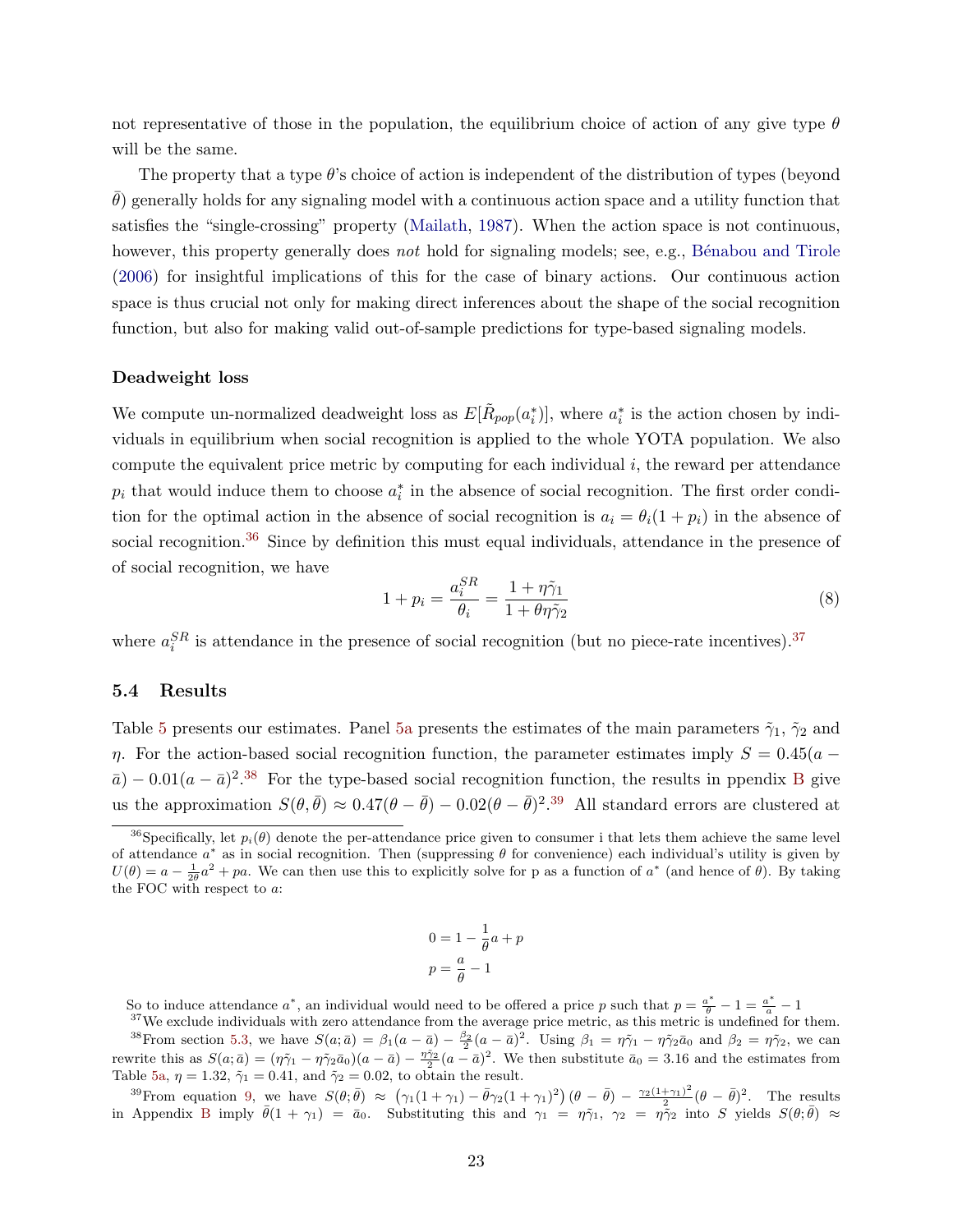the subject level, and are based on the variance-convariance matrix computed using the efficient two-step GMM estimator described in Section [5.2.](#page-21-3)

Panel [5b](#page-39-2) utilizes the parameter estimates from panel [5a](#page-39-1) to present estimates of deadweight loss, behavior change, the equivalent price metric, and the normalized deadweight loss values. Because the statistics in panel [5a](#page-39-1) are highly nonlinear functions of the parameters in panel [5a,](#page-39-1) we compute 95% confidence intervals without relying on asymptotic normality approximations. Instead, we compute our confidence intervals using percentile-based bootstrap blocked at the individual level. In Appendix [G](#page-48-0) we show that our bootstrapped confidence intervals are nearly identical to those computed analytically from asymptotic normality approximations for all but the normalized deadweight loss estimates. Using bootstrap simulations, we show that this is because the distributions of the normalized deadweight loss estimates are not well approximated by normal distributions, which implies that the first-order approximation utilized by the delta method has to perform poorly.

Column (1) in Table 5b presents the un-normalized deadweight loss estimates, while column (2) presents the change in attendance that would result if the attendance of everyone in YOTA were socially recognized. The estimates in column  $(2)$  imply a 19-23% increase in attendance, which closely matches our reduced-form estimate of a 23% increase on the experimental population, despite the two populations having different baseline attendance. The approximation in equation [\(6\)](#page-21-0), which shows that social recognition has an approximately proportional effect, clarifies why our two estimates of percent increases are so similar.

Column (3) shows that the deadweight loss per extra attendance is 0.45 (CI 0.27-0.89) and 0.58 (CI 0.23-1.31) for the action-based and type-based models. Column (4) shows that on average, the effects of social recognition are equal to piece-rate incentives of \$0.36 and \$0.27 in the action-based and type-based models. Column (5) combines these estimates to produce deadweight loss per dollar of behaviorally-equivalent incentives. We find this to be \$1.23 for the action-based model and \$2.15 for the type-based model. On the whole, these results are consistent with significant concavity in the social recognition utility function, which produces significant deadweight loss.

These results also underscore the importance of working through the microfoundations of social recognition utility. While both models produce estimates in the same ballpark, they are still meaningfully different. One reason for this is that the action-based model predicts more behavior change because of equilibrium adjustment that does not occur in the type-based model.

# <span id="page-25-0"></span>6 Misprediction of own behavior and its implications

A key and innovative feature of our design is that our elicitation of people's WTP for social recognition does not require them to form beliefs about their future attendance. This design feature was motivated by growing evidence that individuals may hold incorrect beliefs about their future behavior (e.g., [DellaVigna and Malmendier,](#page-30-15) [2006;](#page-30-15) [Grubb,](#page-30-16) [2009,](#page-30-16) [2015\)](#page-30-17) In Figure [5,](#page-35-0) we assess the

 $(\eta\tilde{\gamma}_1(1+\eta\tilde{\gamma}_1)-\bar{a}_0\eta\tilde{\gamma}_2(1+\eta\tilde{\gamma}_1))\,(\theta-\bar{\theta})-\frac{\eta\tilde{\gamma}_2(1+\eta\tilde{\gamma}_1)^2}{2}$  $\frac{(\pm \eta \tilde{\gamma}_1)^2}{2}(\theta - \bar{\theta})^2$ . We then substitute  $\bar{a}_0 = 3.16$  and the estimates from Table [5a,](#page-39-1)  $\eta = 1.11$ ,  $\tilde{\gamma}_1 = 0.35$ , and  $\tilde{\gamma}_2 = 0.02$ , to obtain the result.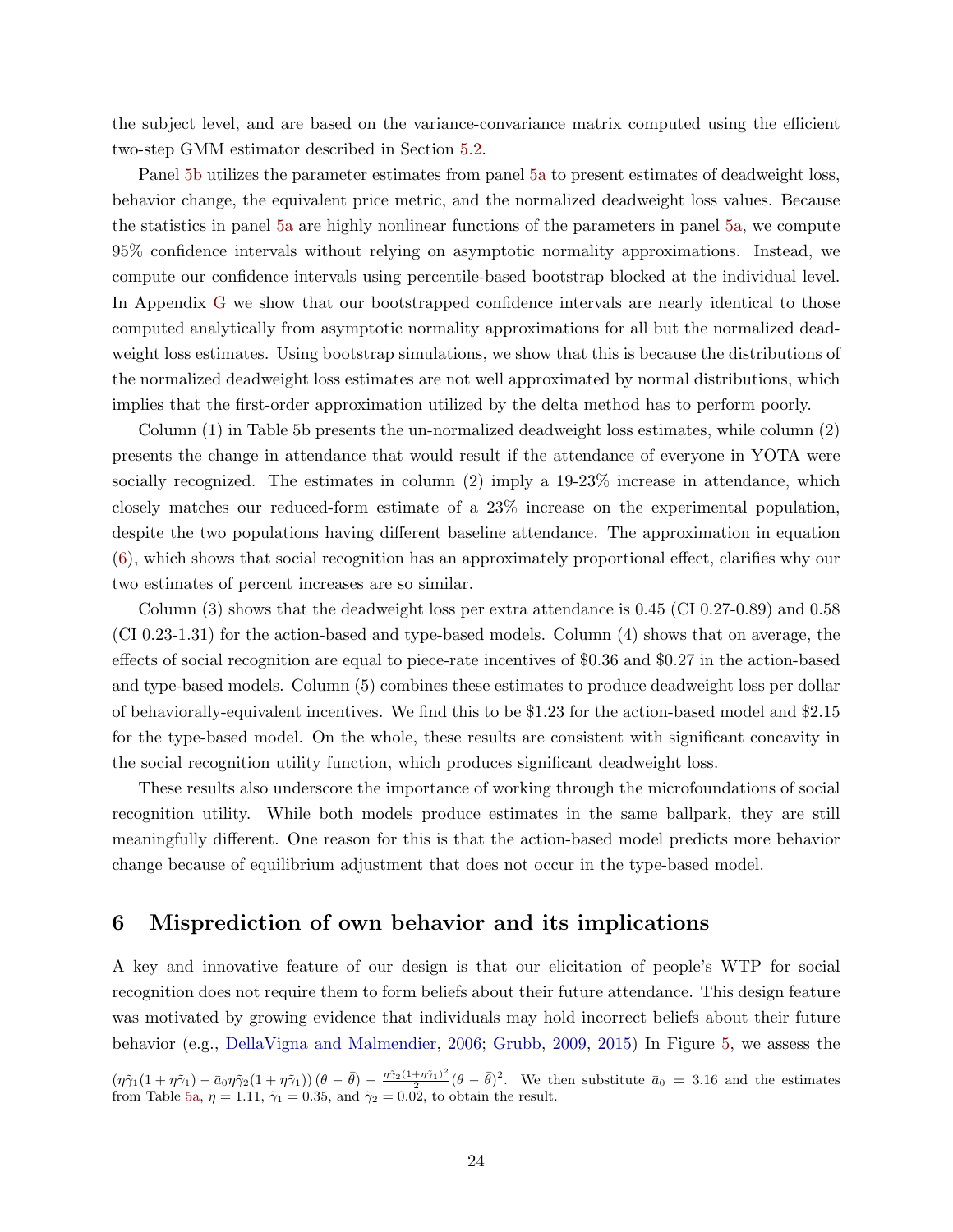accuracy of individuals' beliefs. We find that on average, individuals overestimate their attendance by  $35\%$  ( $p < .05$ ). Such misprediction has several important implications, which we discuss below.

#### <span id="page-26-1"></span>6.1 Implications for experimental design

First, the possibility of misprediction implies that "strategy method" designs such as ours are crucial for avoiding biases in individuals' valuations of non-price levers. Consider the alternative design strategy of simply eliciting WTP for being part of the social recognition program, without conditioning on attendance. Because social recognition utility is monotonic in attendance, overestimation of one's future attendance would then lead one to overestimate the expected social recognition utility one would derive. An analyst taking those WTPs at face value might then conclude that social recognition is in fact positive-sum, rather than negative-sum as we find.

Such strategy-method designs are crucial beyond work evaluating social recognition schemes. For example, applying our design strategy to an experiment such as that of [Allcott and Kessler](#page-28-1) [\(2019\)](#page-28-1) would allow for estimates of the utility effect of conserving more or less energy than one's neighbors, without having to assume that people can accurately forecast their future energy use.

#### <span id="page-26-2"></span>6.2 Implications for market structure

Incorrect beliefs about future behavior may lead individuals to overestimate the utility they may obtain from a social recognition scheme. This overestimation can significantly effect market structure. As we discuss in the introduction, social recognition programs are frequently used by businesses to incentivize high performance among their employees . However, individuals' evaluations of workplaces with particularly aggressive social recognition programs would be upwardly biased if individuals overestimate their likelihood of being recognized for good performance. In line with the reasoning of behavioral IO models studying the implications of misprediction of behavior [\(DellaV](#page-30-18)[igna and Malmendier,](#page-30-18) [2004\)](#page-30-18), and of shrouded attributes [\(Gabaix and Laibson,](#page-30-19) [2006;](#page-30-19) [Heidhues et](#page-31-14) [al.,](#page-31-14) [2016\)](#page-31-14), such overestimation can lead firms to use social recognition programs even when they are negative-sum. This would result in inefficient incentive structures.

# <span id="page-26-0"></span>7 Limitations, robustness, and conclusions

A recent and growing literature establishes that public recognition of behavior can have large effects in a number of economically consequential field settings. We build on this literature by developing a framework for quantifying the social efficiency of using social recognition for behavior change. We show theoretically that a simple indication of whether social recognition programs are more socially efficient than traditional financial incentives is the shape of the social recognition utility function—if it is concave (convex), then social recognition is negative-sum (positive-sum). Although it is often assumed that one's social recognition utility is linear in the audience's inferences about one's type (e.g., Bénabou and Tirole 2006, [2011;](#page-29-8) Ali and Bénabou 2016), we show that this assumption is far from innocuous for questions about the efficiency of social recognition interventions. We then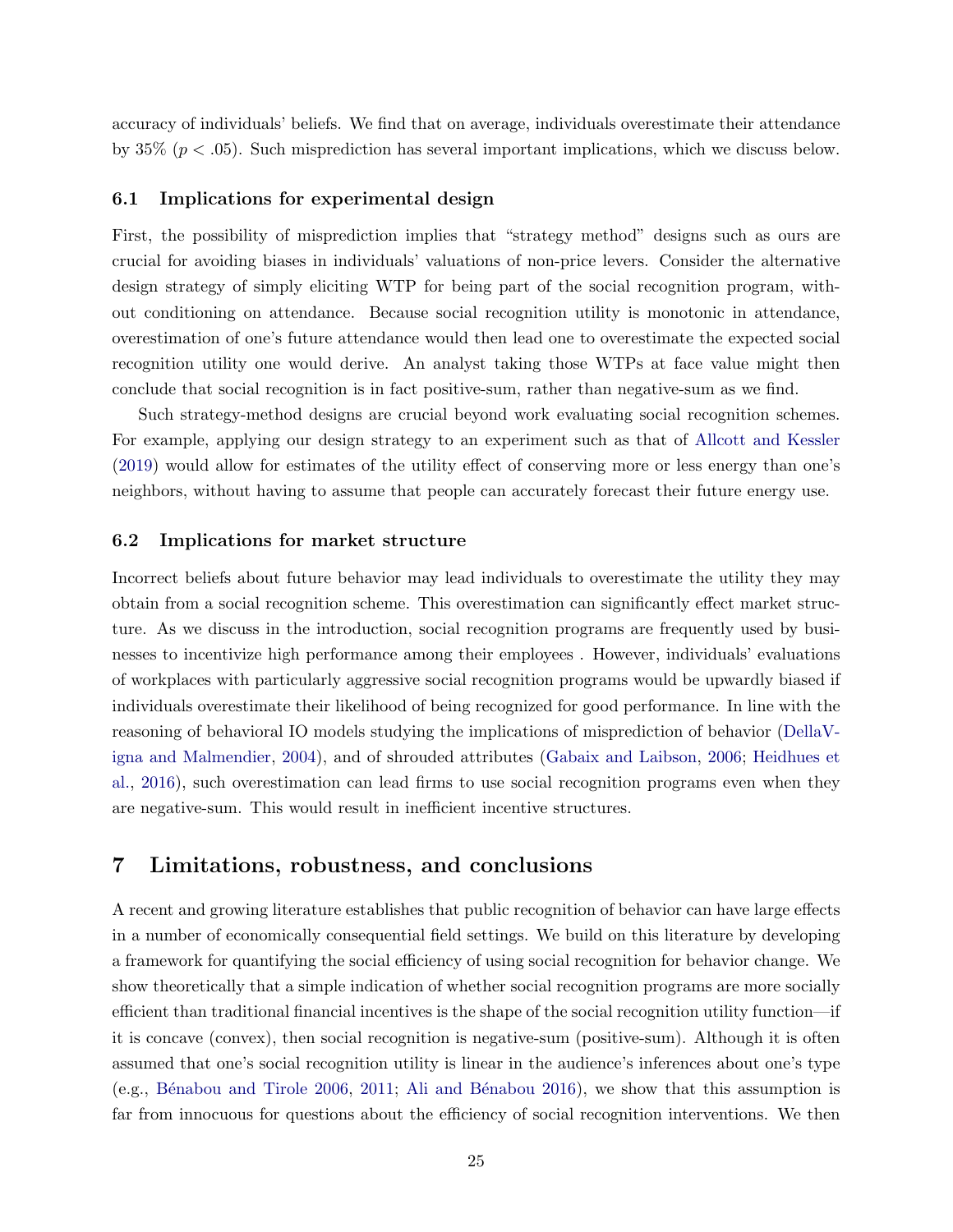develop experimental techniques that permit robust and direct elicitation of the social recognition utility function for individuals in the experiment, including a direct estimate of the curvature of this function. And we develop structural methods that allow us to analyze—taking into account the equilibrium effects—the behavioral and social efficiency consequence of scaling up the social recognition intervention beyond the experimental sample.

We implement our approach with the YMCA of the Triangle Area. We estimate that publicizing the attendance of all members of these branches would increase attendance by about 20%, but would generate deadweight loss of \$1.23-\$2.15 per dollar of behaviorally-equivalent financial incentives. This suggests that social recognition may not compare favorably to financial incentives as a means of creating behavior change. Beyond the immediate policy implications, this finding also suggests that, because of individuals' overly optimistic beliefs, a competitive market could overuse social recognition schemes.

That said, a number of caveats are in order.

First, our deadweight loss quantification should not be interpreted as a holistic assessment of the welfare effects. Even if there is significant deadweight loss, the social benefits from behavior change may be large, and thus a social recognition intervention may yield large and positive welfare effects compared to doing nothing. Rather, our research question is about the welfare effects of social recognition, *holding constant the benefits from behavior change*. Answering such a question for an arsenal of different possible levers for behavior change provides a direct comparison of which tools are most efficient in bringing about the desired behavior change.

Second, while our deadweight loss concept builds on classical tools and concepts in public finance, practical applications of our framework may be tempered by political economy constraints. In some settings, it may be more politically acceptable to rely on non-price interventions such as social recognition rather than on financial incentives. And because, as we note above, the welfare effects of behavior change may be large, social recognition may be an attractive second-best solution. But even in such settings, our framework helps provide an answer to how socially costly those political economy constraints are, and how important it may be to try to relax them.

Relatedly, the set of possible financial incentive schemes may be limited. We have shown that social recognition provides the highest marginal incentives for the lowest types by virtue of being a concave function. To the extent that targeting such low types is desirable, social recognition may have an attractive targeting property over financial incentives if political economy or practical considerations limit to linear incentive schemes. In this case our framework would be used to weight the benefits of targeting against the efficiency costs of relying on a negative-sum lever.

Third, we emphasize that our results constitute only an initial data point on the efficiency of social recognition levers. We conducted our study on a selected sample that is not fully representative of the U.S. population, and thus our broad conclusions about the deadweight loss of social recognition must be interpreted with caution. To the extent that curvature of the social recognition utility function may vary meaningfully over the population, our quantitative estimates may not hold in other contexts. Whether it is plausible that *curvature* may vary substantially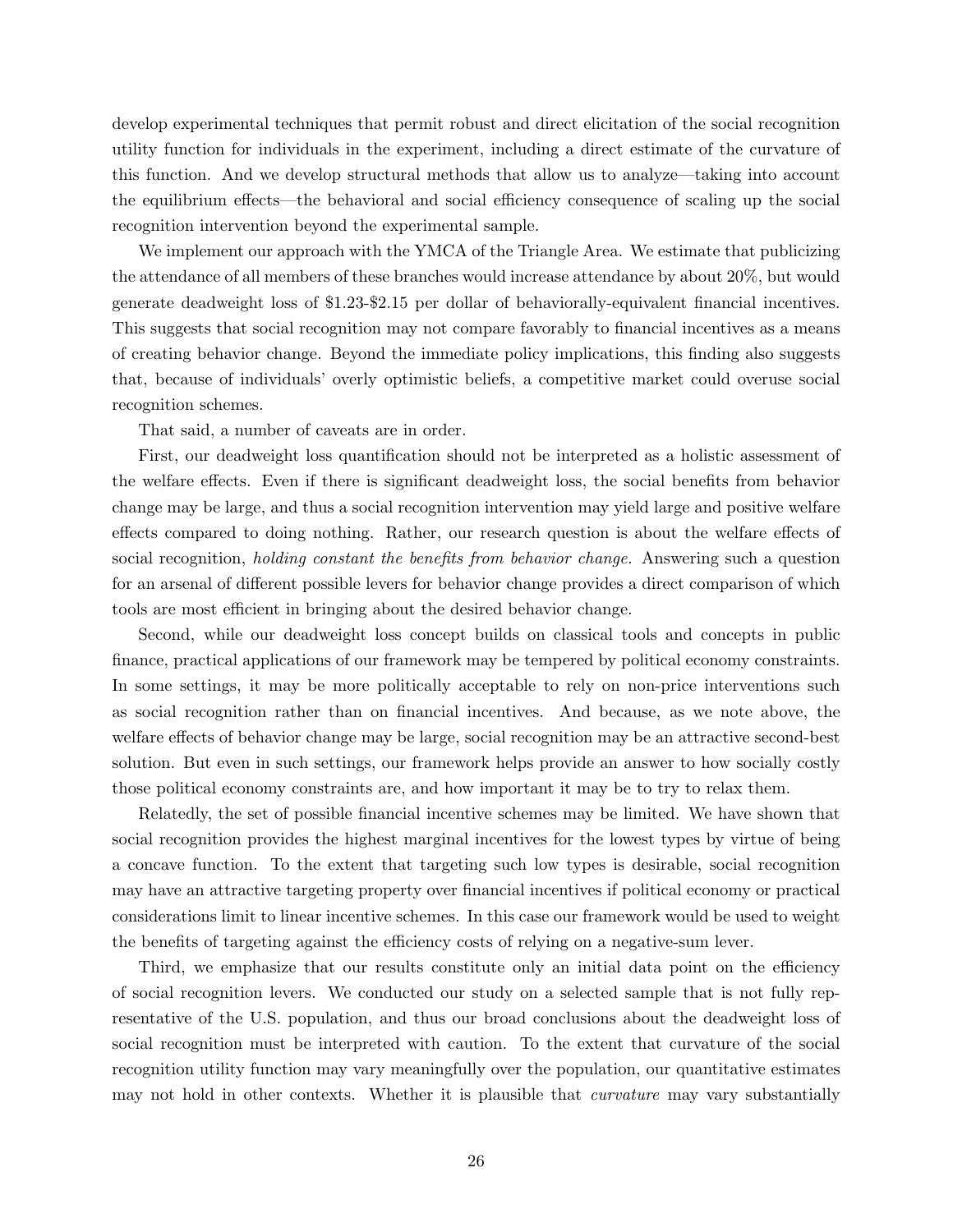across different populations is a question for future research. Variation in the sensitivity to social recognition poses a smaller problem, particularly for our normalized deadweight estimates. Since sensitivity scales both the change in behavior and the WTP to be socially recognized, variation in sensitivity is not likely to have a big effect on our conclusions about normalized deadweight loss.

Fourth, the core reasons for why individuals derive utility from social recognition matter. We believe that our experiment mostly channels an intrinsic desire to appear "good," as do many other settings. In some contexts, however, the information revealed about individuals directly affects their material payoffs. Plainly, our results about the intrinsic motives are not informative about the shape of utility from extrinsic motives in such settings.

Fifth, our quantitative estimates cannot be directly applied to social recognition schemes that produce different information structures; e.g., ones that recognize only if people are at the top or not. However, as we show in Section [2,](#page-6-0) any information structure will generate deadweight loss if the structural social recognition function is concave, and social efficiency gains if it is convex. Thus, all else equal, different information structures would not change our qualitative result, and would probably not have a big affect the normalized deadweight loss estimates.

Finally, despite a novel feature of our design that eliminates the need to (incorrectly) assume rational expectations of future behavior, our elicitation method is not immune from all possible forecasting biases. In particular, individuals may misforecast the intensity of feelings of pride or shame, conditional on a particular realization of behavior. Testing this possibility would require a very data-intensive design that elicits peoples WTP for social recognition after their attendance is realized. Such an approach would require an order of magnitude more data than ours, and is thus left for future research.

Despite the open questions and the weaknesses of our approach that we hope future work will evaluate and address, our approach nevertheless provides a tractable toolkit for evaluating nonprice levers. Although non-price interventions such as "nudges" have become popular tools among governments around the world [\(Thaler and Sunstein,](#page-31-15) [2008;](#page-31-15) [OECD,](#page-31-16) [2017\)](#page-31-16), there is little rigorous economic analysis of the actual welfare effects of such interventions [\(Bernheim and Taubinsky,](#page-29-14) [2018\)](#page-29-14). Extending the core frameworks of public economics to consider non-price interventions is crucial for robust and holistic welfare analysis.

# References

- <span id="page-28-2"></span>Al-Ubaydli, Omar, John A List, Danielle LoRe, and Dana Suskind, "Scaling for Economists: Lessons from the non-adherence problem in the medical literature," Journal of Economic Perspectives, 2017, 31 (4), 125–44. [2.3](#page-9-0)
- <span id="page-28-0"></span>Ali, S. Nageeb and Roland Bénabou, "Image versus information: Changing societal norms and optimal privacy," Working Paper 22203, National Bureau of Economic Research 2016. [1,](#page-2-0) [2.1.1,](#page-6-1) [2.1.2,](#page-7-2) [2.2,](#page-7-0) [7](#page-26-0)
- <span id="page-28-1"></span>Allcott, Hunt and Judd B Kessler, "The welfare effects of nudges: A case study of energy use social comparisons," American Economic Journal: Applied Economics, 2019. Forthcoming. [1,](#page-2-0) [4,](#page-2-0) [11,](#page-9-0) [21,](#page-15-0) [6.1](#page-26-1)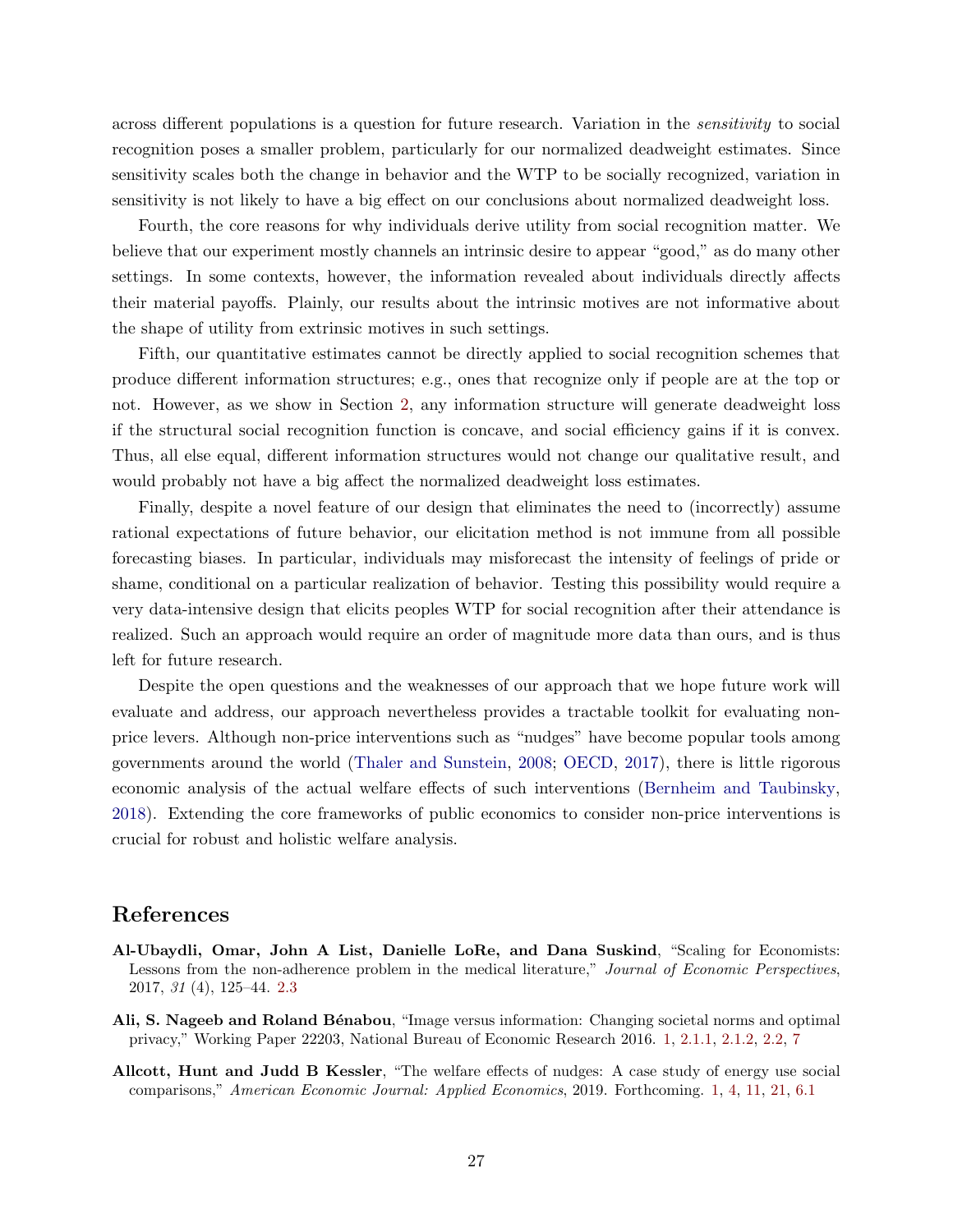- <span id="page-29-12"></span>Andreoni, James and B. Douglas Bernheim, "Social image and the 50–50 norm: A theoretical and experimental analysis of audience effects," Econometrica, 2009, 77 (5), 1607–1636. [1,](#page-2-0) [6,](#page-2-0) [2.1.2](#page-7-2)
- <span id="page-29-19"></span>Angrist, Joshua D and Jorn-Steffen Pischke, Mostly harmless econometrics: An empiricist's companion, Princeton University Press, 2008. [G](#page-48-0)
- <span id="page-29-15"></span>Ariely, Dan, Anat Bracha, and Stephan Meier, "Doing good or doing well? Image motivation and monetary incentives in behaving prosocially," American Economic Review, 2009, 99 (1), 544–555. [5,](#page-2-0) [12](#page-11-2)
- <span id="page-29-5"></span>Ashraf, Nava, Oriana Bandiera, and B Kelsey Jack, "No margin, no mission? A field experiment on incentives for public service delivery," Journal of Public Economics, 2014, 120, 1–17. [1,](#page-2-0) [12](#page-11-2)
- <span id="page-29-16"></span>Auerbach, Alan J., The theory of excess burden and optimal taxation, Elsevier, 1985. [2.2,](#page-8-0) [A](#page-40-0)
- <span id="page-29-18"></span>Augenblick, Ned and Matthew Rabin, "An experiment on time preference and misprediction in unpleasant tasks," Review of Economic Studies, 2019. Forthcoming. [3.7](#page-15-0)
- <span id="page-29-17"></span>Banerjee, Abhijit, Rukmini Banerji, James Berry, Esther Duflo, Harini Kannan, Shobhini Mukerji, Marc Shotland, and Michael Walton, "From proof of concept to scalable policies: Chal-lenges and solutions, with an application," Journal of Economic Perspectives, 2017, 31 (4), 73–102. [2.3](#page-9-0)
- <span id="page-29-4"></span>Barankay, Iwan, "Rankings and social tournaments: Evidence from a crowd-sourcing experiment," Wharton School of Business, University of Pennsylvania Working Paper, 2011, pp. 1–38. [1](#page-2-0)
- <span id="page-29-9"></span>Becker, Gary S., "A Note on Restaurant Pricing and Other Examples of Social Influences on Price," Journal of Political Economy, 1991, 99 (5), 1109–1116. [1,](#page-2-0) [2.1.1](#page-6-1)
- <span id="page-29-7"></span>Bénabou, Roland and Jean Tirole, "Incentives and Prosocial Behavior," American Economic Review, 2006, 96 (5), 1652–1678. [1,](#page-2-0) [5,](#page-2-0) [6,](#page-2-0) [2.1.2,](#page-7-2) [5.3,](#page-23-2) [7](#page-26-0)
- <span id="page-29-8"></span> $\mu$  and  $\mu$ , "Laws and Norms," Working Paper 17579, National Bureau of Economic Research 2011. [1,](#page-2-0) [2.2,](#page-7-0) [7](#page-26-0)
- <span id="page-29-14"></span>Bernheim, B. Douglas and Dmitry Taubinsky, Behavioral public economics, Vol. 1, Elsevier, 2018. [4,](#page-2-0) [7](#page-26-0)
- <span id="page-29-13"></span> $\Box$ , Andrey Fradkin, and Igor Popov, "The welfare economics of default options in 401 (k) plans," American Economic Review, 2015, 105 (9), 2798–2837. [1](#page-2-0)
- <span id="page-29-10"></span>Besley, Timothy and Stephen Coate, "Workfare versus welfare incentive arguments for work requirements in poverty-alleviation programs," American Economic Review, 1992, 82 (1), 249–61. [1,](#page-2-0) [2.1.1](#page-6-1)
- <span id="page-29-11"></span>Blomquist, N. Soren, "Interdependent behavior and the effect of taxes," Journal of Public Economics, 1993, 51 (2), 211–218. [1,](#page-2-0) [2.1.1](#page-6-1)
- <span id="page-29-1"></span>Bloom, Nicholas and John Van Reenen, "Measuring and explaining management practices across firms and countries," Quarterly Journal of Economics, 2007, 122 (4), 1351—1408. [1](#page-2-0)
- <span id="page-29-2"></span>Bø, Erlend E, Joel Slemrod, and Thor O Thoresen, "Taxes on the internet: Deterrence effects of public disclosure," American Economic Journal: Economic Policy, 2015, 7 (1), 36–62. [1](#page-2-0)
- <span id="page-29-6"></span>Bradler, Christiane, Robert Dur, Susanne Neckermann, and Arjan Non, "Employee recognition and performance: A field experiment," Management Science, 2016, 62 (11), 3085–3099. [1](#page-2-0)
- <span id="page-29-3"></span>Bursztyn, Leonardo and Robert Jensen, "How Does Peer Pressure Affect Educational Investments?," Quarterly Journal of Economics, 2015, 130 (3), 1329–1367. [1](#page-2-0)
- <span id="page-29-0"></span> $\Box$  and  $\Box$ , "Social Image and Economic Behavior in the Field: Identifying, Understanding, and Shaping Social Pressure," Annual Review of Economics, 2017, 9 (1), 131–153. [1](#page-2-0)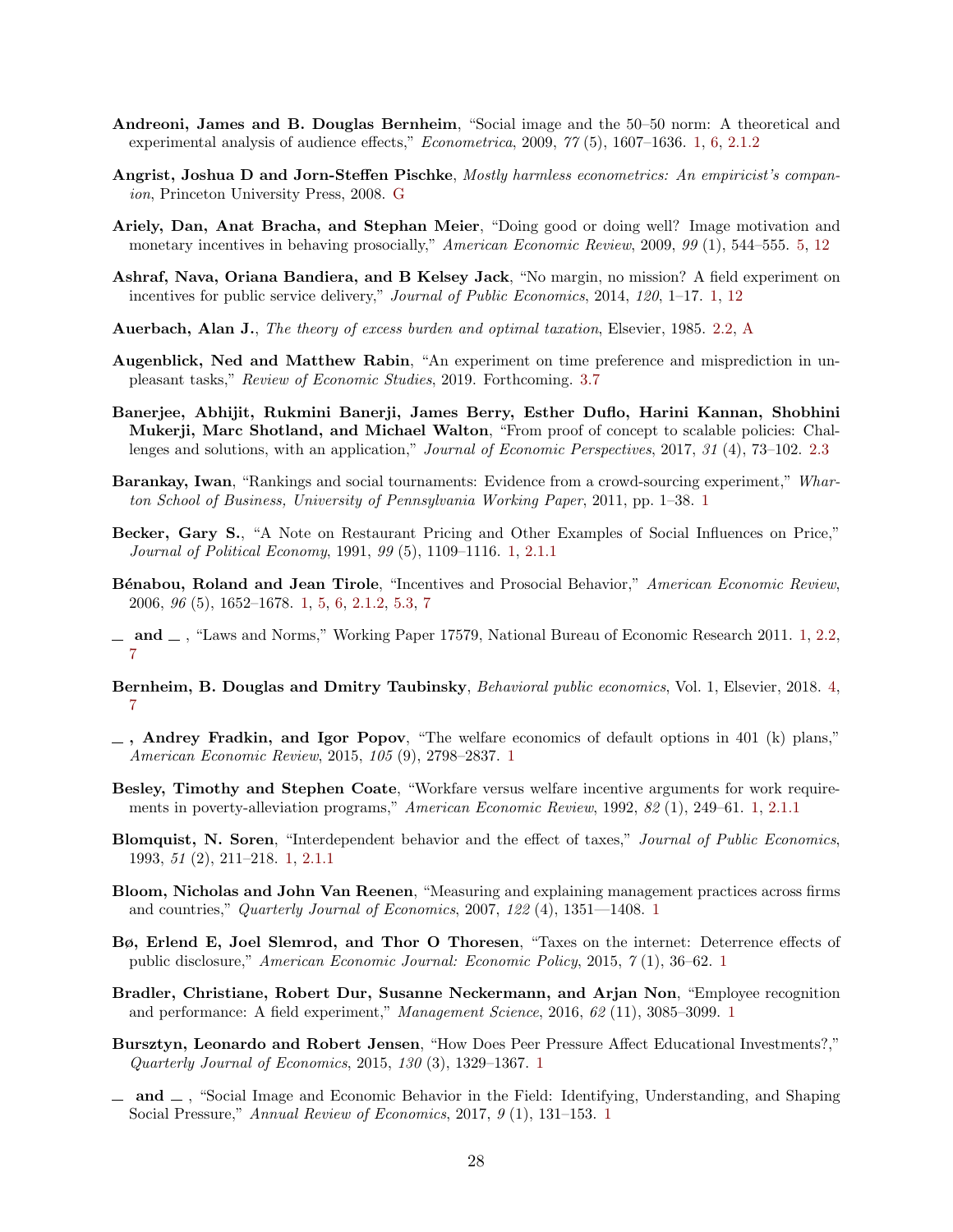- <span id="page-30-4"></span> $\Box$ , Bruno Ferman, Stefano Fiorin, Martin Kanz, and Gautam Rao, "Status goods: experimental evidence from platinum credit cards," Quarterly Journal of Economics, 20[1](#page-2-0)7, 133, 1561–1595. 1
- <span id="page-30-2"></span> $\overline{\phantom{a}}$ , Georgy Egorov, and Robert Jensen, "Cool to be Smart or Smart to be Cool? Understanding Peer Pressure in Education," Review of Economic Studies, 2019. Forthcoming. [1,](#page-2-0) [5](#page-2-0)
- <span id="page-30-1"></span>, Thomas Fujiwara, and Amanda Pallais, "'Acting Wife': Marriage Market Incentives and Labor Market Investments," American Economic Review, 2017, 107 (11), 3288–3319. [1](#page-2-0)
- <span id="page-30-6"></span>Carroll, Gabriel D, James J Choi, David Laibson, Brigitte C Madrian, and Andrew Metrick, "Optimal defaults and active decisions," *Quarterly Journal of Economics*, 2009,  $124$  $124$  (4), 1639–1674. 1
- <span id="page-30-5"></span>Damgaard, Mette Trier and Christina Gravert, "The hidden costs of nudging: Experimental evidence from reminders in fundraising," Journal of Public Economics, 2018, 157, 15–26. [1](#page-2-0)
- <span id="page-30-12"></span>Davis, Jonathan, Jonathan Guryan, Kelly Hallberg, and Jens Ludwig, "The economics of scaleup," Technical Report, National Bureau of Economic Research 2017. [2.3](#page-9-0)
- <span id="page-30-7"></span>DellaVigna, Stefano, "Structual Behavioral Economics," in B. Douglas Bernheim, Stefano DellaVigna, and David Laibson, eds., Handbook of Behavioral Economics, number 1, Elsevier, 2018. [1](#page-2-0)
- <span id="page-30-18"></span><sub>1</sub> and Ulrike Malmendier, "Contract design and self-control: Theory and evidence," Quarterly Journal of Economics, 2004, 119 (2), 353–402. [6.2](#page-26-2)
- <span id="page-30-15"></span> $\mu$  and  $\mu$ , "Paying not to go to the gym," American Economic Review, 200[6](#page-25-0), 96 (3), 694–719. 6
- <span id="page-30-8"></span> $\Box$ , John A List, and Ulrike Malmendier, "Testing for altruism and social pressure in charitable giving," Quarterly Journal of Economics, 2012, 127 (1), 1–56. [1,](#page-2-0) [6](#page-2-0)
- <span id="page-30-9"></span> $-$ ,  $-$ ,  $-$ , and Gautam Rao, "Voting to tell others," The Review of Economic Studies, 2017, 84 (1), 143–181. [1,](#page-2-0) [6,](#page-2-0) [11](#page-9-0)
- <span id="page-30-11"></span>Duflo, Esther, Rachel Glennerster, and Michael Kremer, "Using randomization in development economics research: A toolkit," Handbook of development economics, 2007, 4, 3895–3962. [2.3](#page-9-0)
- <span id="page-30-10"></span>Exley, Christine, "Incentives for Prosocial Behavior: The Role of Reputations,," Management Science, 2018, 64 (5), 2460–2471. [5](#page-2-0)
- <span id="page-30-19"></span>Gabaix, Xavier and David Laibson, "Shrouded attributes, consumer myopia, and information suppression in competitive markets," Quarterly Journal of Economics, 2006, 121 (2), 505–540. [6.2](#page-26-2)
- <span id="page-30-0"></span>Gauri, Varun, Julian C Jamison, Nina Mazar, Owen Ozier, Shomikho Raha, and Karima Saleh, "Motivating bureaucrats through social recognition: evidence from simultaneous field experiments," 2018. [1](#page-2-0)
- <span id="page-30-3"></span>Gerber, Alan S, Donald P Green, and Christopher W Larimer, "Social pressure and voter turnout: Evidence from a large-scale field experiment," American Political Science Review, 2008, 102 (1), 33–48. [1](#page-2-0)
- <span id="page-30-13"></span>Gosnell, Greer K, John A List, and Robert Metcalfe, "A new approach to an age-old problem: solving externalities by incenting workers directly," Technical Report, National Bureau of Economic Research 2016. [12](#page-11-2)
- <span id="page-30-16"></span>Grubb, Michael D., "Selling to overconfident consumers," American Economic Review, 2009, 99 (5), 1770–1807. [6](#page-25-0)
- <span id="page-30-17"></span> $\ldots$ , "Overconfident consumers in the marketplace," Journal of Economic Perspectives, 2015, 29 (4), 9–3[6](#page-25-0). 6

<span id="page-30-14"></span>Hall, Alistair R., "Generalized Method of Moments," 2005. [5.2](#page-21-3)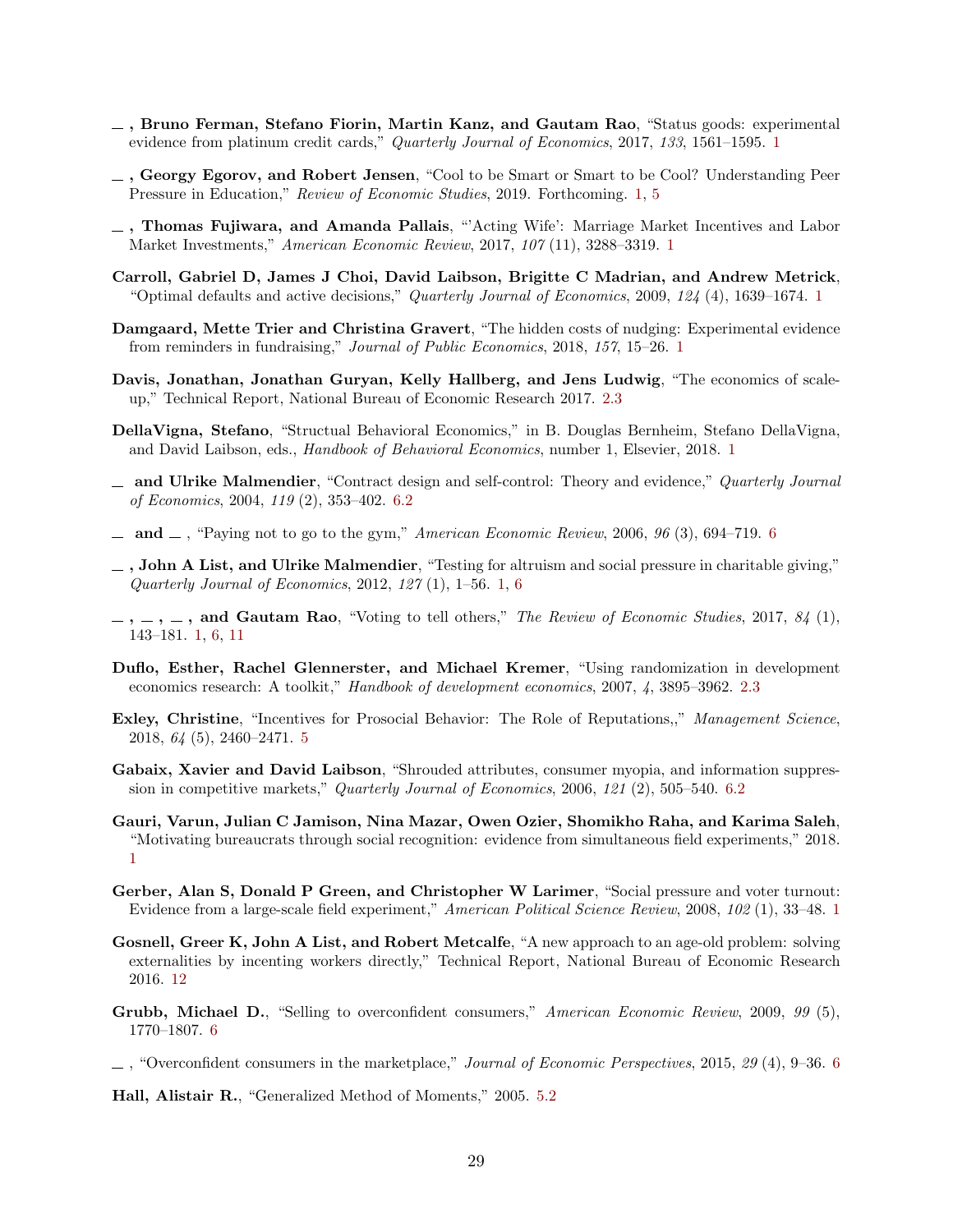- <span id="page-31-12"></span>Hansen, Lars Peter, "Large sample properties of Generalized Method of Moments estimators," Econometrica, 1982, 50 (4), 1029–1054. [5.2](#page-21-3)
- <span id="page-31-14"></span>Heidhues, Paul, Botond Kőszegi, and Takeshi Murooka, "Exploitative Innovation," American Economic Journal: Microeconomics, 2016, 8 (1), 1–23. [6.2](#page-26-2)
- <span id="page-31-11"></span>Imas, Alex, "Working for the warm glow: On the benefits and limits of prosocial incentives," Journal of Public Economics, 2014, 114, 14–18. [12](#page-11-2)
- <span id="page-31-6"></span>Karing, Anne, "Social signaling and childhood immunization: A field experiment in Sierra Leone," Working Paper 2019. [1,](#page-2-0) [5](#page-2-0)
- <span id="page-31-4"></span>Karlan, Dean and Margaret A McConnell, "Hey look at me: The effect of giving circles on giving," Journal of Economic Behavior & Organization, 2014, 106, 402–412. [1](#page-2-0)
- <span id="page-31-2"></span>Kosfeld, Michael and Susanne Neckermann, "Getting more work for nothing? Symbolic awards and worker performance," American Economic Journal: Microeconomics, 2011, 3 (3), 86–99. [1](#page-2-0)
- <span id="page-31-8"></span>Lindbeck, Assar, Sten Nyberg, and Jorgen Weibull, "Social Norms And Economic Incentives In The Welfare State," Quarterly Journal of Economics, 1999, 114, 1–35. [1,](#page-2-0) [2.1.1](#page-6-1)
- <span id="page-31-10"></span> $-$ ,  $-$ , and Jörgen Weibull, "Social Norms and Welfare State Dynamics," Journal of the European Economic Association, 2003, pp. 533–542. [2.1.1](#page-6-1)
- <span id="page-31-0"></span>Loewenstein, George, Cass R Sunstein, and Russell Golman, "Disclosure: Psychology changes everything," 2014, 6, 391–419. [1](#page-2-0)
- <span id="page-31-13"></span>Mailath, George J, "Incentive compatibility in signaling games with a continuum of types," Econometrica: Journal of the Econometric Society, 1987, pp. 1349–1365. [5.3,](#page-23-2) [B](#page-41-1)
- <span id="page-31-16"></span>OECD, Behavioural Insights and Public Policy: Lessons from Around the World, OECD Publishing, 2017. [7](#page-26-0)
- <span id="page-31-5"></span>Perez-Truglia, Ricardo and Guillermo Cruces, "Partisan interactions: Evidence from a field experiment in the united states," Journal of Political Economy, 2017, 125 (4), 1208–1243. [1](#page-2-0)
- <span id="page-31-3"></span> $\equiv$  and Ugo Troiano, "Shaming Tax Delinquents: Theory and Evidence from a Field Experiment in the United States," Journal of Public Economics, 2018, 167, 120–137. [1](#page-2-0)
- <span id="page-31-15"></span>Thaler, Richard H and Cass R Sunstein, "Nudge: Improving decisions about health, wealth, and happiness," 2008. [7](#page-26-0)
- <span id="page-31-9"></span>Thunstrom, Linda, "Welfare effects of nudges: The emotional tax of calorie menu labeling," Judgment and Decision Making, 2019, 14 (1), 11–25. [1](#page-2-0)
- <span id="page-31-1"></span>WorldatWork, "Trends in Employee Recognition," 2017. [1](#page-2-0)
- <span id="page-31-7"></span>Yoeli, Erez, Moshe Hoffman, David G Rand, and Martin A Nowak, "Powering up with indirect reciprocity in a large-scale field experiment," Proceedings of the National Academy of Sciences, 2013, 110 (Supplement 2), 10424–10429. [1](#page-2-0)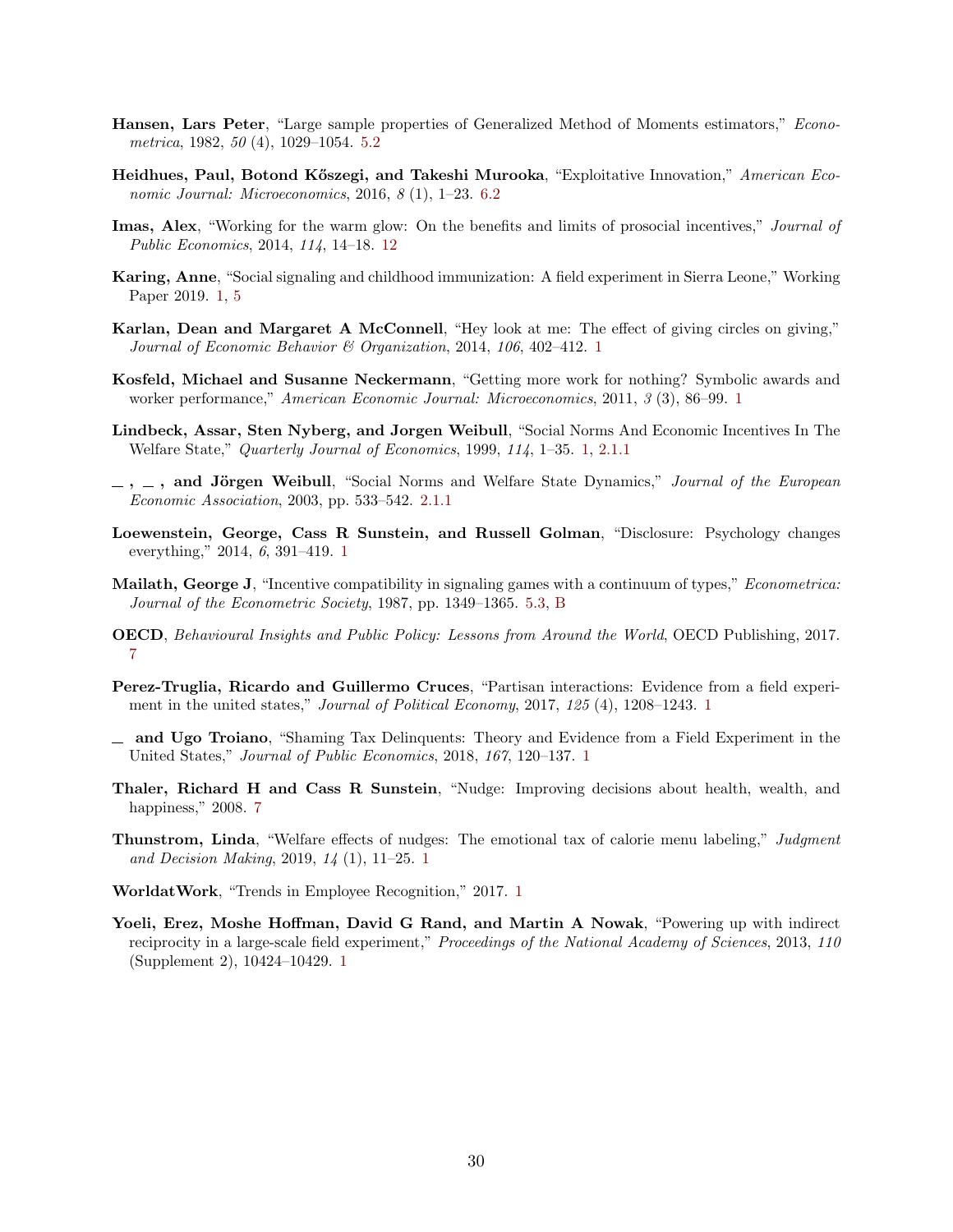# <span id="page-32-0"></span>Figures and Tables

| Thank you for joining Grow & Thrive from your friends at<br><b>YMCA!</b> |             |                       |  |  |  |
|--------------------------------------------------------------------------|-------------|-----------------------|--|--|--|
|                                                                          | # of visits | <b>Dollars Raised</b> |  |  |  |
| 1. John Doe                                                              | 25          | \$50                  |  |  |  |
| 2. Mary Adams                                                            | 24          | \$48                  |  |  |  |
|                                                                          |             |                       |  |  |  |
| 49. Jack Black                                                           | 10          | \$20                  |  |  |  |
|                                                                          |             |                       |  |  |  |

Figure 1: Illustration of social recognition information

Note: Figure shows the cumulative distribution function of attendance during the experiment across YMCA members in the social recognition treatment and the treatment without social recognition.

<span id="page-32-1"></span>Figure 2: Cumulative distribution function of attendance during the experiment by treatment



Notes: Figure [2](#page-32-1) shows the cumulative distribution function of attendance during the experiment across YMCA members in the social recognition treatment and the treatment without social recognition.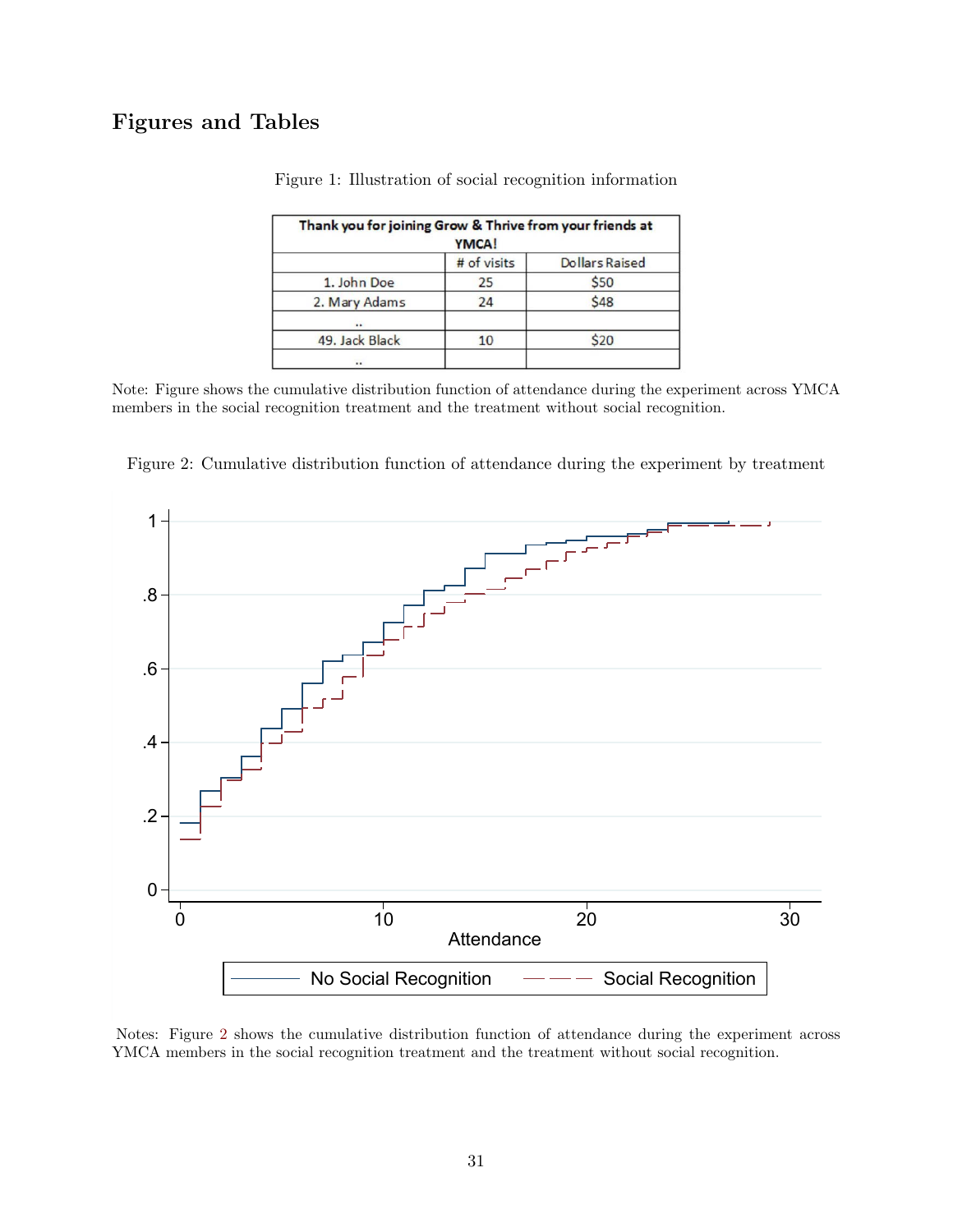<span id="page-33-0"></span>

Figure 3: The reduced-form social recognition function  $(R)$ 

Notes: Figure [3](#page-33-0) plots the average WTP for each of the eleven intervals of possible future attendances to the YMCA during the experiment. For intervals including more than one number of visits (e.g., "between 7 and 8 visits") the WTP is plotted at the average point of visits. The figure separately reports the average WTP for the whole sample of coherent participants, and for coherent participants whose average attendance prior the experiment was below/above the median past attendance.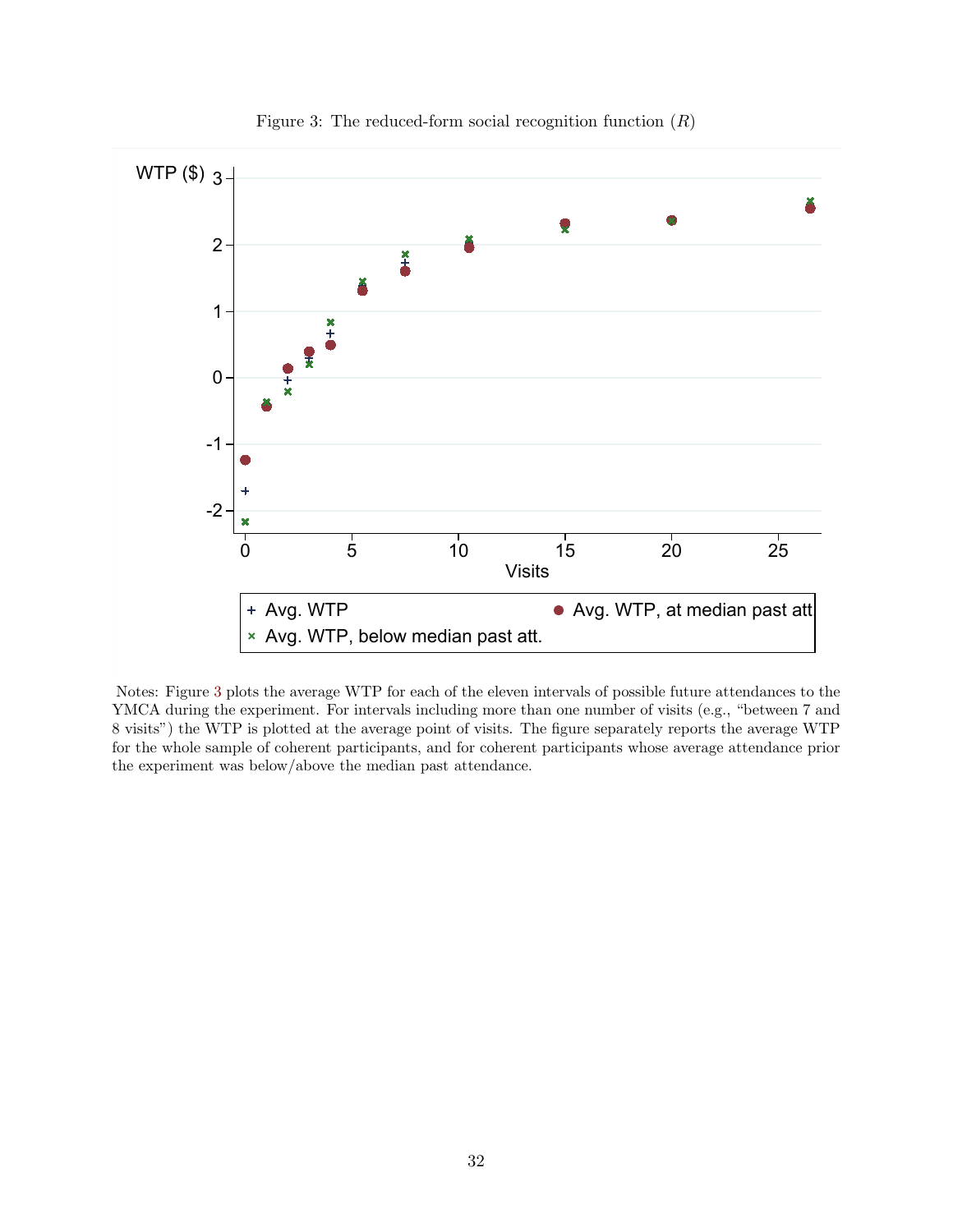<span id="page-34-0"></span>

Figure 4: Image payoffs by realized attendance during the experiment

Notes: Figure [4](#page-34-0) presents a binned scatterplot of the WTP of each subject to receive social recognition at their realized attendance level. The red line is a quadratic fit.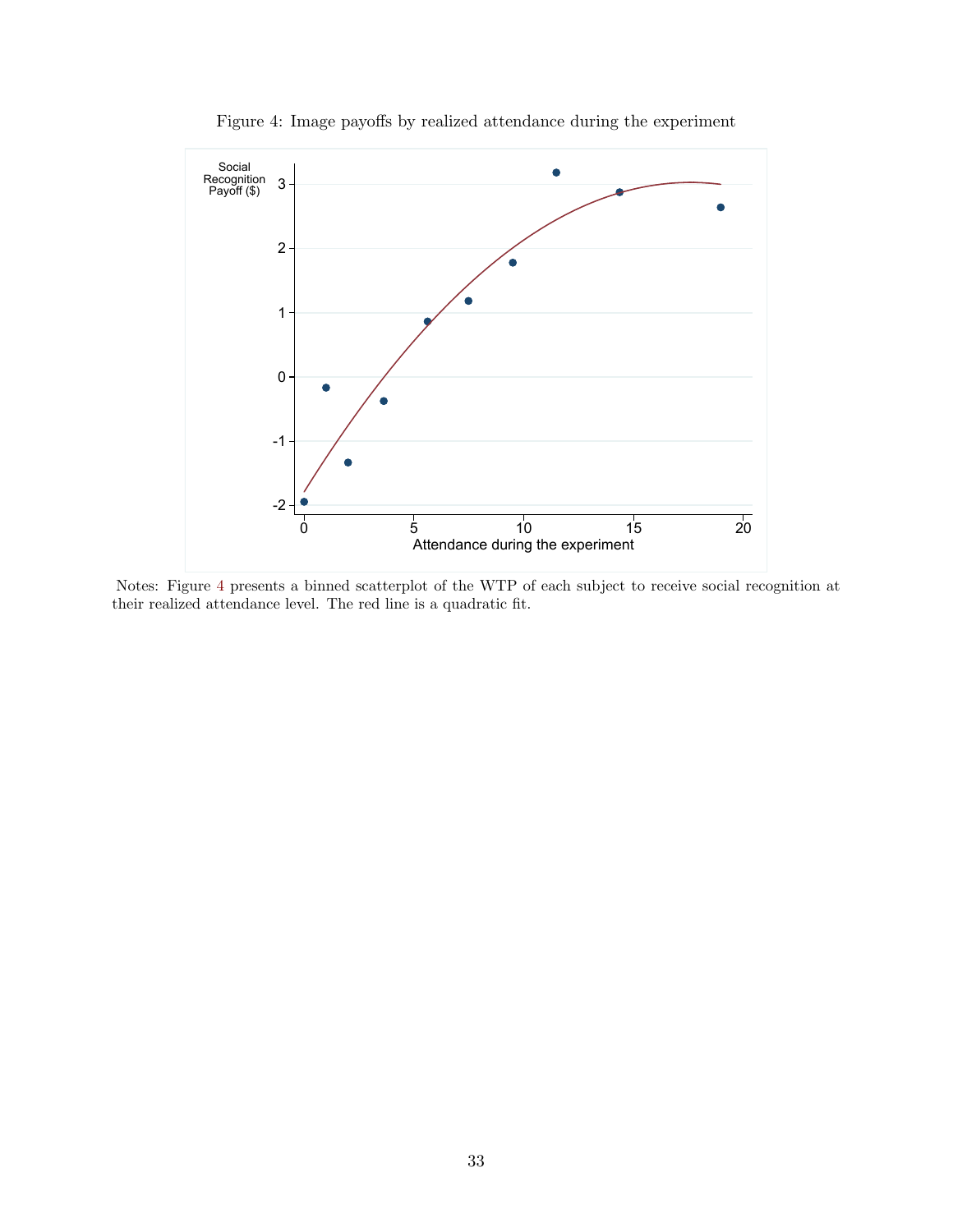<span id="page-35-0"></span>

Figure 5: Beliefs about future attendance by attendance during the experiment

Notes: Figure [5](#page-35-0) presents a binned scatterplot summarizing the relationship between the actual attendance of subjects in the experiment and their beliefs about their attendance. For subjects in the social recognition treatment, their elicited beliefs about attendance the next month in the presence of social recognition are plotted. For subjects not in the social recognition treatment, their elicited beliefs about attendance the next month absent social recognition are plotted.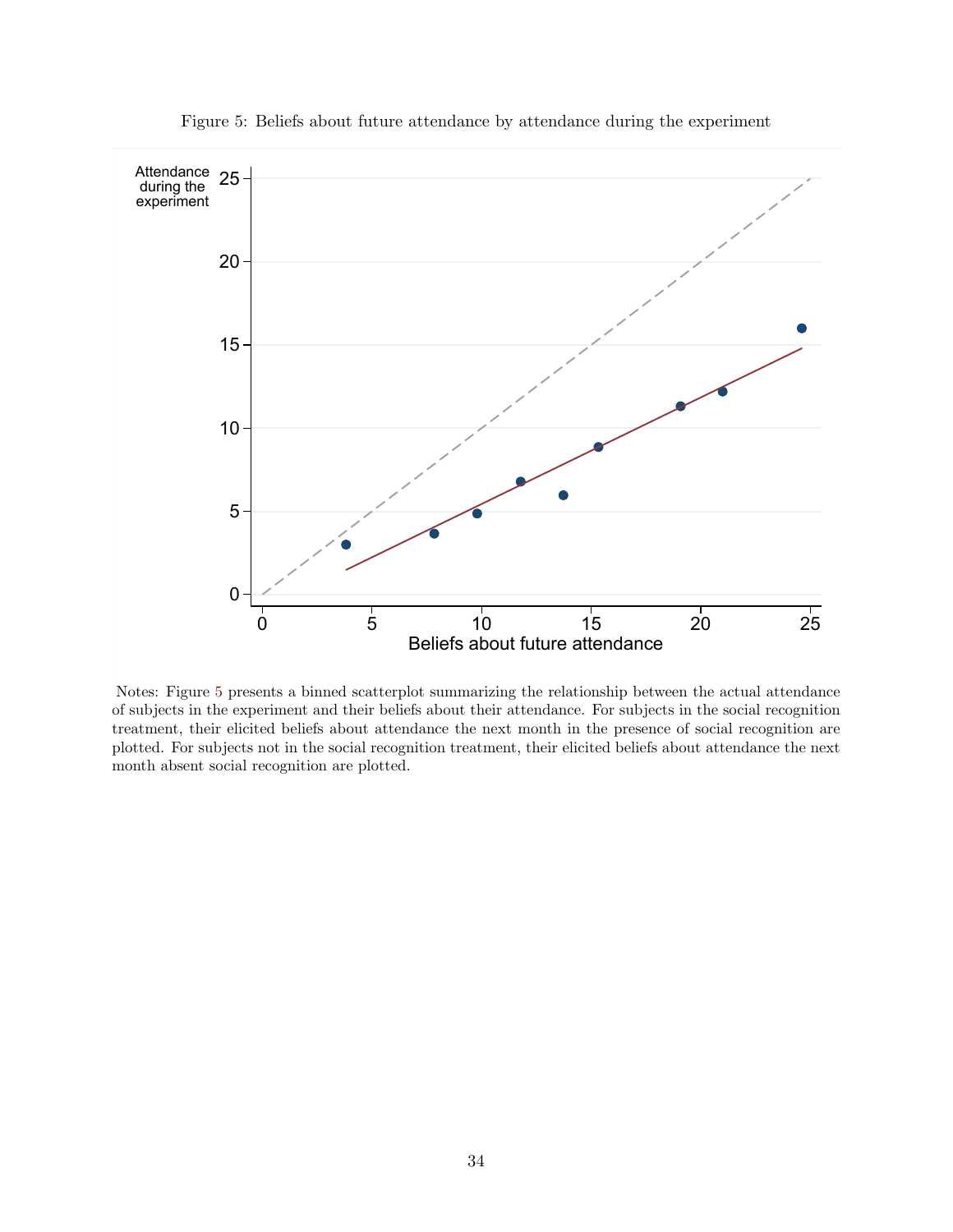<span id="page-36-0"></span>

|                                                             | No SR Treatment | SR Treatment | p-value |
|-------------------------------------------------------------|-----------------|--------------|---------|
| Average WTP (over all possible N. of visits)                | 0.98            | 1.06         | 0.88    |
|                                                             | (5.26)          | (5.16)       |         |
| Average monthly attendance prior experiment (all 13 months) | 6.87            | 6.47         | 0.52    |
|                                                             | (5.75)          | (5.64)       |         |
| Beliefs about attendance assuming social recognition        | 14.05           | 13.61        | 0.51    |
|                                                             | (5.91)          | (6.24)       |         |
| Beliefs about attendance assuming no social recognition     | 12.70           | 12.01        | 0.29    |
|                                                             | (5.95)          | (6.09)       |         |
| Gender $(0=Male; 1=Female)$                                 | 0.72            | 0.73         | 0.89    |
|                                                             | (0.45)          | (0.45)       |         |
| Age                                                         | 43.89           | 43.54        | 0.78    |
|                                                             | (11.17)         | (11.70)      |         |
| No. of Subjects                                             | 171             | 168          |         |

Table 1: Balance table

Note: Table [1](#page-36-0) reports summary statistics for our main variables of interest across all coherent participants in the two treatments. Variable "Average WTP (over all possible N. of visits)" is the average individual WTP across all possible intervals of future attendance. Variables "Beliefs about attendance assuming (no) social recognition" reports the average expectations YMCA members had about their future attendance assuming that they would (not) be part of the social recognition treatment. The last column reports two sided p-values to test for balance across our experimental treatment. Standard deviations are reported in parentheses.

<span id="page-36-1"></span>

| Model                      | <b>OLS</b> | <b>OLS</b> | <b>OLS</b> | <b>OLS</b> | IV        |
|----------------------------|------------|------------|------------|------------|-----------|
| Dependent Var.             | att.       | att.       | att.       | att.       | att.      |
|                            | (1)        | (2)        | (3)        | (4)        | (5)       |
| <b>SR</b>                  | 1.19       | $1.57***$  | $1.59***$  | 0.64       | 0.40      |
|                            | (0.73)     | (0.45)     | (0.44)     | (0.68)     | (0.73)    |
| $SR * Avg.$ past att.      |            |            |            | $0.14*$    |           |
|                            |            |            |            | (0.08)     |           |
| $SR *$ Predicted no-SR-att |            |            |            |            | $0.14**$  |
|                            |            |            |            |            | (0.07)    |
| Avg. past att.             |            | $0.94***$  | $0.86***$  | $0.79***$  | $0.80***$ |
|                            |            | (0.04)     | (0.05)     | (0.06)     | (0.05)    |
| <b>Beliefs</b>             |            |            | $0.13***$  | $0.13***$  | $0.12***$ |
|                            |            |            | (0.04)     | (0.04)     | (0.04)    |
| Constant                   | $6.96***$  | 0.54       | $-0.75$    | $-0.27$    | $-0.15$   |
|                            | (0.52)     | (0.42)     | (0.60)     | (0.65)     | (0.63)    |
| No. of Subjects            | 339        | 339        | 339        | 339        | 339       |

|  |  |  |  | Table 2: The effect of social recognition (SR) on attendance |  |  |  |
|--|--|--|--|--------------------------------------------------------------|--|--|--|
|--|--|--|--|--------------------------------------------------------------|--|--|--|

Notes: Table [2](#page-36-1) presents regression estimates of the effect of social recognition on attendance during the month of the experiment. "Beliefs" reports the expectations YMCA members had about their future attendance assuming that they would be part of the social recognition treatment. The analysis excludes the 46 individuals with "incoherent" preferences for social recognition. Table [H.2](#page-53-0) repeats this analysis including these 46 individuals. Standard errors are reported in parentheses.\*\*\*  $p<0.01$ , \*\*  $p<0.05$ , \*  $p<0.1$ .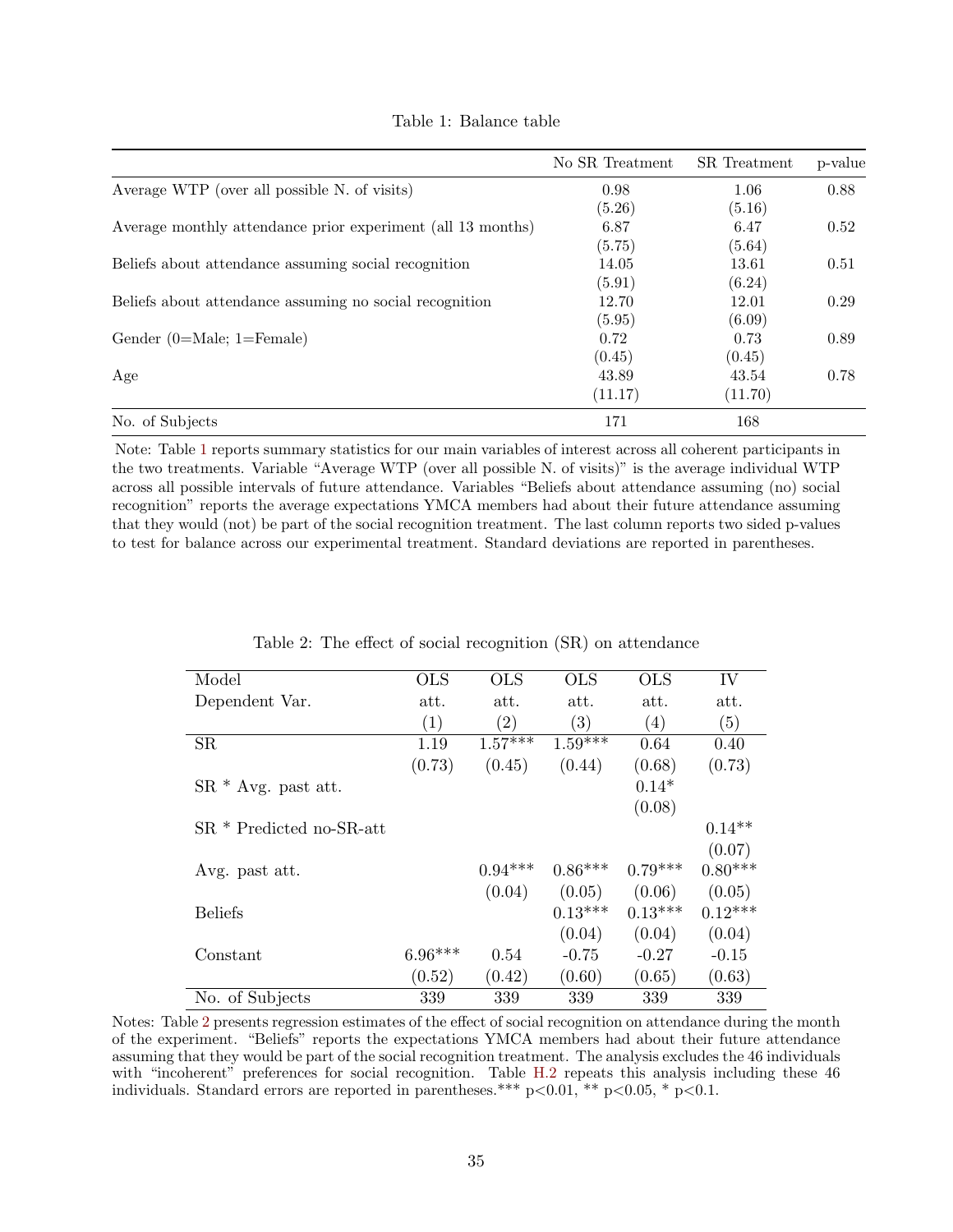| Model                | OLS       | OLS               | Tobit     | Tobit      |
|----------------------|-----------|-------------------|-----------|------------|
| Dependent Var.       | WTP       | WTP               | WTP       | WTP        |
|                      | (1)       | $\left( 2\right)$ | (3)       | (4)        |
| N. of visits         | $0.13***$ | $0.39***$         | $0.25***$ | $0.68***$  |
|                      | (0.01)    | (0.04)            | (0.03)    | (0.08)     |
| N. of visits squared |           | $-0.01***$        |           | $-0.02***$ |
|                      |           | (0.00)            |           | (0.00)     |
| Constant             | $-0.14$   | $-0.91***$        | $-0.69$   | $-2.00***$ |
|                      | (0.32)    | (0.34)            | (0.63)    | (0.68)     |
| Observations         | 3729      | 3729              | 3729      | 3729       |
| No. of Subjects      | 339       | 339               | 339       | 339        |

<span id="page-37-0"></span>Table 3: Willingness to pay for social recognition conditional on number of visits

Note: Table [3](#page-37-0) reports coefficient estimates from linear and quadratic models of willingness to pay for social recognition at different numbers of visits. Columns (1) and (2) use OLS models while columns (3) and (4) use Tobit models. The analysis excludes the 46 individuals with "incoherent" preferences for social recognition. Table [H.3](#page-53-1) repeats this analysis including these 46 individuals. Standard errors, clustered at the subject level, are reported in parentheses. \*\*\*  $p<0.01$ , \*\*  $p<0.05$ , \*  $p<0.1$ .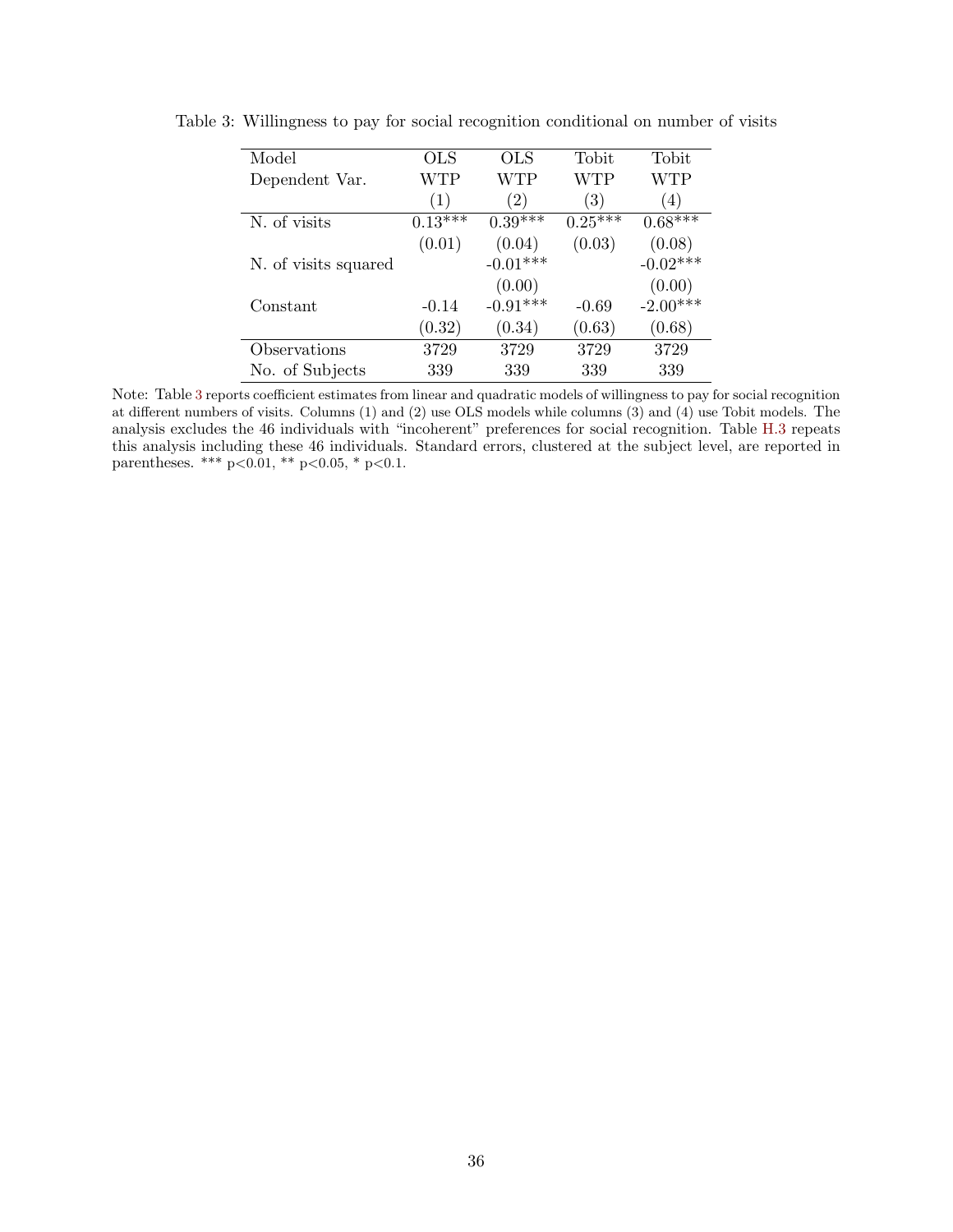| Model                          | <b>OLS</b>       | <b>OLS</b>        | <b>OLS</b>              | Tobit         | Tobit            | Tobit      |
|--------------------------------|------------------|-------------------|-------------------------|---------------|------------------|------------|
| Dependent Var.                 | WTP              | <b>WTP</b>        | <b>WTP</b>              | <b>WTP</b>    | <b>WTP</b>       | <b>WTP</b> |
|                                | $\left(1\right)$ | $\left( 2\right)$ | (3)                     | (4)           | (5)              | (6)        |
| N. visits                      | $0.35***$        | $0.43***$         | $0.41^{\overline{***}}$ | $0.62***$     | $0.74***$        | $0.70***$  |
|                                | (0.05)           | (0.06)            | (0.06)                  | (0.11)        | (0.12)           | (0.12)     |
| N. visits squared              | $-0.01***$       | $-0.01***$        | $-0.01***$              | $-0.02***$    | $-0.02***$       | $-0.02***$ |
|                                | (0.00)           | (0.00)            | (0.00)                  | (0.00)        | (0.00)           | (0.00)     |
| Avg. past att.                 |                  |                   | 0.03                    |               |                  | 0.04       |
|                                |                  |                   | (0.06)                  |               |                  | (0.12)     |
| N. visits $*$ Avg. past att.   |                  |                   | $-0.00$                 |               |                  | $-0.00$    |
|                                |                  |                   | (0.01)                  |               |                  | (0.01)     |
| N. visits sq. * Avg. past att. |                  |                   | 0.00                    |               |                  | 0.00       |
|                                |                  |                   | (0.00)                  |               |                  | (0.00)     |
| Constant                       | $-0.74$          | $-1.08**$         | $-1.11**$               | $-1.80*$      | $-2.19**$        | $-2.26**$  |
|                                | (0.48)           | (0.47)            | (0.52)                  | (0.98)        | (0.95)           | (1.04)     |
| Observations                   | 1870             | 1859              | 3729                    | 1870          | 1859             | 3729       |
| No. of Subjects                | 170              | 169               | 339                     | 170           | 169              | 339        |
| Sample                         | $\geq$ Median    | $\langle$ Median  | All                     | $\geq$ Median | $\langle$ Median | All        |

<span id="page-38-0"></span>Table 4: Willingness to pay for social recognition conditional on number of visits—heterogeneity analysis

Note: Table [4](#page-38-0) reports coefficient estimates from linear and quadratic models of willingness to pay for social recognition at different numbers of visits. Columns (1) and (2) replicate Column (2) from [3,](#page-37-0) restricting the sample to subjects who have above (below) median attendance during the fifty-four weeks prior to the experiment. Likewise, Columns (4) and (5) repeat Column (4) from [3,](#page-37-0) restricting the sample to subjects who have above (below) median attendance during the fifty-four weeks prior to the experiment. Columns (3) and (6) repeat Columns (2) and (4) from [3,](#page-37-0) but including interaction terms between past attendance and number of visits. The analysis excludes the 46 individuals with "incoherent" preferences for social recognition. Table [H.4](#page-54-0) repeats this analysis including these 46 individuals. Standard errors, clustered at the subject level, are reported in parentheses. \*\*\*  $p<0.01$ , \*\*  $p<0.05$ , \*  $p<0.1$ .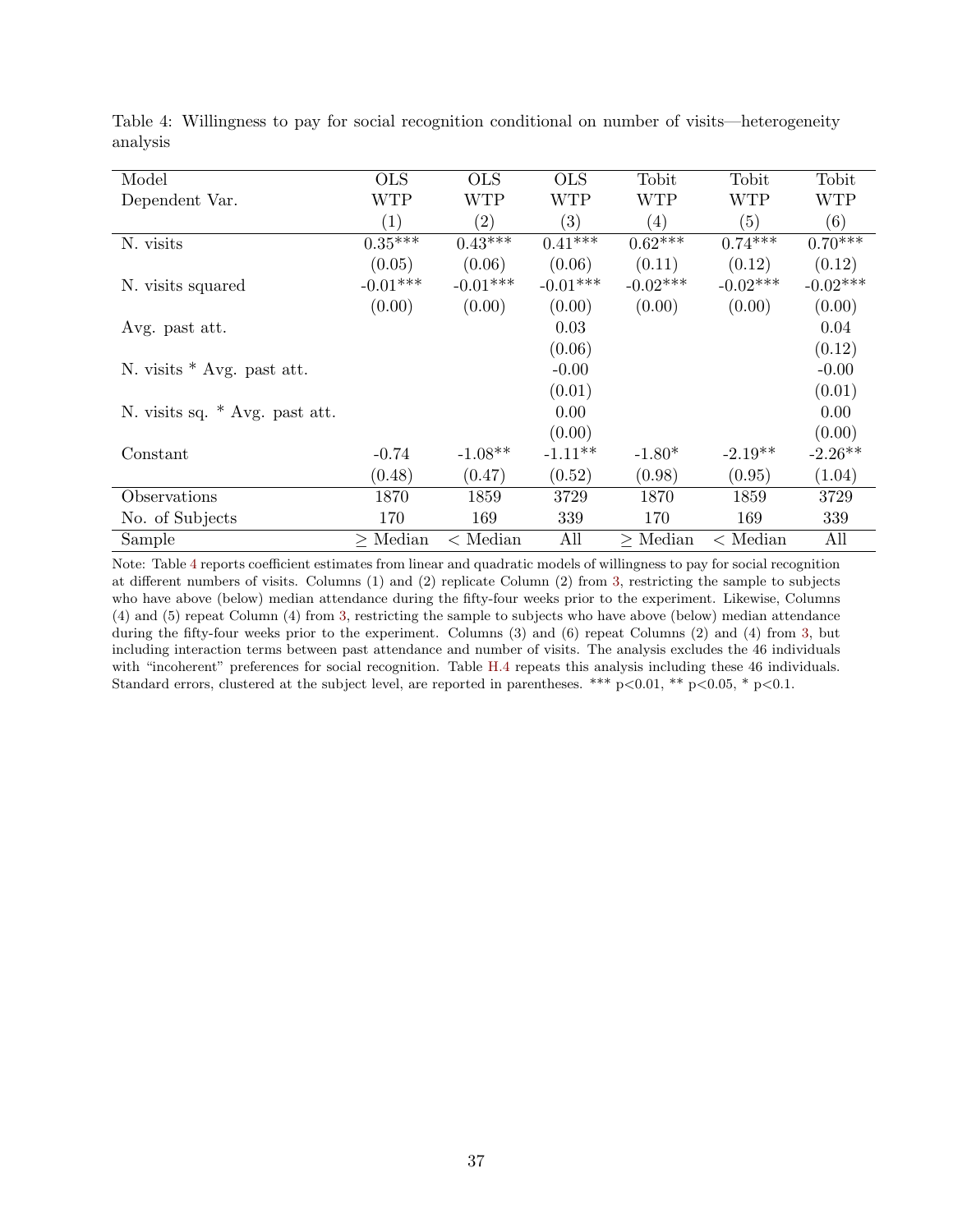<span id="page-39-2"></span><span id="page-39-1"></span><span id="page-39-0"></span>

|              |              |                        | $\tilde{\gamma}_1$ | $\tilde{\gamma}_2$ | $\eta$                       |                                |                              |
|--------------|--------------|------------------------|--------------------|--------------------|------------------------------|--------------------------------|------------------------------|
|              |              | Action-Based           | 0.41               | 0.02               | 1.32                         |                                |                              |
|              |              |                        | (0.04)             | (0.00)             | (0.49)                       |                                |                              |
|              |              | Type-Based             | 0.35               | 0.02               | 1.11                         |                                |                              |
|              |              |                        | (0.04)             | (0.00)             | (0.40)                       |                                |                              |
|              |              |                        | (b) DWL Results    |                    |                              |                                |                              |
|              | $(1)$ : DWL  | $(2)$ : Change in Att. |                    |                    | $\frac{(1)}{(2)}$<br>$(3)$ : | $(4)$ : EPM                    | $\frac{(3)}{(4)}$<br>$(5)$ : |
| Action-Based | 0.32         |                        | 0.72               |                    | 0.45                         | 0.36                           | 1.23                         |
|              | [0.23, 0.38] |                        | [0.30, 1.17]       |                    | [0.27, 0.89]                 | $[0.14, 0.59]$ $[0.47, 6.10]$  |                              |
| Type-Based   | 0.35         |                        | 0.60               |                    | 0.58                         | 0.27                           | 2.15                         |
|              | [0.20, 0.50] |                        | [0.23, 1.02]       |                    | [0.23, 1.31]                 | $[0.11, 0.43]$ $[0.65, 12.31]$ |                              |

Table 5: Structural Model Results

(a) Model Parameters

Note: Panel [5a](#page-39-1) presents the GMM estimates from the moment conditions defined in [5.2.](#page-21-3) Standard errors are clustered at the individual level, and are computed from the variance-covariance matrix derived from the efficient two-step estimator described in Section [5.2.](#page-21-3) Panel [5b](#page-39-2) presents the estimates for the counterfactual of enacting social recognition for the whole YMCA of the Triangle Area population. Column (1) presents estimates of the DWL. Column (2) presents estimates of the average change in attendance, using equation [\(5\)](#page-21-2). Column (4) presents estimates of the equivalent price metric, using equation[\(8\)](#page-24-0).Bootstrapped percentilebased confidence intervals, sampled by subject with 1000 iterations, are reported in brackets for panel [5b.](#page-39-2) The analysis excludes the 46 individuals with "incoherent" preferences for social recognition. Table [H.5](#page-55-0) repeats this analysis including these 46 individuals.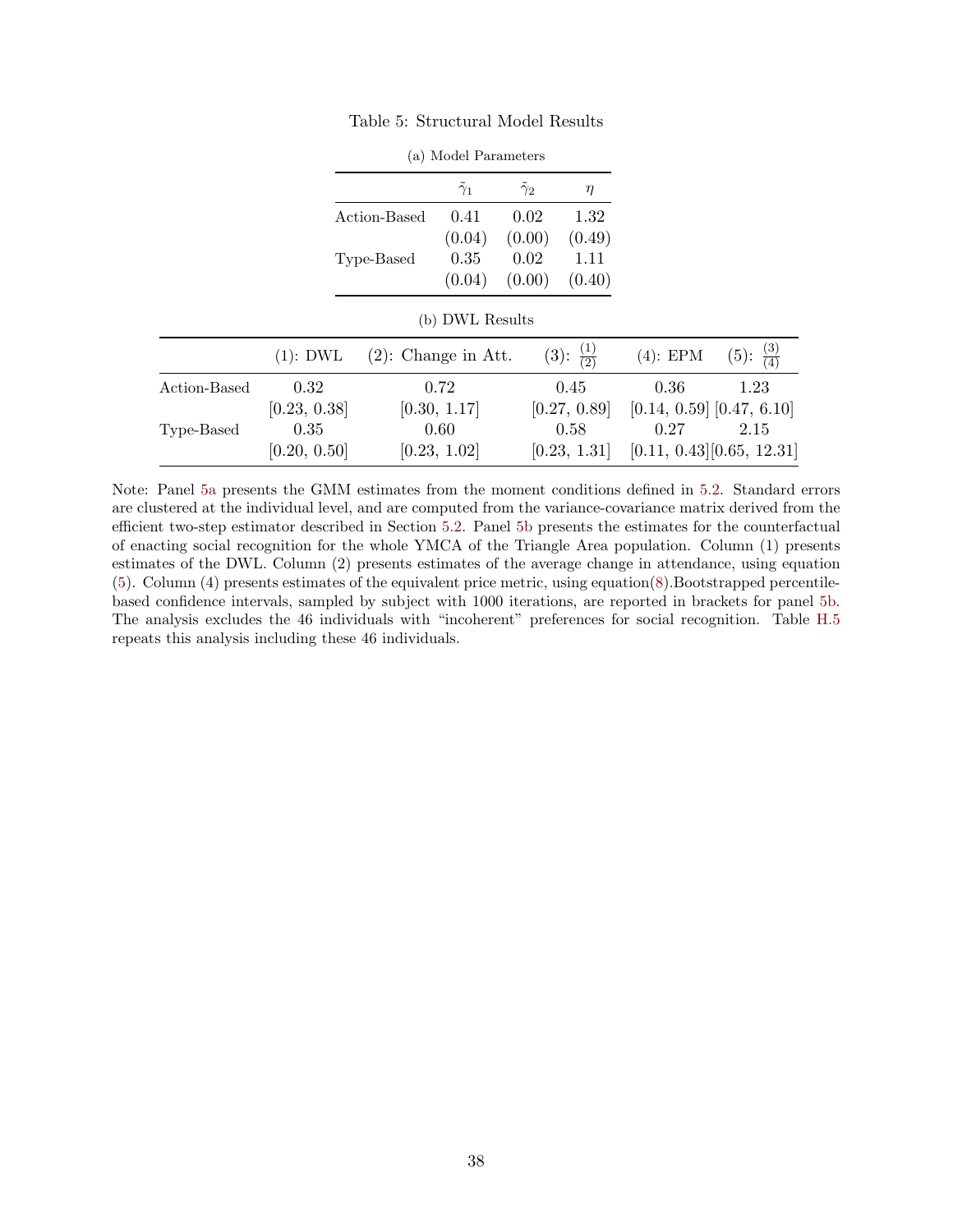# <span id="page-40-0"></span>A General definition of deadweight loss

Consumers have utility given by  $U = u(a^*, y) + S$ , where y is their net earnings, and S is the utility they derive from social recognition, as we defined in the body of the paper. Let  $\Gamma$  denote the social recognition scheme, which consists of a visibility level  $\nu$  as well as rules for what behaviors are revealed or what signals are sent (e.g., all actions are revealed, or whether one is only a top performer or not). We say  $\Gamma = \emptyset$  if visibility is zero or if no information is revealed.

Let  $p$  denote a piece-rate incentive for behavior, such that choosing  $q$  produces financial rewards of pa to the consumer. For each type  $\theta$ , define the revenue-neutral incentive scheme  $C_{\Gamma}(\theta)$  =  $(L_\Gamma(\theta), p_\Gamma(\theta))$  such that  $p_\Gamma > 0$  and  $L_\Gamma(\theta) = -p_\Gamma(\theta) a_\Gamma(\theta)$ , and such that C induces the effect on type  $\theta$ 's behavior as does Γ.<sup>[40](#page--1-0)</sup> Then we say that the deadweight loss of social recognition is how much higher consumer surplus would be under incentives  ${C_{\Gamma}(\theta)}$  than under Γ. Our definition of normalized deadweight loss is with respect to the average piece-rate incentives  $\bar{p}_\Gamma = \int_{\theta \in \Theta} p_\Gamma(\theta) \mu(\theta)$ , where  $\mu$  is the probability measure on types.

To formalize consumer surplus, we follow [Auerbach](#page-29-16) [\(1985\)](#page-29-16). Let  $a^*(p, Z, \Gamma; \theta)$  denote the action given piece-rate incentive p, wealth Z, transfer  $-L$ , and social recognition scheme Γ. Let  $V(p, Z, \Gamma; \theta) = u(a^*, Z, \Gamma; \theta) + R(a^*)$  denote consumer's indirect utility, where  $R(\cdot)$  is the reducedform social recognition function mapping actions to utils. Generalizing the typical definition of the consumer expenditure function, we define  $e(p, \Gamma; \theta)$  as the minimum wealth necessary to obtain utility V given a piece-rate incentive p and social recognition scheme Γ. The deadweight loss of social recognition is

$$
DWL(\Gamma) = \int e(0, \Gamma; \theta) \mu(\theta) - \int e(p_{\Gamma}, \emptyset; \theta) \mu(\theta)
$$

 $^{40}$ Formally, such an incentive scheme always exists as long as substitution effects don't overwhelm income effects in the material utility function, an innocuous assumption that we make.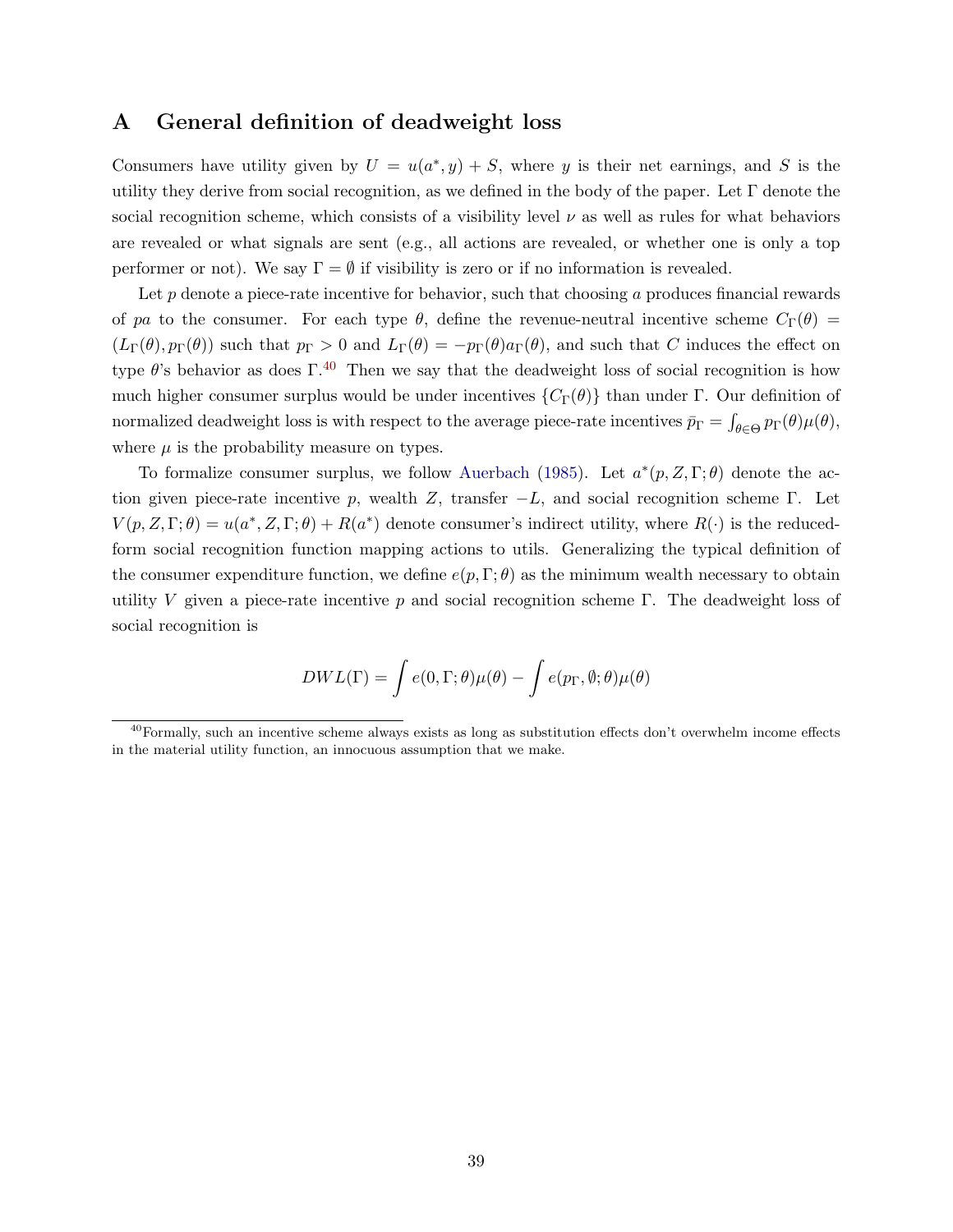# <span id="page-41-0"></span>B Signaling model microfoundations

Define  $\phi(\theta) = \frac{\theta(1+\gamma_1)}{1+\theta\gamma_2}$ . The structural social recognition function that leads to a quadratic reducedform social recognition function is given by  $S(\theta, \bar{\theta}) = \gamma_1 \phi(\theta) - \frac{\gamma_2}{2}$  $\frac{\gamma_2}{2}\phi(\theta)^2-\bar{s}$ , where  $\bar{s}=\gamma_1\phi(\bar{\theta})-\bar{s}$  $\gamma_2$  $\frac{\partial^2}{\partial^2}\phi(\bar{\theta})^2$ . Note that for small values of  $\theta$ ,  $\phi(\theta) \approx \theta(1+\gamma_1)$ , and thus S is approximately quadratic:

$$
S \approx \gamma_1 (1 + \gamma_1)\theta - \frac{\gamma_2 (1 + \gamma_1)^2}{2} \theta^2 - \bar{s}.
$$

Using the same approximation for  $\bar{\theta}$ , i.e.,  $\phi(\bar{\theta}) \approx \bar{\theta}(1 + \gamma_1)$ , we can also see S is approximately quadratic in  $\theta - \bar{\theta}$ :

<span id="page-41-1"></span>
$$
S \approx \left(\gamma_1(1+\gamma_1) - \bar{\theta}\gamma_2(1+\gamma_1)^2\right)(\theta - \bar{\theta}) - \frac{\gamma_2(1+\gamma_1)^2}{2}(\theta - \bar{\theta})^2
$$
\n(9)

We now show that an equilibrium action function is given by  $a^*(\theta) = \phi(\theta)$ . To see this, note that if it were the case, then then the reduced-form social recognition function would be given by  $R = \gamma_1 a - \frac{\gamma_2}{2}$  $\frac{\gamma_2}{2}a^2 - \bar{s}$ . Given this reduced-form social recognition function, equation [\(5\)](#page-21-2) gives that each type  $\theta$ 's optimal response is then simply

$$
a^* = \theta \frac{1 + \eta \gamma_1}{1 + \theta \gamma_2}
$$

$$
= \phi(\theta)
$$

This shows that  $a^*(\theta) = \phi(\theta)$  is, indeed, an equilibrium action function. Finally, because the material utility function  $a-\frac{1}{2}$  $\overline{2}$  $a^2$  $\frac{\partial^2}{\partial \theta}$  satisfies the single-crossing property (the derivative with respect to  $a, 1-\frac{a}{\theta}$  $\frac{a}{\theta}$ , is increasing in  $\theta$ ), the results of [Mailath](#page-31-13) [\(1987\)](#page-31-13) imply that this separating equilibrium must be a unique separating equilibrium.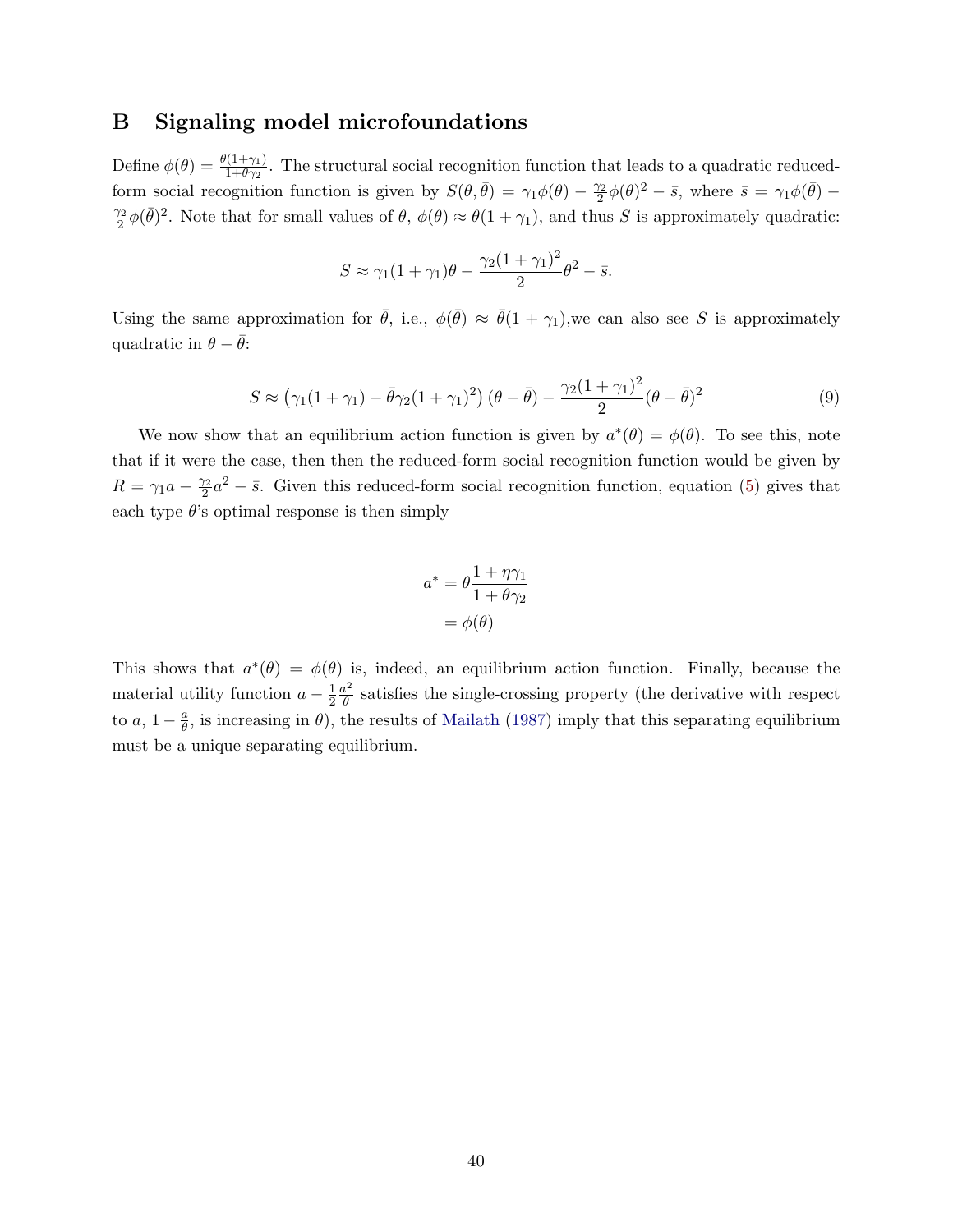# The remaining appendices are for online publication only

# <span id="page-42-1"></span><span id="page-42-0"></span>C Screenshots from the Experiment

Figure C.1: Invitation email to participate in Grow & Thrive



Dear YMCA Member,

The YMCA of the USA, the University of Chicago, and an anonymous benefactor are partnering again to bring you Grow & Thrive, an initiative that helps YMCA members live healthier and happier lives by staying active and supporting their community at the same time. We are inviting you as a YMCA member to be a part of this exciting pilot program!

To get started, we're asking you to complete a short survey. Once you complete the survey, you'll be entered in a drawing to win a \$250 Y program voucher. At the end of the survey, you'll be given the chance to participate in the Grow & Thrive pilot. Grow & Thrive lasts for one month and if you agree to participate you will receive an incentive each time you exercise at the Y between June 15 and July 15.

To learn from the Grow & Thrive pilot program, we will share anonymous, aggregated data with University of Chicago researchers. This data will not contain any of your personal information.

Please click the survey link below to receive more program information. The survey closes on June 10, 2017.

#### **Grow & Thrive Survey Link**

Thank you for being a part of the Y. We hope you'll be a part of this exciting initiative and help us continue to look for ways to build a stronger, healthier community.

Figure [C.1](#page-42-1) shows a screenshot of the invitation email sent to YMCA members.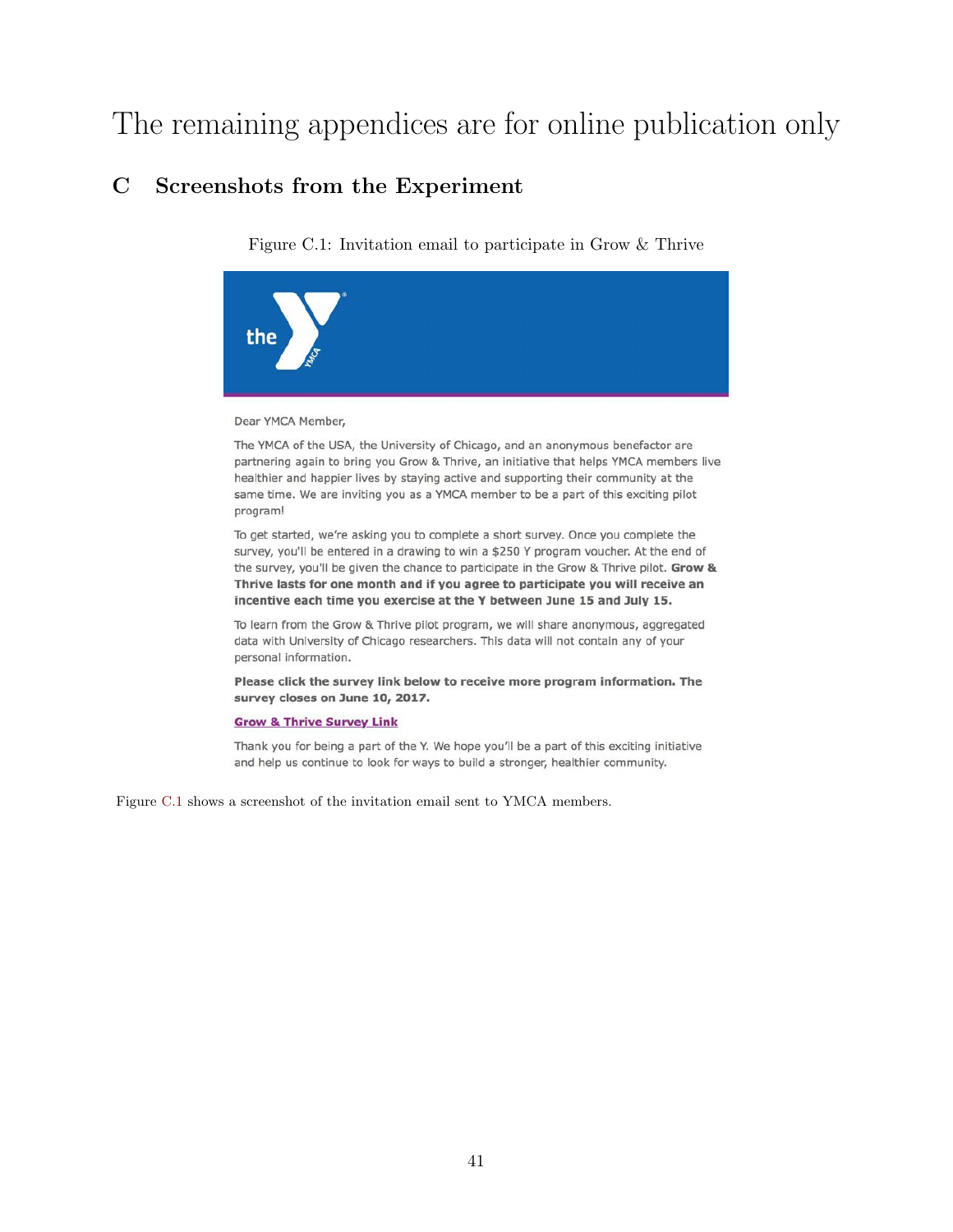<span id="page-43-0"></span>

#### Figure C.2: Non-parametric elicitation of WTP: an example

Note: Figure [C.2](#page-43-0) shows a screenshot from our survey of the WTP elicitation for each number of possible visits to the YMCA during the experiment. The example above reports the elicitation of WTP for attending one time. The top panel asks whether a participant wants to be socially recognized for attending one time. Participants make their choice by clicking their favorite option. The bottom panel asks how much a participant is willing to pay (from \$0 to \$8) to guarantee that his favorite option is implemented (notice that the bottom panel assumes that the participant answered that he prefers not be recognized for attending one time). Participants choose the amount by moving the slider bar.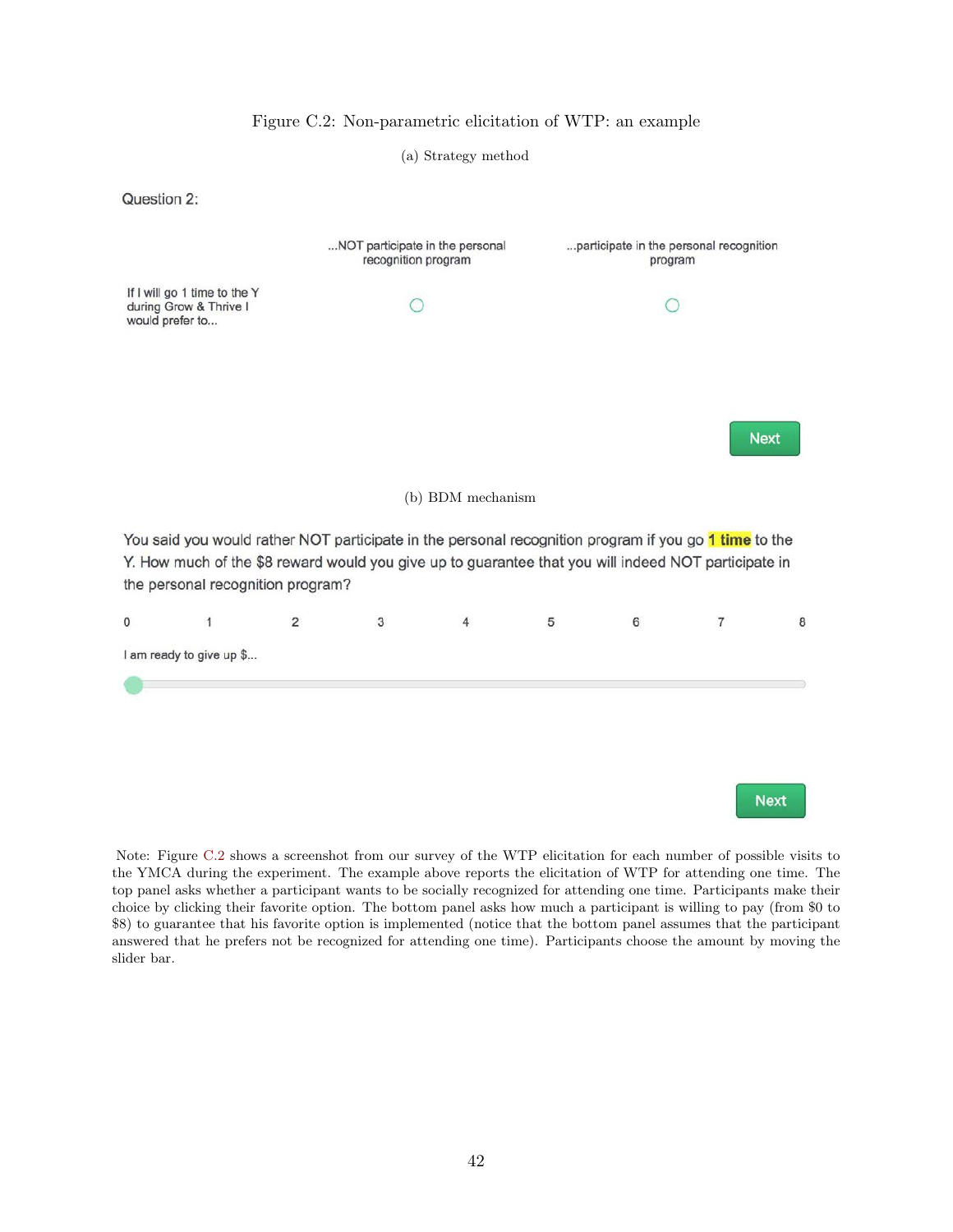# <span id="page-44-0"></span>D Transcript of Frequently Asked Questions

#### **FAQ – Grow & Thrive**

#### **Prepared for YMCA employees**

#### **Some general comments**

If asked questions at the front desk, it is best if the front desk person says that he/she is aware of the Grow & Thrive program, but that she encourages the Y member to email questions to a specific person who can answer more thoroughly. For instance, the Y member inquiring could be provided with an email address.

Y staff should NOT reveal to Y members that they are part of an economic experiment. If Y members ask about why different people get different incentives, answer as per FAQ.

Below you will find a list of questions that YMCA members may ask, and the corresponding suggested answers.

Q: I have only completed the first part of the survey: will I still participate in drawing of \$250 Y voucher? A: Yes

Q: I am curious: why are people randomized/assigned to the personal recogntion program and to receive extra rewards?

A: Grow & Thrive is a pilot program: as such, we are evaluating different ways in which we might implement it on a larger scale in the future. [*if the person insists*:] We cannot provide further details at this moment.

Q: I have agreed to participate but now I don't want to be in the social recognition program: can you take me out of the social recognition program? A: By agreeing to participate in Grow & Thrive, you have also accepted the possibility to be randomly assigned by a computer lottery to participate in the social recognition program. If you do not want to be part of the social recognition program, you may withdraw from Grow & Thrive, in which case however you will also NOT receive any of the incentives of the program.

Q: Why is University of Chicago involved?

A: University of Chicago scholars will help us evaluating our Grow & Thrive program and help us to improve it in the future.

Q: Is this an experiment?

A: Grow & Thrive is a pilot program: if successful, we hope in the future to implement it on a larger scale to help our YMCA members live a healthier and fuller life.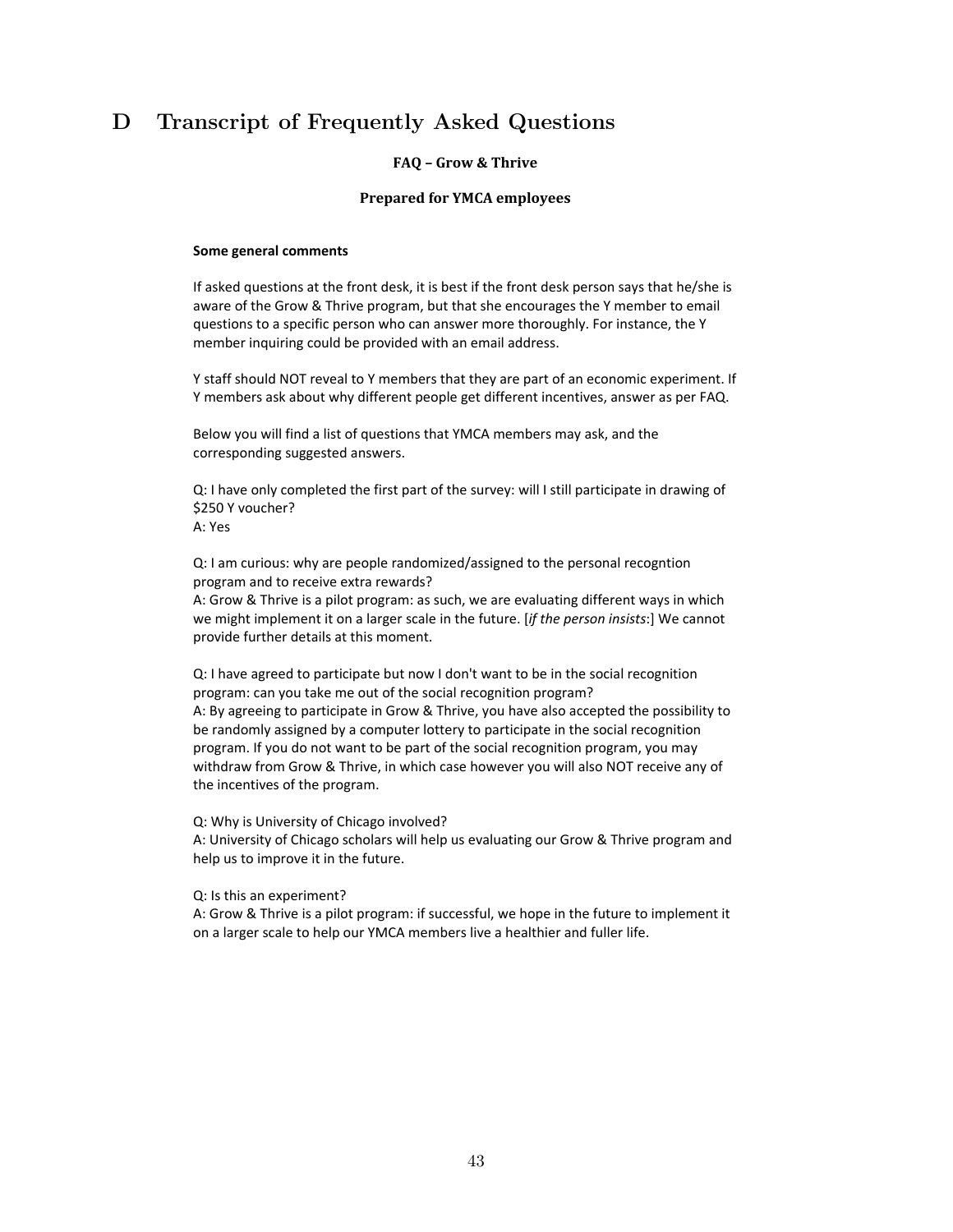Q: When will my donations be made?

A: In July after the end of the Grow & Thrive program, we will email you with details on how the donations will be implemented.

Q: During Grow & Thrive, do I have to check in with the front desk when I come to the Y?

A: No, if you are part of Grow & Thrive, at the end of the month the Y staff will check how many times you came to the Y by counting the number of days you swiped your Y card to access the facilities.

Q: How will I know if I won the \$250 Y voucher? A: We will notify the winner of the drawing after the end of Grow & Thrive

Q: If I win, will I receive the \$250 in cash? A: You will receive it in the form of a discount on your future YMCA membership.

Q: Who is providing the money for Grow & Thrive?

A: An anonymous benefactor who has a strong passion for promoting healthy living and supporting the broader community.

Q: Who else is participating in the social recognition program? A: I don't have this information at the moment, I am sorry.

Q: In which group am I? [*bits of this answer can also be used for people asking why they didn't get the extra reward, or why they are (are not) in the social recognition program despite their answers in the survey etc.*]

A: We will email you by June 15th to let you know which group you have been randomly assigned to. If you agreed to participate, with 10% chance a computer lottery will randomly select one of the answers you gave, and what you chose in that question will determine your program and reward. Otherwise, your program and reward will be randomly assigned to you: in this case you may or may not be part of the social recognition program.

Q: What is the social recognition program again?

A: Some Grow & Thrive members will also be part of a social recognition program. This group will receive at the end of the month a thank-you email, which will list their names and highlight the good that they have done for themselves by going to the Y during the month. The email will show how many times each participant of the social recognition program went to the Y during the 1-month Grow & Thrive. If you are not part of the social recognition program you will not receive nor be listed in this thank-you email. This is the only difference between being part or not of the social recognition program.

# <span id="page-45-0"></span>E Pre-trends in attendance by treatment group

Figure [E.1](#page-46-1) compares the average monthly attendance of the YMCA members for the treatment group with social recognition to the treatment group absent social recognition.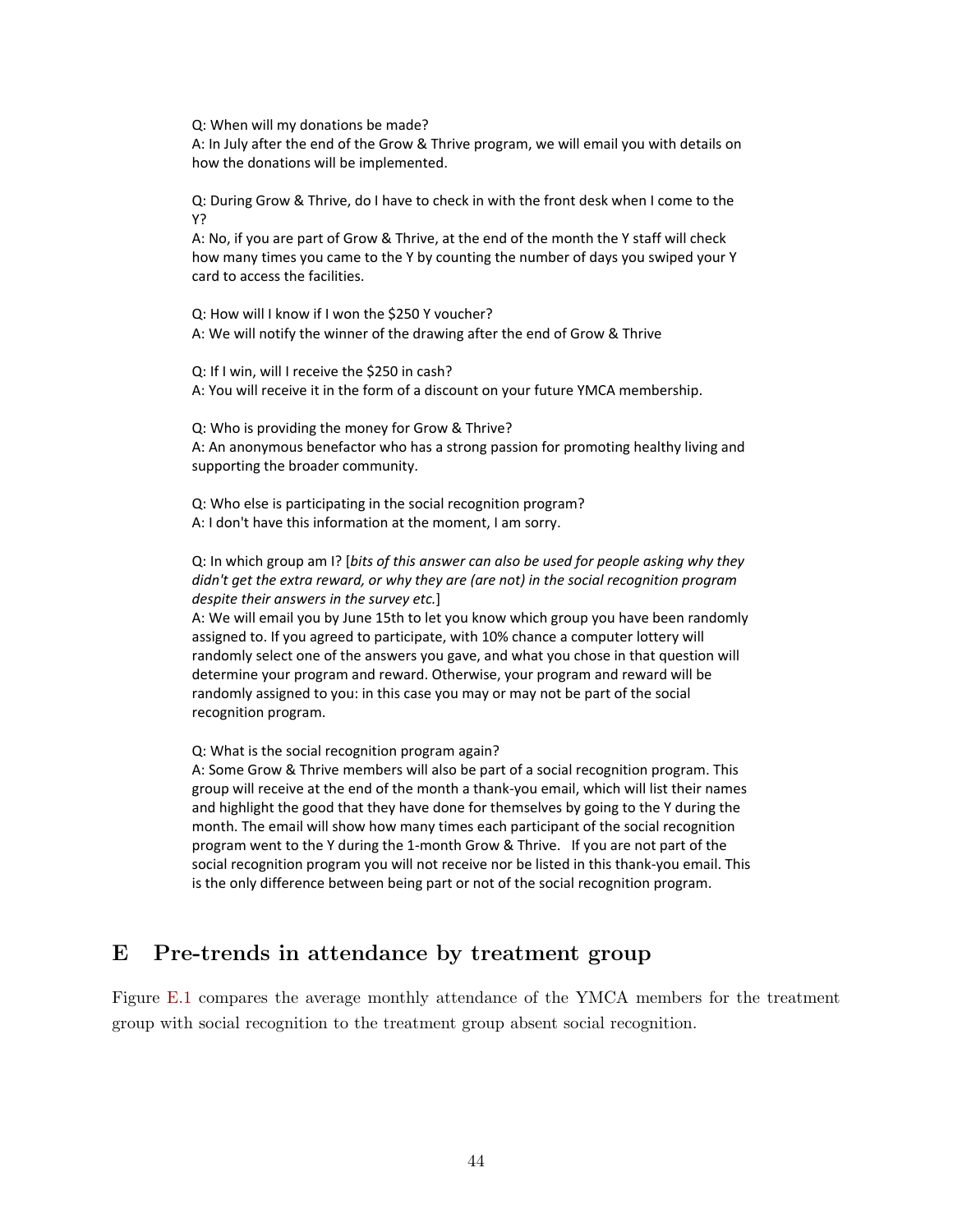<span id="page-46-1"></span>

Figure E.1: Attendance by treatment

Figure [E.1](#page-46-1) shows the average monthly attendance of YMCA members in our two treatment groups during the thirteen months prior the experiment, and the month of the experiment..

# <span id="page-46-0"></span>F Reduced form SR function by member characteristics

Table [F.1](#page-47-0) repeats columns (2) and (4) of Table [3](#page-37-0) including interactions with subjects' age, gender (0  $=$  male,  $1 =$  female), average monthly past attendance, and donation to the last YMCA campaign. In columns (2) and (4), we report the Wald Statistic for the test that the coefficients on all the characteristics and their interactions with number of visits and number of visits squared are zero. These statistics correspond to p-values of 0.06 and 0.16 respectively. Although the evidence that the SR function varies by characteristics is weak, the results are suggestive that women have a less concave SR function than men. Because women are over-represented in our experimental sample, this implies that our deadweight loss estimates for the full YOTA population are slight lower bounds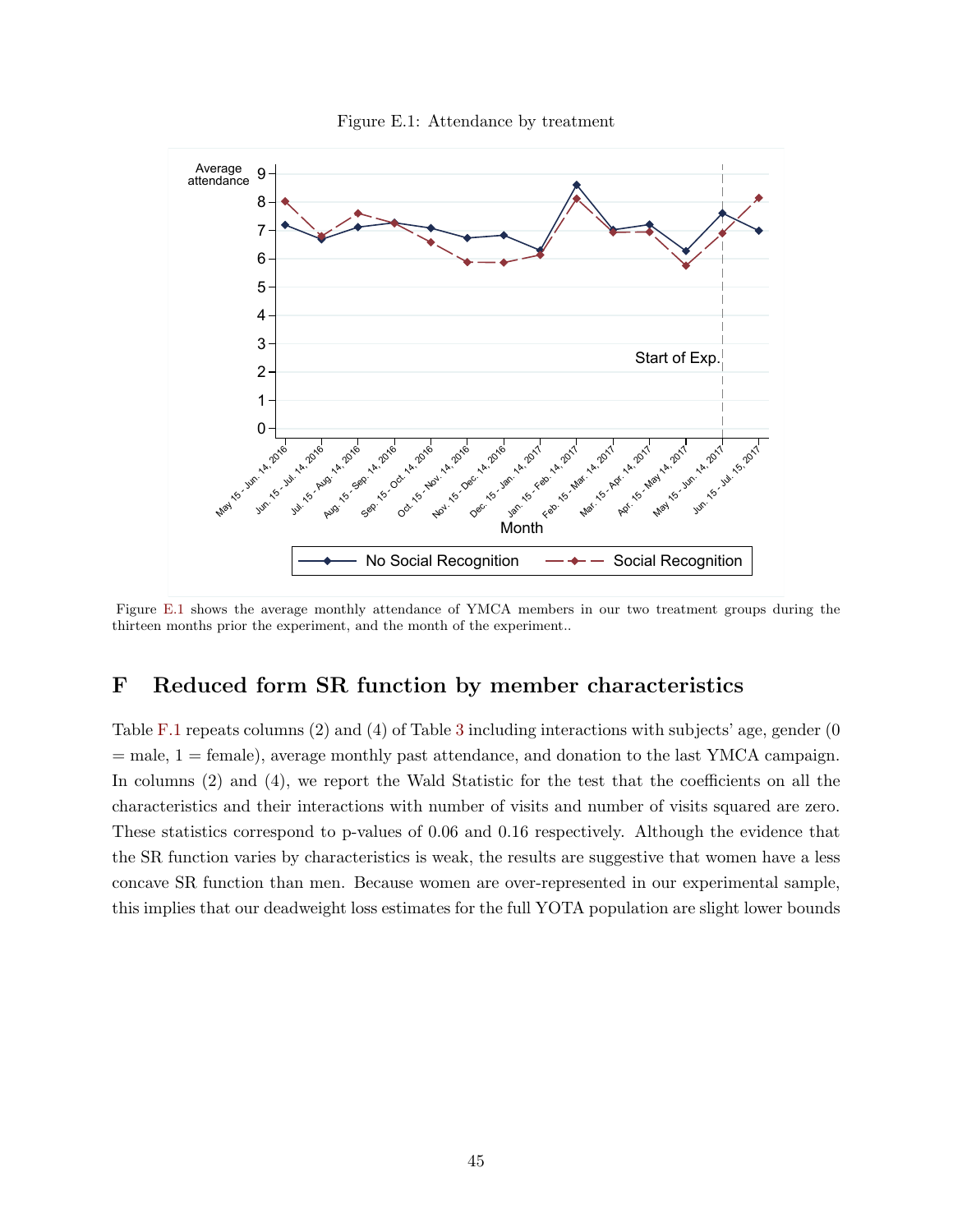| Model                            | <b>OLS</b> | <b>OLS</b> | Tobit      | Tobit                |
|----------------------------------|------------|------------|------------|----------------------|
| Dependent Var.                   | <b>WTP</b> | <b>WTP</b> | <b>WTP</b> | <b>WTP</b>           |
|                                  | (1)        | (2)        | (3)        | (4)                  |
| N. visits                        | $0.39***$  | $0.67***$  | $0.68***$  | $1.\overline{20***}$ |
|                                  | (0.04)     | (0.17)     | (0.08)     | (0.31)               |
| N. visits squared                | $-0.01***$ | $-0.02***$ | $-0.02***$ | $-0.03***$           |
|                                  | (0.00)     | (0.01)     | (0.00)     | (0.01)               |
| Avg. past att.                   |            | $0.04\,$   |            | $0.07\,$             |
|                                  |            | (0.06)     |            | (0.13)               |
| N. visits * Avg. past att.       |            | $-0.00$    |            | $-0.01$              |
|                                  |            | (0.01)     |            | (0.01)               |
| N. visits sq. * Avg. past att.   |            | $0.00\,$   |            | 0.00                 |
|                                  |            | (0.00)     |            | (0.00)               |
| Age                              |            | $-0.02$    |            | $-0.04$              |
|                                  |            | (0.03)     |            | (0.05)               |
| N. visits $*$ Age                |            | $-0.00$    |            | $-0.00$              |
|                                  |            | (0.00)     |            | (0.01)               |
| N. visits sq. * Age              |            | $-0.00$    |            | $-0.00$              |
|                                  |            | (0.00)     |            | (0.01)               |
| Gender $(1 =$ Female)            |            | 1.21       |            | $2.47*$              |
|                                  |            | (0.75)     |            | (1.47)               |
| N. visits $*$ Female             |            | $-0.31***$ |            | $-0.56***$           |
|                                  |            | (0.09)     |            | (0.17)               |
| N. visits sq. * Female           |            | $0.01***$  |            | $0.02***$            |
|                                  |            | (0.00)     |            | (0.01)               |
| Donation to last YMCA campaign   |            | 0.00       |            | 0.00                 |
|                                  |            | (0.00)     |            | (0.01)               |
| N. visits * Donation             |            | $-0.00*$   |            | $-0.00$              |
|                                  |            | (0.00)     |            | (0.00)               |
| N. visits sq. * Donation         |            | $0.00**$   |            | 0.00                 |
|                                  |            | (0.00)     |            | (0.00)               |
| Constant                         | $-0.91***$ | $-1.10$    | $-2.00***$ | $-2.31$              |
|                                  | (0.34)     | (1.43)     | (0.68)     | (2.65)               |
| Wald statistic (12 restrictions) |            | 1.40       |            | 1.63                 |
| P-value                          |            | 0.06       |            | $0.16\,$             |
| Observations                     | 3729       | 3729       | 3729       | 3729                 |
| No. of Subjects                  | 339        | 339        | 339        | 339                  |

<span id="page-47-0"></span>Table F.1: Willingness to pay for social recognition conditional on number of visits—demographic analysis

Note: Table [F.1](#page-47-0) reports coefficient estimates from linear and quadratic models of willingness to pay for social recognition at different numbers of visits. Columns (1) and (3) replicate columns (3) and (6) from Table [3.](#page-37-0) Columns (2) and (4) repeat Columns (1) and (3), but including interaction terms between number of visits and average past attendance, gender  $(0 = \text{male}, 1 = \text{female})$ , age, and donation to the previous YMCA campaign..For columns  $(2)$ and (4) we report the Wald statistic for these demographic controls and their interactions with number of visits (12 restrictions) and the corresponding p-values. The analysis excludes the 46 individuals with "incoherent" preferences for social recognition. Standard errors, clustered at the subject level, are reported in parentheses. \*\*\*  $p<0.01$ , \*\*  $p<0.05$ , \*  $p<0.1$ .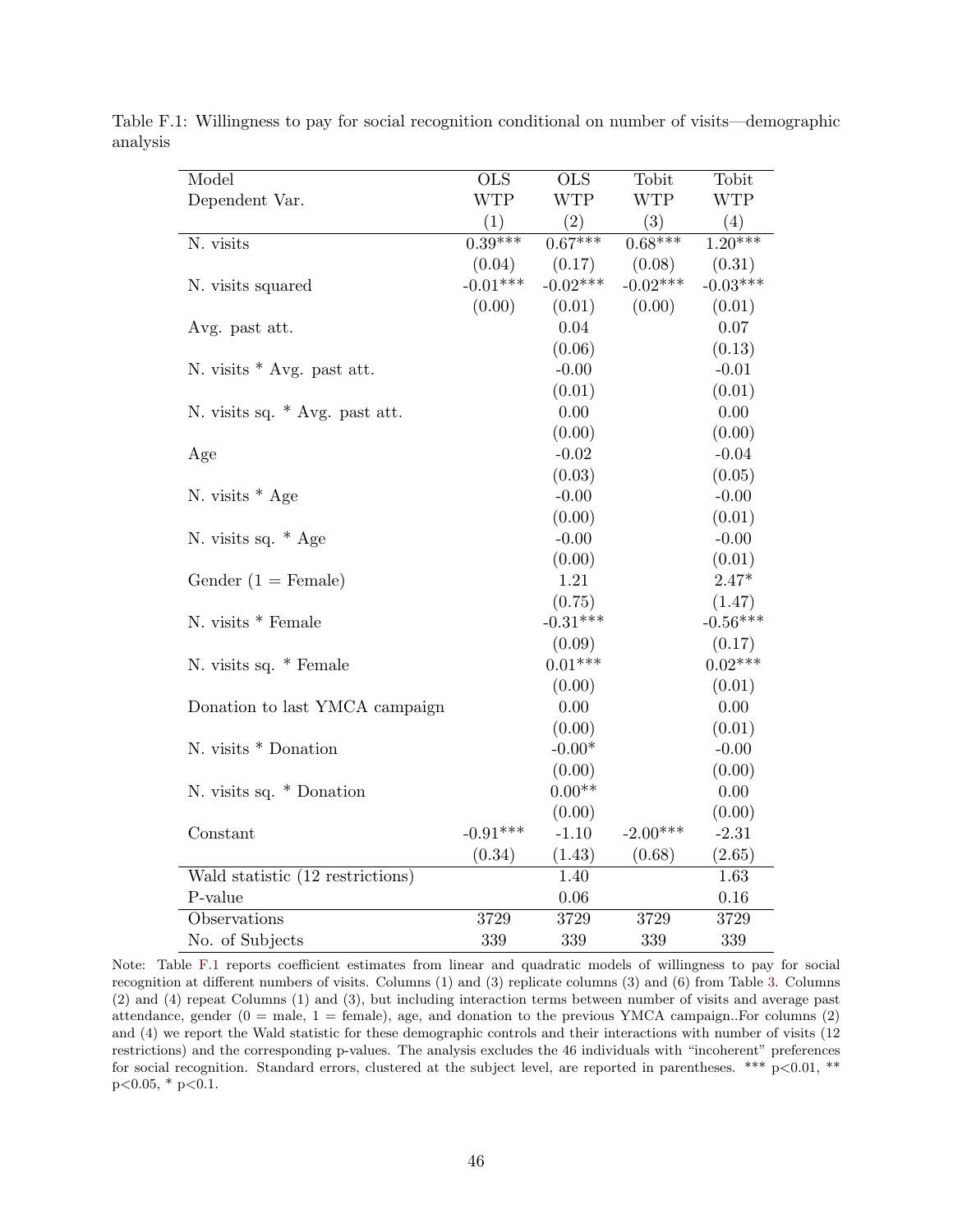# <span id="page-48-0"></span>G Comparison of GMM and bootstrap results

For robustness, we repeat the GMM procedure outlined in [5.2,](#page-21-3) but here use the procedure to estimate change in attendance, equivalent price metric, and deadweight loss directly rather than via bootstrap. Mathematically, we minimize  $(m(\xi) - m(\hat{\xi}))' W (m(\xi) - m(\hat{\xi}))$ , where  $\xi := (\tilde{\gamma}_1, \tilde{\gamma}_2, \eta, \tilde{\eta})$  $\tau_{SR}, b, \bar{a}_{0,exp}, \Delta a, EPM, DWL$ . To do so, we use [5](#page-21-2) and [8](#page-24-0) as additional moment conditions for both the type-based and action-based models. We also use [7](#page-23-0) as an additional moment condition for the action-based model. We then use these estimates to calculate  $\frac{DWL}{\Delta a}$ , the deadweight loss per attendance, and  $\frac{\frac{DWL}{\triangle R}}{\frac{Na}{CPM}}$ , the deadweight loss per dollar of behaviorally-equivalent financial incentives. The standard errors from this approach are calculated using the multivariate delta method. We illustrate with the deadweight loss per attendance ratio. First note that the  $DWL$  and  $\Delta a$  estimated by GMM are consistent. We denote the estimated values  $D\hat{W}L$  and  $\Delta\hat{a}$ , and use N to denote the number of observations. To calculate the standard errors for the deadweight loss per attendance, we first note that, using the first two terms of the Taylor approximation:

$$
\frac{D\hat{W}L}{\Delta \hat{a}} \approx \frac{DWL}{\Delta a} + \nabla \left(\frac{DWL}{\Delta a}\right) \cdot \left(\frac{D\hat{W}L}{\Delta \hat{a}} - \frac{DWL}{\Delta a}\right)
$$

Taking the variance of both sides:

$$
Var\left[\frac{D\hat{W}L}{\Delta \hat{a}}\right] \approx Var\left[\frac{DWL}{\Delta a} + \nabla \left(\frac{DWL}{\Delta a}\right) \cdot \left(\frac{D\hat{W}L}{\Delta \hat{a}} - \frac{DWL}{\Delta a}\right)\right]
$$

After simplifying, this yields:

$$
Var\left[\frac{D\hat{W}L}{\Delta\hat{a}}\right] \approx Var\left[\frac{Var(DWL)}{N\mu_{DWL}^2} - 2\frac{Cov(DWL, \Delta a)}{\mu_{DWL}^2} + \frac{Var(\Delta a)\mu_{\Delta a}^2}{N\mu_{DWL}^4}\right]
$$

Note that the DWL and  $\Delta a$  estimated by GMM are consistent, so we can use the estimated moments of these parameters in the right-hand side of the above equation to estimate  $Var\left[\frac{D\hat{W}L}{\hat{A}\hat{a}}\right]$  $\frac{\partial \hat{W}L}{\Delta \hat{a}}$ (e.g., use  $\hat{\mu}_{\Delta a}$  for  $\mu_{\Delta a}$ ). Note that for the delta method and the resulting confidence intervals to be a good approximation, the distribution of the underlying parameter must be approximately normal [\(Angrist and Pischke,](#page-29-19) [2008\)](#page-29-19). We provide normal probability plot of this in Figure [G.1](#page-50-0) as a visual test. This figure compares the simulated quantiles of each of these parameters from 1000 bootstrap iterations to corresponding quantiles were the distribution normal. This figure suggests that the iterations of each parameter, and the DWL per attendance are well approximated by a normal. It also suggests that  $\frac{\Delta W}{\Delta PM}$  is not well approximated by a normal, and that there is a significant right tail. Thus the standard errors and resulting confidence intervals from the delta method are likely to be a poor approximation. Table [G](#page-48-0) compares the point estimates and confidence intervals from this approach and the approach outlined in [5.](#page-19-0) Comparing the point estimates and confidence interval bounds, we note there are large discrepancies for the deadweight loss per dollar of behaviorally-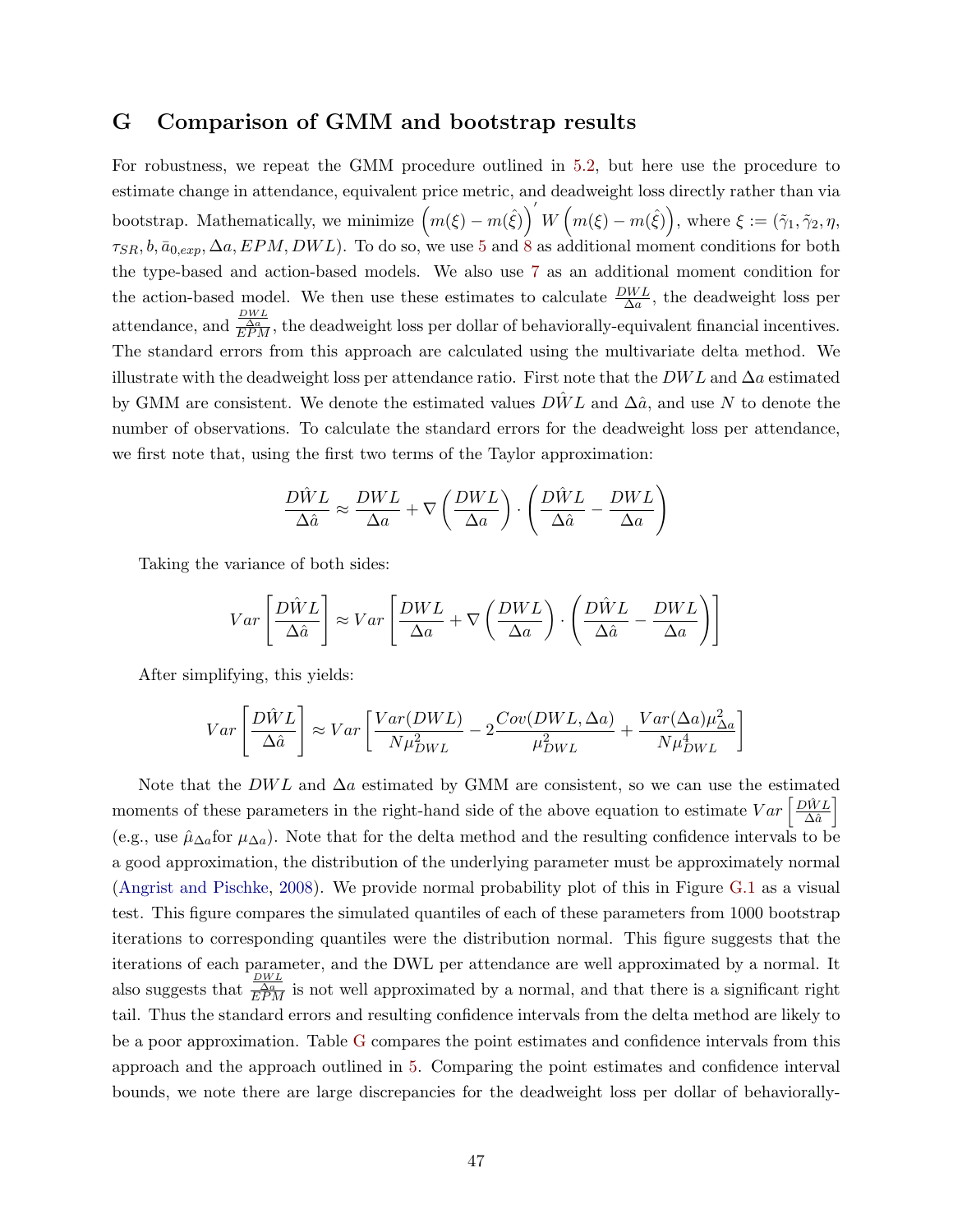<span id="page-49-0"></span>

|              | (a) Bootstrap Results |                        |                           |                                       |                                        |  |  |
|--------------|-----------------------|------------------------|---------------------------|---------------------------------------|----------------------------------------|--|--|
|              | $(1)$ : DWL           | $(2)$ : Change in Att. | $(3)$ : $\frac{(1)}{(2)}$ | $(4)$ : Price Eq.                     | $\frac{(3)}{(4)}$<br>$(5)$ :           |  |  |
| Action-Based | 0.32<br>[0.23, 0.38]  | 0.72<br>[0.30, 1.17]   | 0.45<br>[0.27, 0.89]      | 0.36<br>$[0.14, 0.59]$ $[0.47, 6.10]$ | 1.23                                   |  |  |
| Type-Based   | 0.35<br>[0.20, 0.50]  | 0.60<br>[0.23, 1.02]   | 0.58<br>[0.23, 1.31]      | 0.27                                  | 2.15<br>$[0.11, 0.43]$ $[0.65, 12.31]$ |  |  |
|              |                       | (b) GMM Results        |                           |                                       |                                        |  |  |
|              | $(1)$ : DWL           | $(2)$ : Change in Att. | $(3): \frac{(1)}{(2)}$    | $(4)$ : Price Eq.                     | $\frac{(3)}{(4)}$<br>$(5)$ :           |  |  |
| Action-Based | 0.30<br>[0.23, 0.38]  | 0.72<br>[0.30, 1.19]   | 0.42<br>[0.19, 0.66]      | 0.36<br>[0.12, 0.59]                  | 1.19<br>$[-0.24, 2.62]$                |  |  |
| Type-Based   | 0.31<br>[0.16, 0.45]  | 0.60<br>[0.22, 0.99]   | 0.51<br>[0.17, 0.85]      | 0.27<br>[0.10, 0.44]                  | 1.89<br>$[-0.31, 4.09]$                |  |  |

Table G.1: Structural model results: Comparison of bootstrap and GMM approaches

<span id="page-49-1"></span>Note: Panel [G.1a](#page-49-0) repeats Panel [5b,](#page-39-2) our preferred structural estimates. These use bootstrapped percentile-based confidence intervals, sampled by subject with 1000 iterations, are reported in brackets. Panel [G.1b](#page-49-1) presents estimates and confidence intervals using GMM and the delta method outlined in Section [G.](#page-48-0)

equivalent financial incentives between the two approaches. This provides further evidence that the distribution of the statistic is not normal, and that percentile-based confidence intervals are more appropriate.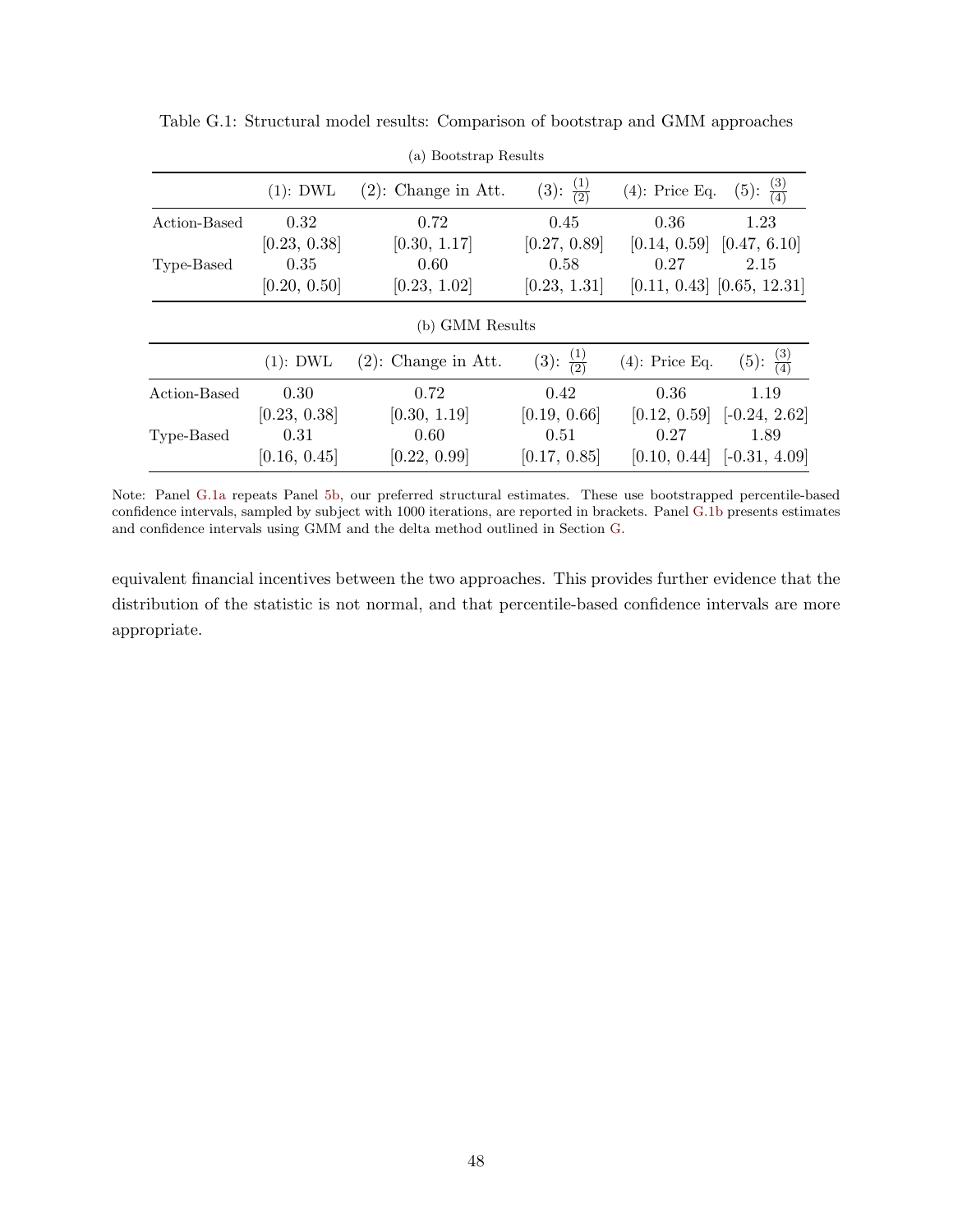<span id="page-50-0"></span>

#### Figure G.1: Normal Probability Plots of Table [5](#page-39-0) structural estimates

(e) Change in DWL per \$ of behaviorally equiv. financial incentives  $\left(\frac{\frac{DWL}{\bar{a}}}{EPM}\right)$ 



Notes: For each structural estimate in Table [5b,](#page-39-2) Figure [G.1](#page-50-0) compares the simulated quantiles from 1000 bootstrap iterations to corresponding quantiles were the distribution normal. Estimates that are better approximated by the normal distribution lie closer to the 45 degree line. These estimates are charted separately for the type-based and action-based models.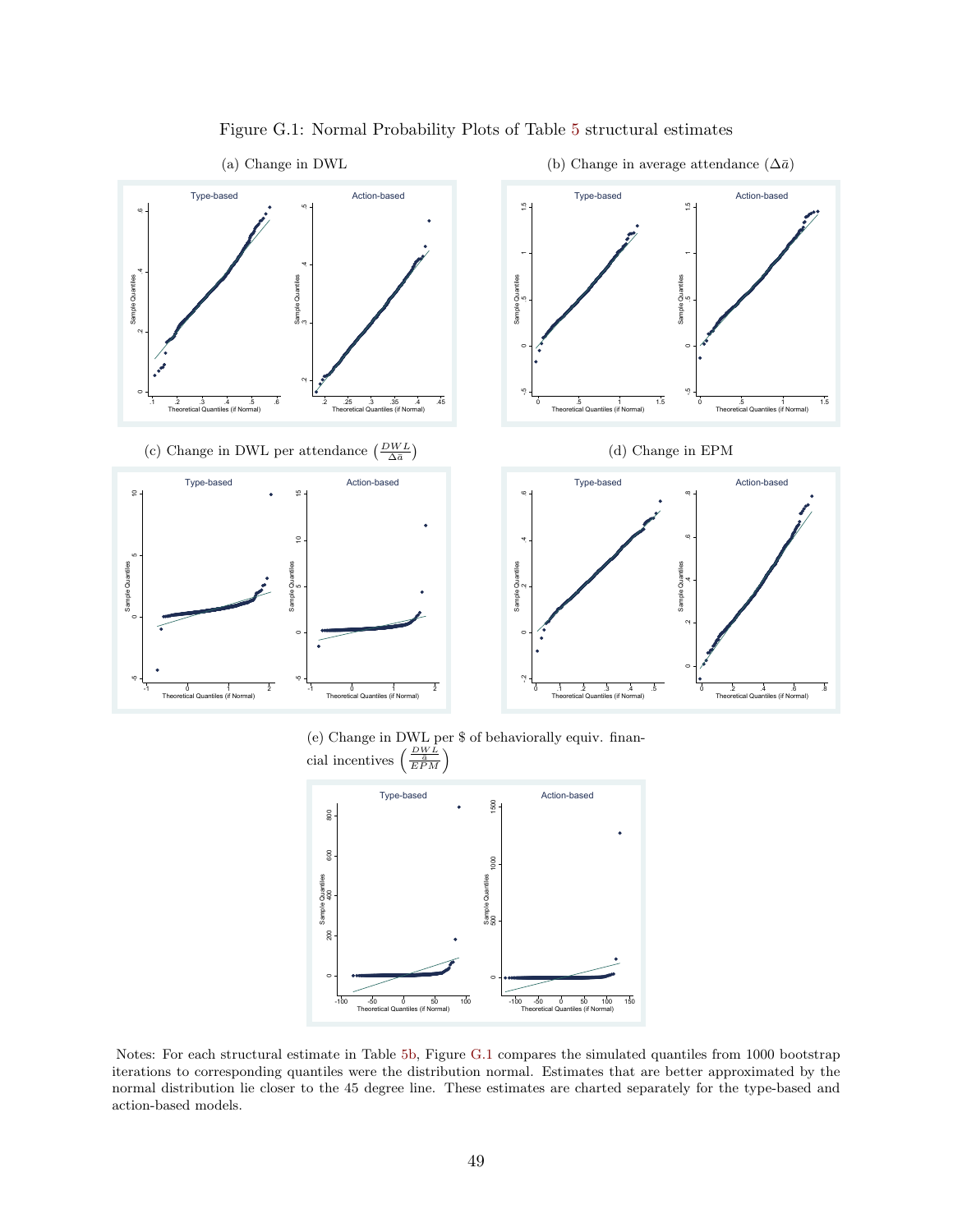# <span id="page-51-0"></span>H Results using the full sample

In our main analysis we exclude 46 participants who gave "incoherent" answers in our elicitation of WTP for social recognition. We define a participant to be incoherent if he/she "switches" from wanting to be socially recognized to not wanting to be socially recognized as the number of attendances increases. This leaves us with a sample of 339 participants. In this appendix we repeat Tables [1–](#page-36-0) [5](#page-39-0) using the full sample of 385, i.e., including all 46 participants. The results are seen in Tables [1–](#page-36-0) [H.5.](#page-55-0) We find that all our results are robust to including these incoherent participants.

Comparing Table [H.1](#page-52-0) to Table [1,](#page-36-0) we see that including the incoherent participants does not lead to the sample being unbalanced along any dimension. In the thirteen months preceding the experiment, participants on average attended with and without social recognition, respectively 6.34 and 6.65 ( $p = 0.59$ ) times per month. This is slightly lower than 6.47 and 6.87 ( $p = 0.52$ ) attendances with and without social recognition respectively from our preferred sample, but well in the same range.

In Table [H.2](#page-53-0) we reestimate that social recognition increases attendance by  $16\n-20\%$  over a one-month period in our experiment.<sup>[41](#page--1-0)</sup> These are similar to the estimated  $17-23\%$  change in attendance calculated using our preferred sample of coherent participants. Compared to Table [2,](#page-36-1) we do see decreased significance in the interaction between social recognition and average past attendance( $p =$ 0.17) in Column (4) and between social recognition and the predicted attendance absent social recognition in Column (5) ( $p = 0.14$ ).

Tables [H.2](#page-53-0) and [H.4](#page-54-0) show that our main results about the reduced-form social recognition function are robust to including the incoherent participants. Columns (1) and (2) of Table [H.2](#page-53-0) present OLS regressions of linear and quadratic fits of the reduced form social recognition function. Columns (3) and (4) replicate this analysis with Tobit regressions, which adjust for the censoring of our WTP estimate at -\$8 and \$8. These results show that the properties of the reduced form social recognition function, WTP for social recognition is increasing and concave in the number of visits, are robust to the sample selection.

Table [H.4](#page-54-0) also verifies that we cannot reject the social recognition function is the same for those with above median attendance compared to those with below median attendance for this enlarged sample. We can see this by comparing Columns (1) and (2), which use OLS, and Columns (4) and (5), which use the Tobit.

Table [H.5](#page-55-0) shows the deadweight loss estimates from our structural models when using the full sample. We predict that attendance would increase by 16-20% if the Grow & Thrive program were applied to the whole YMCA of the Triangle Area population using this full sample, which is similar to the 19-23% from our preferred sample. Additionally, our structural estimates of per dollar of behaviorally-equivalent financial incentives would increase from \$1.23-\$2.15 in our preferred sample to \$1.45-\$2.47 when including the incoherent participants.

<sup>&</sup>lt;sup>41</sup>The numerators of these percentages are the coefficients on SR in columns (1) and (2) of Table [H.2.](#page-53-0) The denominator is the average attendance of the control group, 6.88.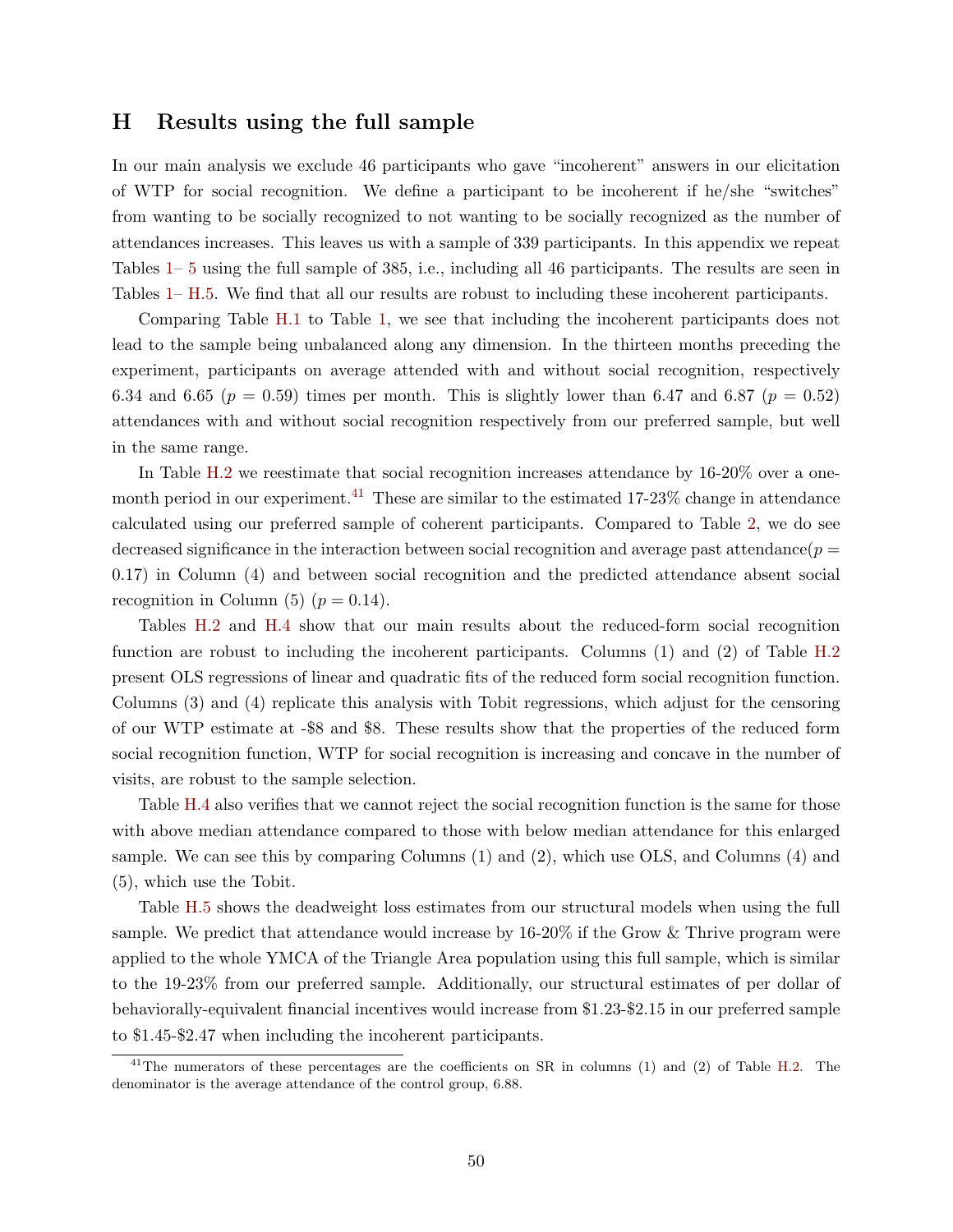<span id="page-52-0"></span>

|                                                         | No SR Treatment | SR Treatment | p-value |
|---------------------------------------------------------|-----------------|--------------|---------|
| Average WTP (over all possible N. of visits)            | 1.23            | 1.16         | 0.88    |
|                                                         | (5.10)          | (4.96)       |         |
| Average attendance prior experiment (all 13 months)     | 6.65            | 6.34         | 0.59    |
|                                                         | (5.67)          | (5.54)       |         |
| Beliefs about attendance assuming social recognition    | 13.93           | 13.44        | 0.43    |
|                                                         | (5.88)          | (6.17)       |         |
| Beliefs about attendance assuming no social recognition | 12.44           | 11.87        | 0.36    |
|                                                         | (6.09)          | (6.11)       |         |
| Gender $(0=Male; 1=Female)$                             | 0.72            | 0.74         | 0.63    |
|                                                         | (0.45)          | (0.44)       |         |
| Age                                                     | 44.23           | 43.79        | 0.70    |
|                                                         | (11.12)         | (11.67)      |         |
| No. of Subjects                                         | 192             | 193          |         |

Table H.1: Balance table (Full sample)

Note: Table [H.1](#page-52-0) repeats Table [1](#page-36-0) including the 46 subjects who gave "incoherent" answers in our elicitation of WTP for social recognition. Variable "Average WTP (over all possible N. of visits)" is the average individual WTP across all possible intervals of future attendance. Variables "Beliefs about attendance assuming (no) social recognition" reports the average expectations YMCA members had about their future attendance assuming that they would (not) be part of the social recognition treatment. The last column reports two sided p-values to test for balance across our experimental treatment. Standard deviations are reported in parentheses.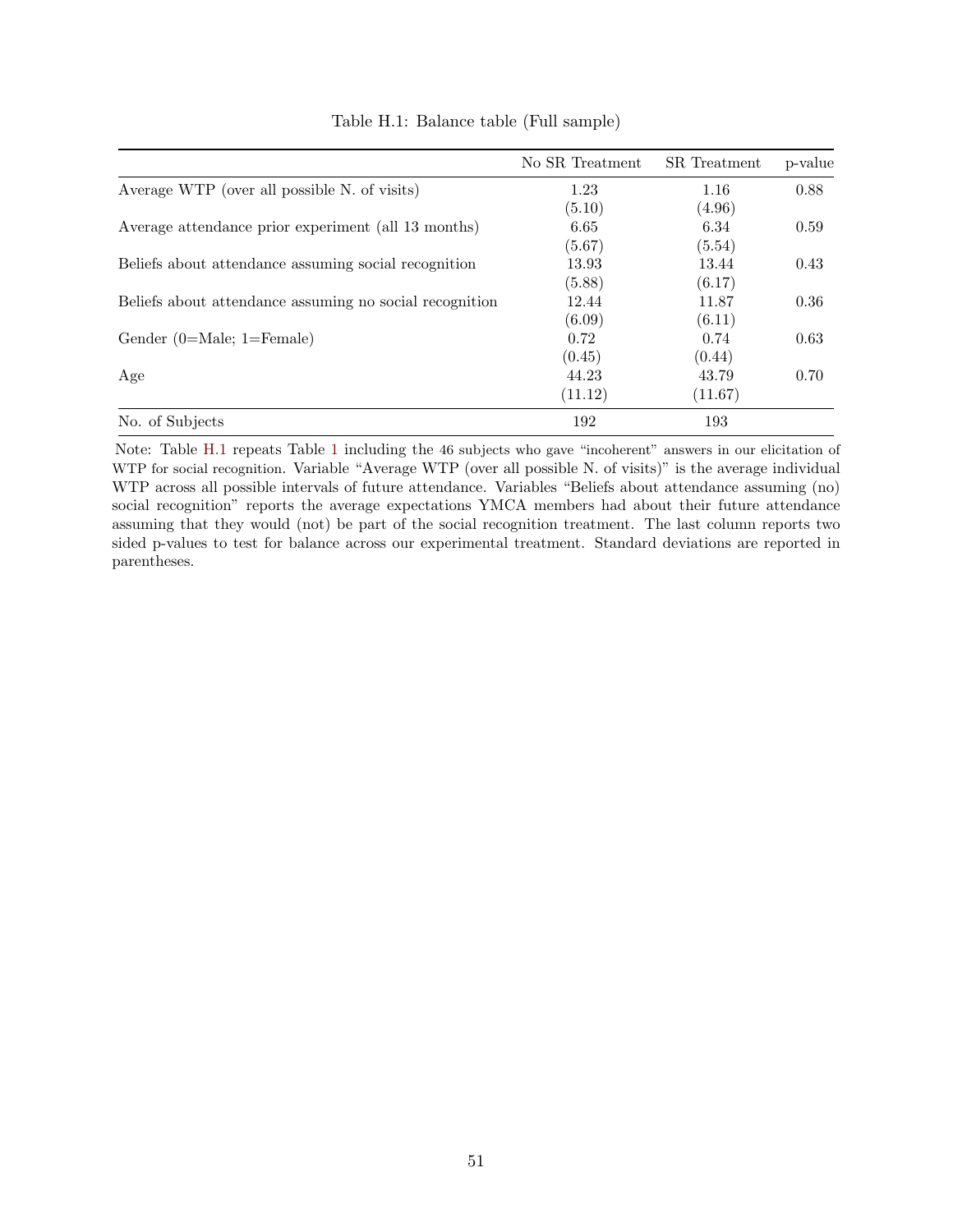| Model                    | <b>OLS</b> | <b>OLS</b>        | <b>OLS</b> | <b>OLS</b>        | IV        |
|--------------------------|------------|-------------------|------------|-------------------|-----------|
| Dependent Var.           | att.       | att.              | att.       | att.              | att.      |
|                          | (1)        | $\left( 2\right)$ | (3)        | $\left( 4\right)$ | (5)       |
| SR.                      | 1.11       | $1.40***$         | $1.44***$  | 0.78              | 0.60      |
|                          | (0.68)     | (0.41)            | (0.41)     | (0.63)            | (0.69)    |
| $SR * Avg.$ past att.    |            |                   |            | 0.10              |           |
|                          |            |                   |            | (0.07)            |           |
| SR * Predicted no-SR-att |            |                   |            |                   | 0.10      |
|                          |            |                   |            |                   | (0.07)    |
| Avg. past att.           |            | $0.94***$         | $0.86***$  | $0.81***$         | $0.82***$ |
|                          |            | (0.04)            | (0.04)     | (0.06)            | (0.05)    |
| <b>Beliefs</b>           |            |                   | $0.13***$  | $0.13***$         | $0.12***$ |
|                          |            |                   | (0.04)     | (0.04)            | (0.04)    |
| Constant                 | $6.88***$  | $0.66*$           | $-0.64$    | $-0.30$           | $-0.21$   |
|                          | (0.48)     | (0.38)            | (0.56)     | (0.60)            | (0.60)    |
| No. of Subjects          | 385        | 385               | 385        | 385               | 385       |

<span id="page-53-0"></span>Table H.2: The effect of social recognition (SR) on attendance (Full Sample)

Notes: Table [H.2](#page-53-0) repeats Table [2](#page-36-1) including the 46 subjects who gave "incoherent" answers in our elicitation of WTP for social recognition.. This table presents regression estimates of the effect of social recognition on attendance during the month of the experiment. "Beliefs" reports the expectations YMCA members had about their future attendance assuming that they would be part of the social recognition treatment. Standard errors are reported in parentheses.\*\*\*  $p<0.01$ , \*\*  $p<0.05$ , \*  $p<0.1$ .

<span id="page-53-1"></span>Table H.3: Willingness to pay for social recognition conditional on number of visits (Full Sample)

| Model                | <b>OLS</b>   | <b>OLS</b>    | Tobit             | Tobit            |
|----------------------|--------------|---------------|-------------------|------------------|
| Dependent Var.       | WTP          | WTP           | WTP               | WTP              |
|                      | (1)          | $^{\prime}2)$ | $\left( 3\right)$ | $\left(4\right)$ |
| N. of visits         | $0.10^{***}$ | $0.35***$     | $0.18***$         | $0.60***$        |
|                      | (0.01)       | (0.04)        | (0.03)            | (0.07)           |
| N. of visits squared |              | $-0.01***$    |                   | $-0.02***$       |
|                      |              | (0.00)        |                   | (0.00)           |
| Constant             | 0.33         | $-0.41$       | 0.22              | $-1.04***$       |
|                      | (0.30)       | (0.31)        | (0.57)            | (0.61)           |
| Observations         | 4235         | 4235          | 4235              | 4235             |
| No. of Subjects      | 385          | 385           | 385               | 385              |

Note: Table [H.3](#page-53-1) repeats Table [3](#page-37-0) including the 46 subjects who gave "incoherent" answers in our elicitation of WTP for social recognition.. This table reports coefficient estimates from linear and quadratic models of willingness to pay for social recognition at different numbers of visits. Columns (1) and (2) use OLS models while columns (3) and (4) use Tobit models. Standard errors, clustered at the subject level, are reported in parentheses. \*\*\*  $p<0.01$ , \*\*  $p<0.05$ , \*  $p<0.1$ .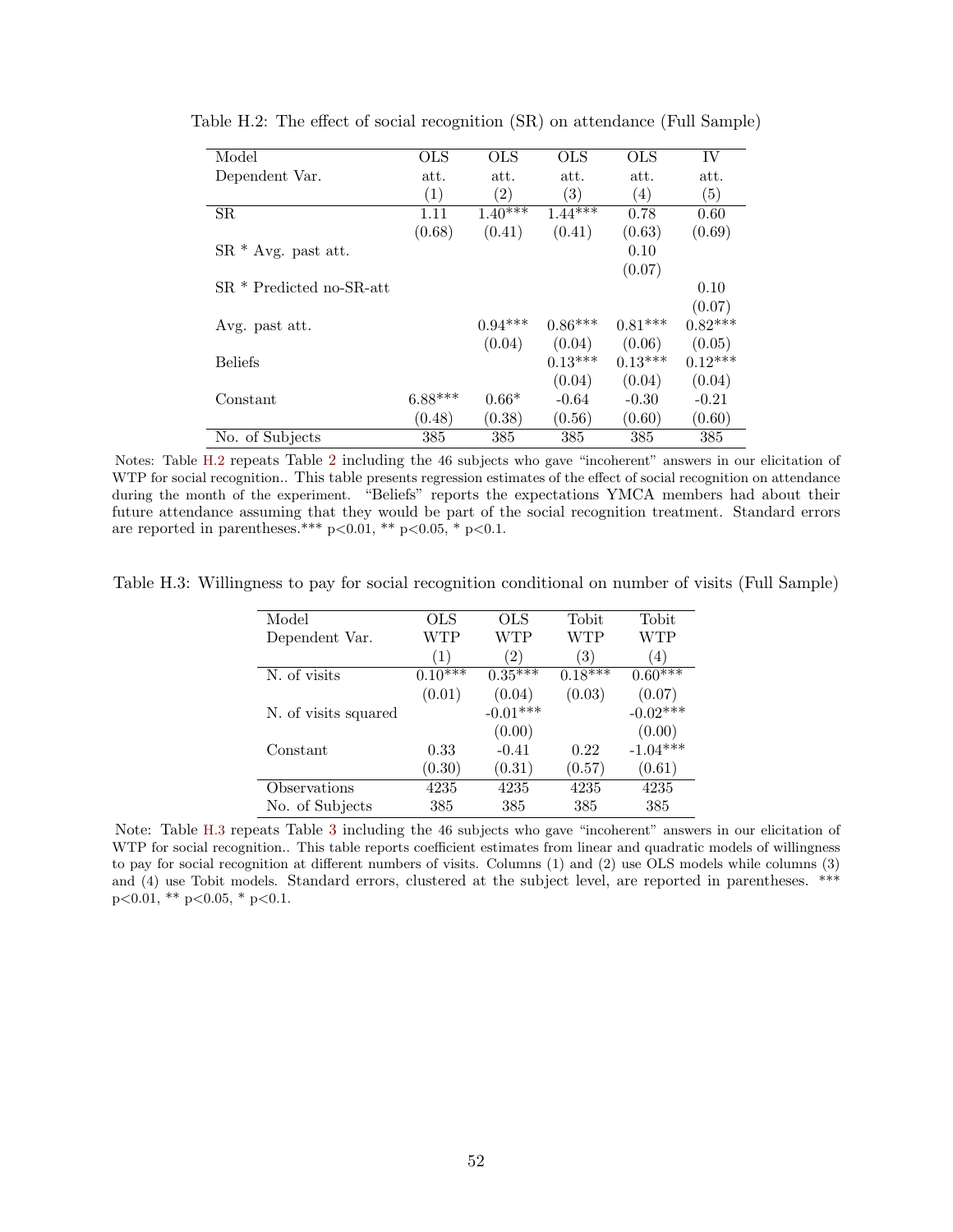<span id="page-54-0"></span>Table H.4: Willingness to pay for social recognition conditional on number of visits—heterogeneity analysis (Full Sample)

| Model                          | <b>OLS</b> | <b>OLS</b>       | <b>OLS</b> | Tobit      | Tobit            | Tobit      |
|--------------------------------|------------|------------------|------------|------------|------------------|------------|
| Dependent Var.                 | WTP        | WTP              | WTP        | WTP        | WTP              | <b>WTP</b> |
|                                | (1)        | (2)              | (3)        | (4)        | (5)              | (6)        |
| N. visits                      | $0.32***$  | $0.38***$        | $0.37***$  | $0.56***$  | $0.64***$        | $0.62***$  |
|                                | (0.05)     | (0.05)           | (0.05)     | (0.10)     | (0.10)           | (0.11)     |
| N. visits squared              | $-0.01***$ | $-0.01***$       | $-0.01***$ | $-0.02***$ | $-0.02***$       | $-0.02***$ |
|                                | (0.00)     | (0.00)           | (0.00)     | (0.00)     | (0.00)           | (0.00)     |
| Avg. past att.                 |            |                  | 0.01       |            |                  | 0.01       |
|                                |            |                  | (0.06)     |            |                  | (0.11)     |
| N. visits $*$ Avg. past att.   |            |                  | $-0.00$    |            |                  | $-0.00$    |
|                                |            |                  | (0.01)     |            |                  | (0.01)     |
| N. visits sq. * Avg. past att. |            |                  | $0.00\,$   |            |                  | 0.00       |
|                                |            |                  | (0.00)     |            |                  | (0.00)     |
| Constant                       | $-0.42$    | $-0.40$          | $-0.49**$  | $-1.20$    | $-0.89$          | $-1.08$    |
|                                | (0.45)     | (0.44)           | (0.48)     | (0.90)     | (0.82)           | (0.92)     |
| Observations                   | 2123       | 2112             | 4235       | 2123       | 2112             | 4235       |
| No. of Subjects                | 193        | 192              | 385        | 193        | 192              | 385        |
| Sample                         | $>$ Median | $\langle$ Median | All        | $>$ Median | $\langle$ Median | All        |

Note: Table [H.4](#page-54-0) repeats Table [4](#page-38-0) including the 46 subjects who gave "incoherent" answers in our elicitation of WTP for social recognition. This table reports coefficient estimates from linear and quadratic models of willingness to pay for social recognition at different numbers of visits. Columns (1) and (2) replicate Column (2) from [H.3,](#page-53-1) restricting the sample to subjects who have above (below) median attendance during the fifty-four weeks prior to the experiment. Likewise, Columns (4) and (5) repeat Column (4) from [H.3,](#page-53-1) restricting the sample to subjects who have above (below) median attendance during the fifty-four weeks prior to the experiment. Columns (3) and (6) repeat Columns (2) and (4) from [H.3,](#page-53-1) but including interaction terms between past attendance and number of visits. Standard errors, clustered at the subject level, are reported in parentheses. \*\*\*  $p<0.01$ , \*\*  $p<0.05$ , \*  $p<0.1$ .